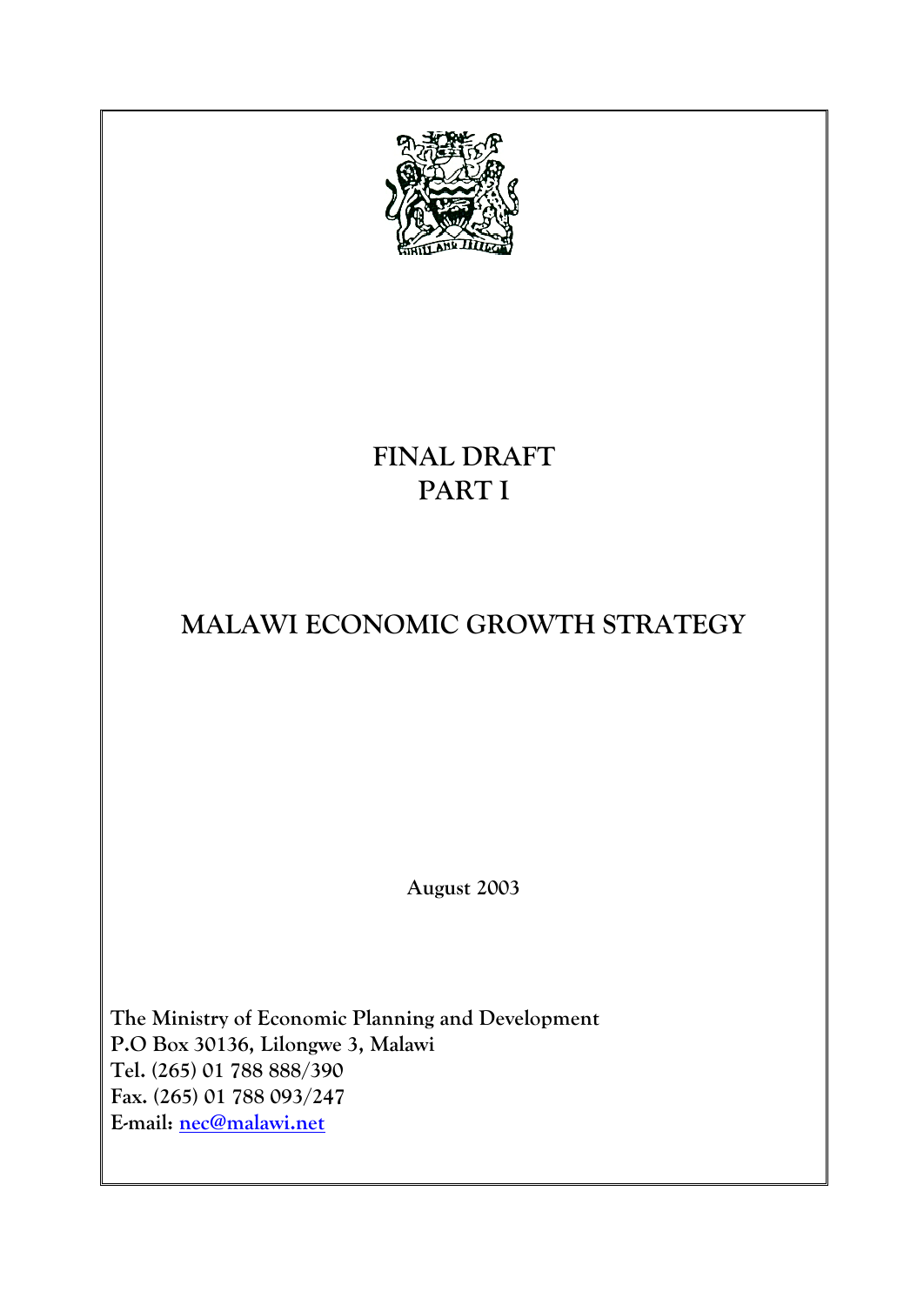#### **Foreword**

This Economic Growth Strategy for Malawi reflects a joint realisation by Government and the private sector that the economy has been registering negative growth and that something had to be done in order to reverse the trend. The rationale for growth and diversification for Malawi is compelling because rapid broad-based growth is necessary to reduce poverty. Rapid broad-based growth will expand the sectoral sources of growth, deepen and sustain the gains that would be made from smallholder agriculture in leading growth and poverty reduction, and make the economy less susceptible to external shocks like weather, changes in terms of trade, political developments in the region, and the fluctuations in external aid flows. However, existence of low per capita income and high inequality implies that high future economic growth should be complemented by equity policies.

In April 2002, Malawi launched the Malawi Poverty Reduction Strategy Paper (MPRSP) that aims at meaningfully reducing poverty by empowering the poor. The MPRSP is built around four strategic pillars of which the first one emphasises the promotion of sustainable pro-poor growth. However, many stakeholders including the private sector have observed that policies to fulfil this strategic objective is insufficient to achieve a sustained annual economic growth of at least 6 per cent required to reduce poverty by half by the year 2015.

In view of the foregoing, the Ministry of Economic Planning and Development (MEPD) set up a Taskforce to formulate a Malawi Economic Growth Strategy in close co-operation with the private sector. Political will and leadership are critical to the success of this Strategy because it will ensure that the right macroeconomic conditions and legal and regulatory environment exist within which economic growth, investment and trade can take place. Government has a central role in setting policies and channelling resources to ensure conducive microenvironment.

The Economic Growth Strategy has been based on a realistic assessment of the resources available and focuses on strategies and actions that do not require substantial additional spending by Government, but can be achieved through refocusing of existing resources and by developing a more conducive set of policies that will stimulate the private sector investment and trade in the immediate future. However, in the medium term, donor organisations will have a key role to play in creating the conducive environment for economic growth by supporting policy reforms and providing resources to support government during the transitional period.

> **Dr. Bingu Wa Mutharika MINISTER OF ECONOMIC PLANNING AND DEVELOPMENT**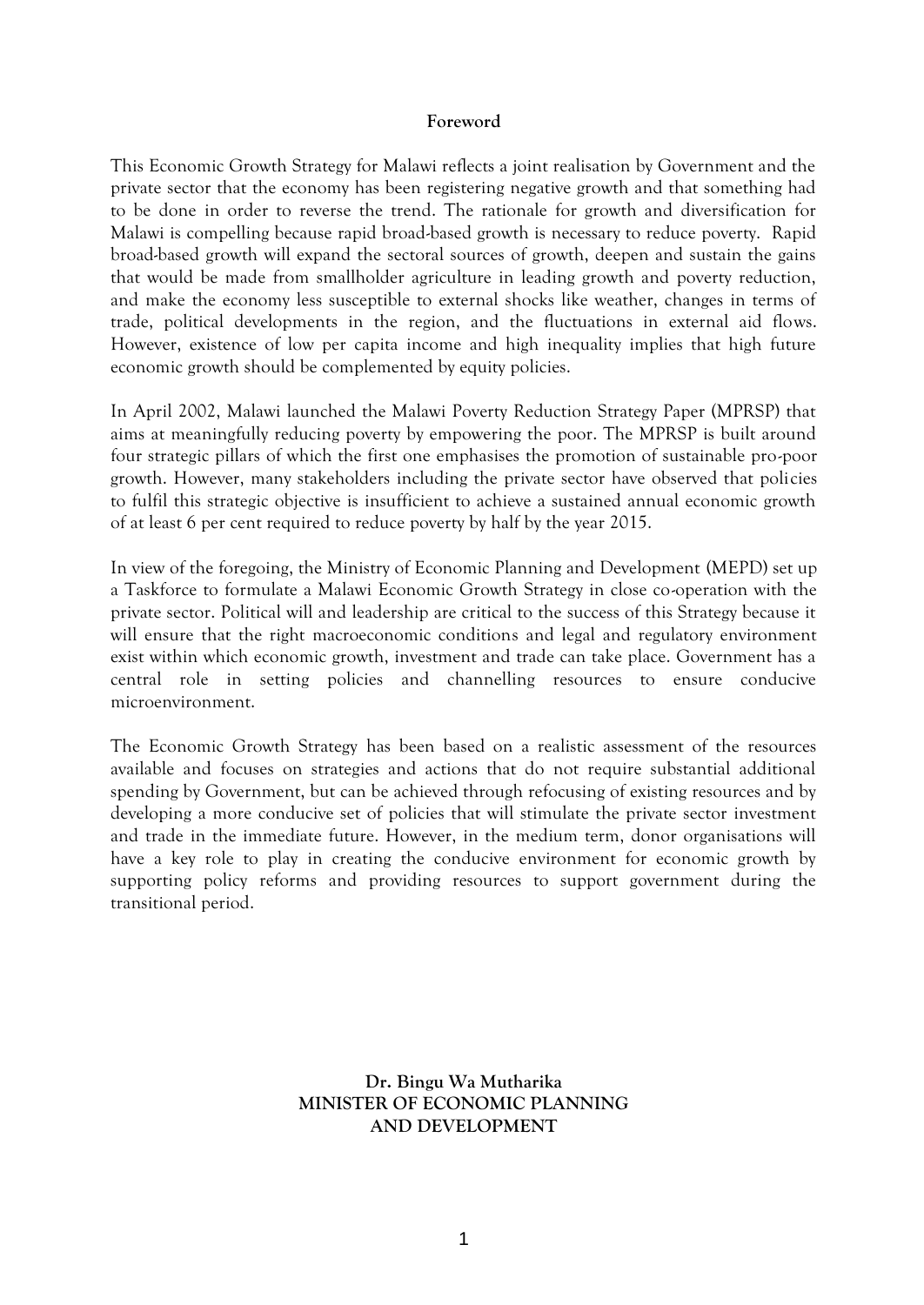#### **Acknowledgements**

The development of the Malawi Economic Growth Strategy was led by the Ministry of Economic Planning and Development (MEPD) with a Taskforce drawn from key institutions within Government, the University, private sector and other key stakeholders. MEPD and the Taskforce were supported in the process by the National Action Group (NAG) Secretariat. MEPD, the Taskforce and NAG Secretariat would like to acknowledge the considerable inputs received from stakeholders in the public and the private sectors in preparing this Economic Growth Strategy for Malawi. There have been many consultations with individuals and organisations to ensure that the different issues that constrain economic growth in the country are reflected in the Economic Growth Strategy and that appropriate proposals are formulated to address them.

I acknowledge the considerable work of Taskforce members in providing information and drafting key sections of this document. The Taskforce members comprised:

| Mr. Alex Gomani       | Ministry of Economic Planning and Development (Chair of the |
|-----------------------|-------------------------------------------------------------|
|                       | Taskforce)                                                  |
| Ms Fanny Mbawa        | Ministry of Economic Planning and Development               |
| Mr. Thomas Munthali   | Ministry of Economic Planning and Development               |
| Professor Ben Kalua   | University of Malawi                                        |
| Mr. Steven Banda      | Ministry of Finance                                         |
| Mr. Nebert Nyirenda   | Ministry of Finance                                         |
| Ms. Tressa Namathanga | Ministry of Tourism, Parks and Wildlife                     |
| Mr. Grain Malunga     | Department of Mines                                         |
| Mr. Mufwa Munthali    | Ministry of Commerce and Industry                           |
| Mr Chris Kachiza      | Ministry of Commerce and Industry                           |
| Mr. Patrick Kanyimbo  | Ministry of Commerce and Industry                           |
| Mr. Timothy Shawa     | Malawi Investment Promotion Agency                          |
| Mr. Alick Nyasulu     | <b>National Statistical Office</b>                          |
| Dr. Wilson Banda      | Reserve Bank of Malawi                                      |
| Dr. Charles Mataya    | Ministry of Agriculture and Irrigation                      |
| Mr Jason Agar         | Kadale Consultants Ltd.                                     |
| Mr John McGrath       | Imani Development (Malawi) Ltd                              |

We also acknowledge the role of Dr Zaki Chalira, who as the Director General of National Economic Council and the Department of Economic Planning and Development provided his guidance for the large part of the process. We also thank Francis Mbuka from the World Bank and Mr R. M. Jiah, Ministry of Tourism, Parks and Wildlife. We are also indebted to the financial support provided by the United Nations Development Programme (UNDP) in the development of the Economic Growth Strategy. Finally we thank all of those who have commented on and contributed to the various drafts of this Economic Growth Strategy.

#### **Dr. M. Kutengule PRINCIPAL SECRETARY FOR ECONOMIC**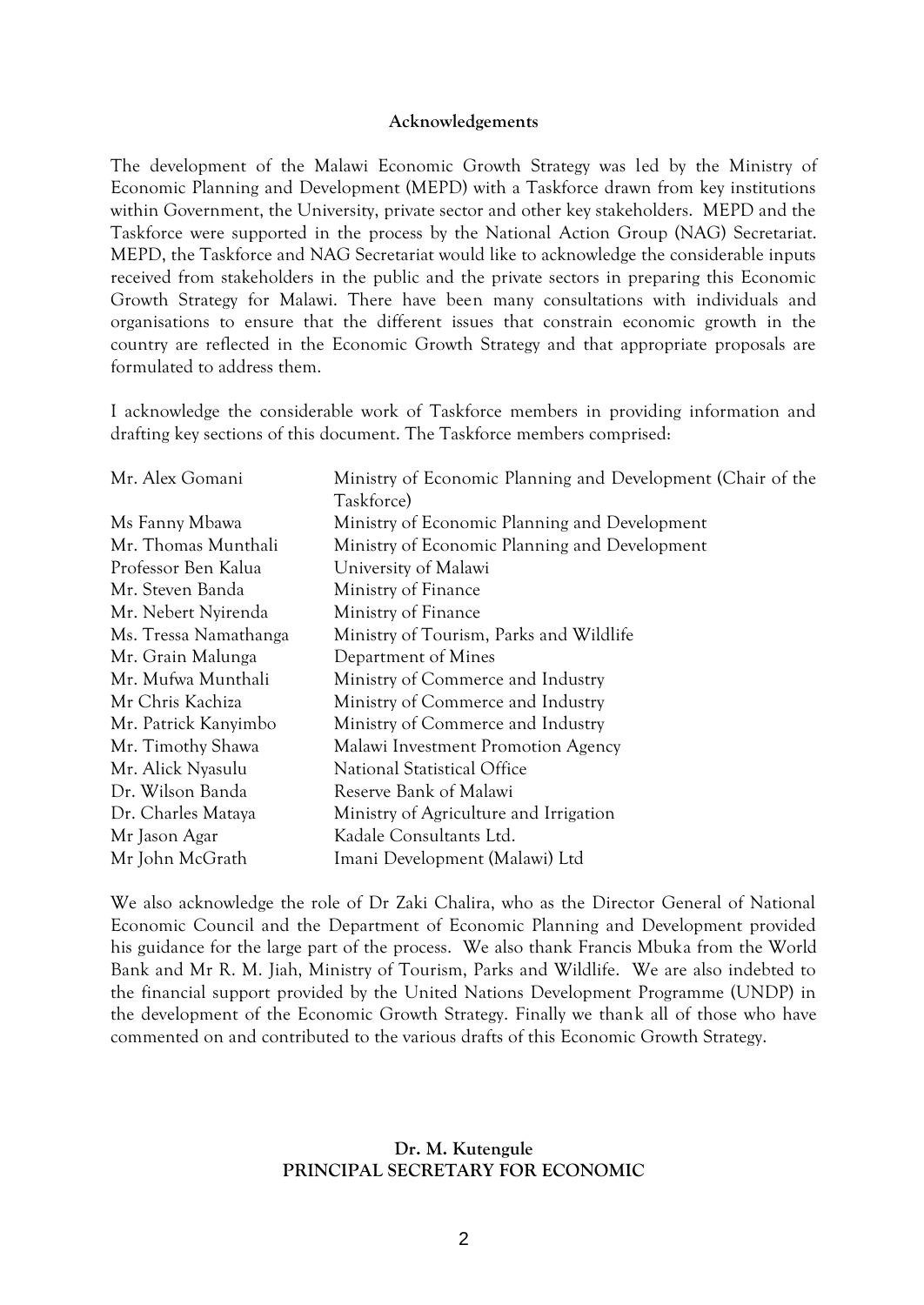## **GLOSSARY**

<span id="page-3-0"></span>

| <b>ADMARC</b> | Agricultural Development and Marketing Corporation        |
|---------------|-----------------------------------------------------------|
| <b>AGOA</b>   | African Growth Opportunities Act                          |
| <b>BRP</b>    | <b>Business Residence Permit</b>                          |
| <b>CEM</b>    | Country Economic Memorandum                               |
| <b>COMESA</b> | Common Market for Eastern and Southern Africa             |
| <b>DANIDA</b> | Danish International Development Agency                   |
| <b>DEMATT</b> | Development of Malawian Enterprises Trust                 |
| <b>DFID</b>   | Department for International Development                  |
| <b>DTI</b>    | Diagnostic Trade Integration (Study)                      |
| <b>DWS</b>    | David Whitehead and Sons                                  |
| <b>EBA</b>    | Everything But Arms                                       |
| EC            | European Commission                                       |
| <b>ECAMA</b>  | Economics Association of Malawi                           |
| EIB           | European Investment Bank                                  |
| <b>EPZ</b>    | <b>Export Processing Zones</b>                            |
| <b>ESCOM</b>  | <b>Electricity Supply Company of Malawi</b>               |
| EU            | European Union                                            |
| <b>FAO</b>    | Food and Agriculture Organisation                         |
| <b>FOB</b>    | Free on Board                                             |
| <b>FTA</b>    | Free Trade Area                                           |
| GDP           | <b>Gross Domestic Product</b>                             |
| GoM           | Government of Malawi                                      |
| <b>GRAMIL</b> | Grain and Milling Co.                                     |
| <b>GTMA</b>   | Garments and Textile Association of Malawi                |
| IMF           | International Monetary Fund                               |
| <b>ITC</b>    | Information, Technology and Communication                 |
| <b>JICA</b>   | Japan International Co-operation Agency                   |
| <b>LDC</b>    | <b>Least Developed Country</b>                            |
| <b>MASAF</b>  | Malawi Social Action Fund                                 |
|               | MASIPMalawi Social Investment Programme                   |
| <b>MBCAH</b>  | Malawi Business Coalition against HIV/AIDS                |
| MBS           | Malawi Bureau of Standards                                |
| <b>MCCCI</b>  | Malawi Confederation of Chambers of Commerce and Industry |
| <b>MDC</b>    | Malawi Development Corporation                            |
|               | MEDI Malawi Entrepreneurship Development Institution      |
|               | MEPC Malawi Export Promotion Council                      |
| <b>MEPD</b>   | Ministry of Economic Planning and Development             |
| MFI           | Micro-finance Institutions                                |
| <b>MIPA</b>   | Malawi Investment Promotion Agency                        |
| <b>MIRTDC</b> | Malawi Industrial Research Technology Development Centre  |
|               | MMTZ Malawi Mozambique Tanzania Zambia                    |
| MoAI          | Ministry of Agriculture, Irrigation and Food Security     |
|               | MoCI Ministry of Commerce and Industry                    |
| MoF           | Ministry of Finance                                       |
| <b>MPRSP</b>  | Malawi Poverty Reduction Strategy Paper                   |
| <b>MRA</b>    | Malawi Revenue Authority                                  |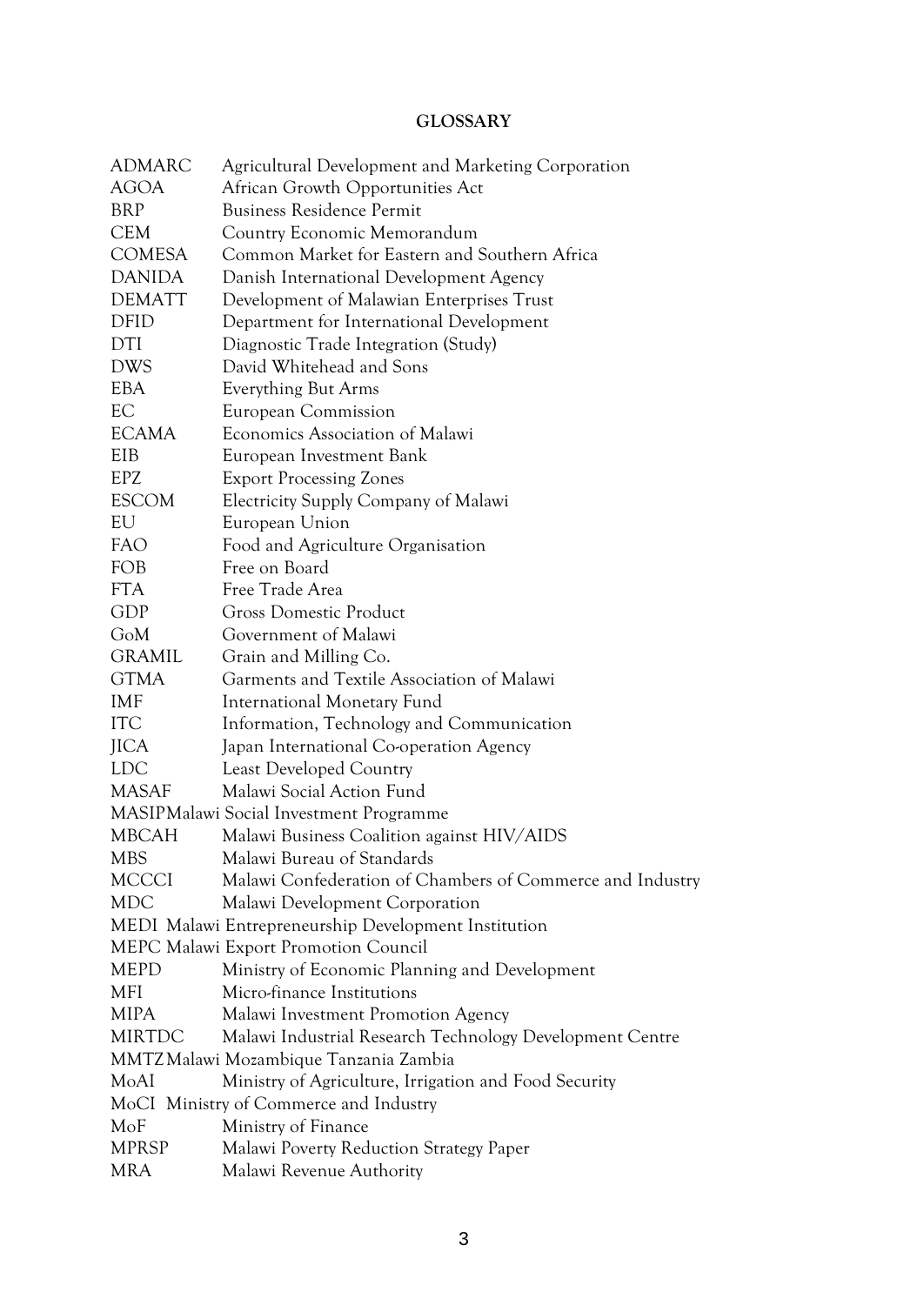| <b>MRFC</b>                | Malawi Rural Finance Company                                                                                                                                     |
|----------------------------|------------------------------------------------------------------------------------------------------------------------------------------------------------------|
| <b>MSE</b>                 | Micro and Small Enterprises                                                                                                                                      |
| <b>MTL</b>                 | Malawi Telecommunications Ltd                                                                                                                                    |
| <b>MTPW</b>                | Ministry of Tourism, Parks and Wildlife                                                                                                                          |
| <b>NAC</b>                 | National Aids Commission                                                                                                                                         |
| <b>NAG</b>                 | <b>National Action Group</b>                                                                                                                                     |
| <b>NASFAM</b>              | National Smallholder Farmers Association of Malawi                                                                                                               |
| <b>NGO</b>                 | Non-Governmental Organisations                                                                                                                                   |
| <b>NRA</b>                 | National Road Authority                                                                                                                                          |
| NSO                        | National Statistical Office                                                                                                                                      |
| <b>ODA</b>                 | Overseas Development Assistance                                                                                                                                  |
| <b>PAYE</b>                | Pay As You Earn                                                                                                                                                  |
| <b>PSIP</b>                | Public Sector Investment Programme                                                                                                                               |
| <b>RBM</b>                 | Reserve Bank of Malawi                                                                                                                                           |
| <b>SACU</b>                | Southern African Customs Union                                                                                                                                   |
| SADC                       | Southern African Development Community                                                                                                                           |
| <b>SEDOM</b>               | Small-scale Enterprise Development Organisation of Malawi                                                                                                        |
| <b>SFFRFM</b>              | Smallholder Farmer Fertilizer Revolving Fund of Malawi                                                                                                           |
| <b>SHIMPA</b>              | Shire Highlands Milk Producers Association                                                                                                                       |
| <b>STA</b>                 | Smallholder Tea Authority                                                                                                                                        |
| <b>STABEX</b>              | Stabilisation System for Export Earnings                                                                                                                         |
| <b>STC</b>                 | Smallholder Tea Company                                                                                                                                          |
| <b>SUCOMA</b>              | Sugar Corporation of Malawi                                                                                                                                      |
| <b>TAM</b>                 | Tea Association of Malawi                                                                                                                                        |
| <b>TAMA</b>                | Tobacco Association of Malawi                                                                                                                                    |
| <b>TCC</b>                 | <b>Tobacco Control Commission</b>                                                                                                                                |
| <b>TEP</b>                 | <b>Temporary Employment Permit</b>                                                                                                                               |
| <b>TEVETA</b>              | Technical Entrepreneurial and Vocational Education Training Authority                                                                                            |
| <b>UNDP</b>                | United Nation Development Programme                                                                                                                              |
| <b>UNIDO</b>               | United Nations Industrial Development Organisation                                                                                                               |
| <b>USAID</b>               | United States Agency for International Development                                                                                                               |
| WTO                        | World Trade Organisation                                                                                                                                         |
| <b>Transitional Period</b> | Refers to the period from the time this Economic Growth<br>Strategy will be implemented until sufficient economic growth is<br>realised (probably up to 4 years) |
| Macroenvironment           | Refers to crosscutting issues like infrastructure, macroeconomic<br>and social situation including HIV/AIDS pandemic and general<br>policy framework.            |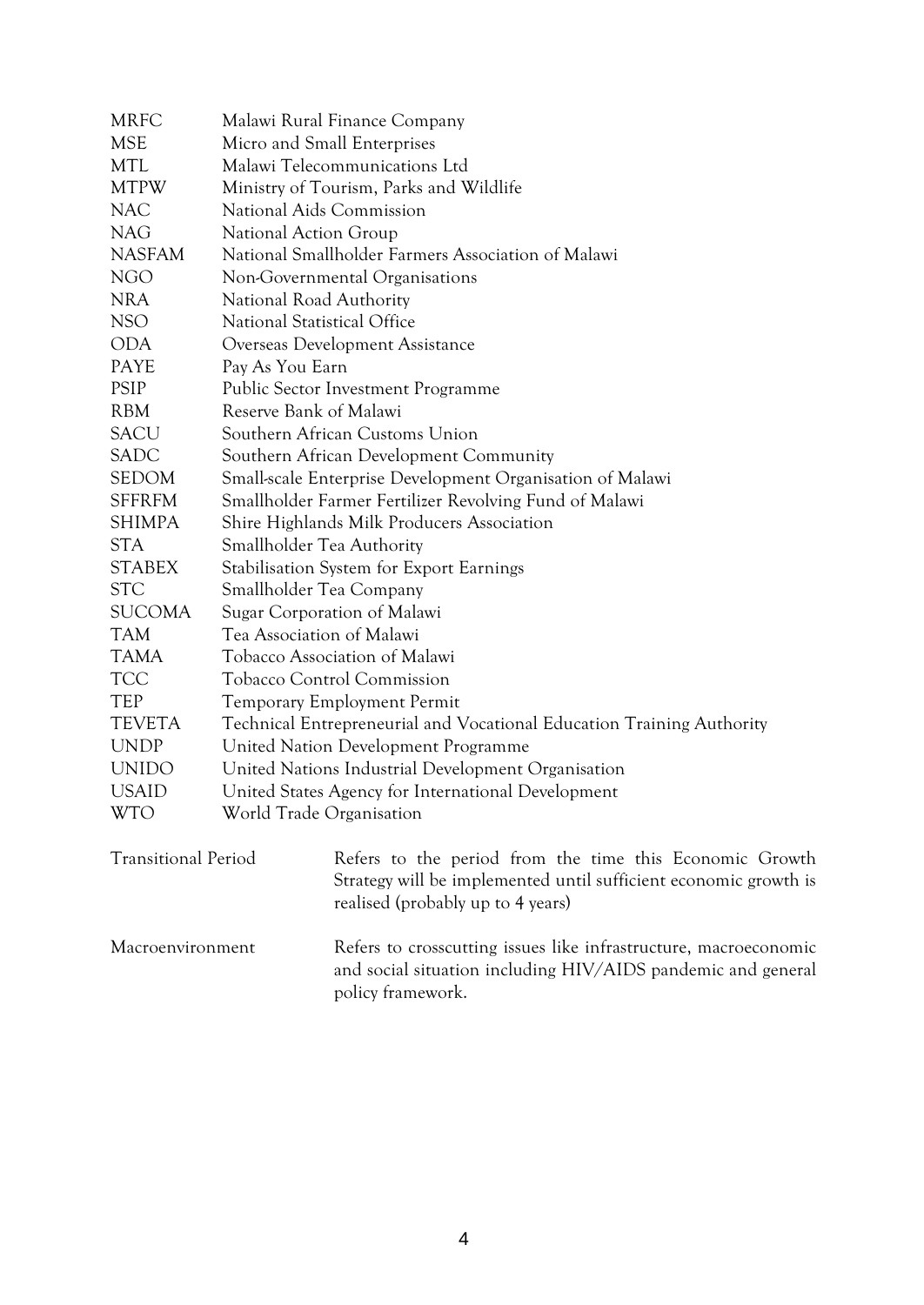# TABLE OF CONTENTS FOR PART 1

| 1.0                                                  |  |
|------------------------------------------------------|--|
| 1.1                                                  |  |
| 1.2                                                  |  |
| 1.3                                                  |  |
|                                                      |  |
| MALAWI ECONOMIC GROWTH STRATEGY FRAMEWORK  10<br>2.0 |  |
| 2.1                                                  |  |
|                                                      |  |
|                                                      |  |
|                                                      |  |
|                                                      |  |
|                                                      |  |
|                                                      |  |
|                                                      |  |
|                                                      |  |
| 3.0                                                  |  |
| 3.1                                                  |  |
| 3.2                                                  |  |
| 3.3                                                  |  |
|                                                      |  |
|                                                      |  |
|                                                      |  |
|                                                      |  |
|                                                      |  |
|                                                      |  |
| 3.6                                                  |  |
| 3.7                                                  |  |
|                                                      |  |
|                                                      |  |
|                                                      |  |
| 4.1 CROSS CUTTING CONSTRAINTS ON BUSINESS GROWTH  23 |  |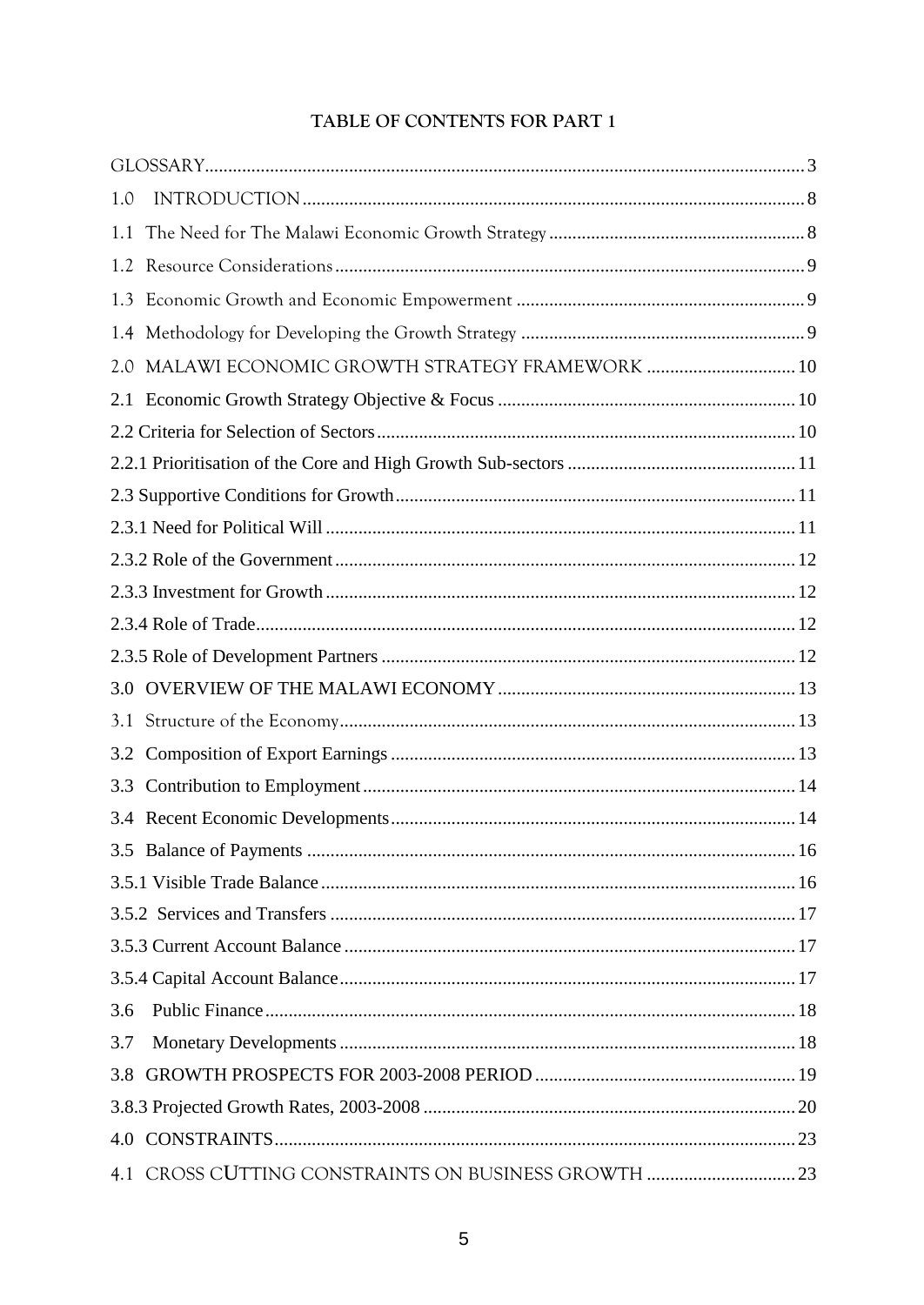| 5.1            |  |
|----------------|--|
|                |  |
|                |  |
|                |  |
|                |  |
|                |  |
|                |  |
|                |  |
|                |  |
| 5.2.1.1 Cotton |  |
|                |  |
|                |  |
|                |  |
|                |  |
|                |  |
|                |  |
|                |  |
|                |  |
|                |  |
|                |  |
|                |  |
|                |  |
|                |  |
|                |  |
|                |  |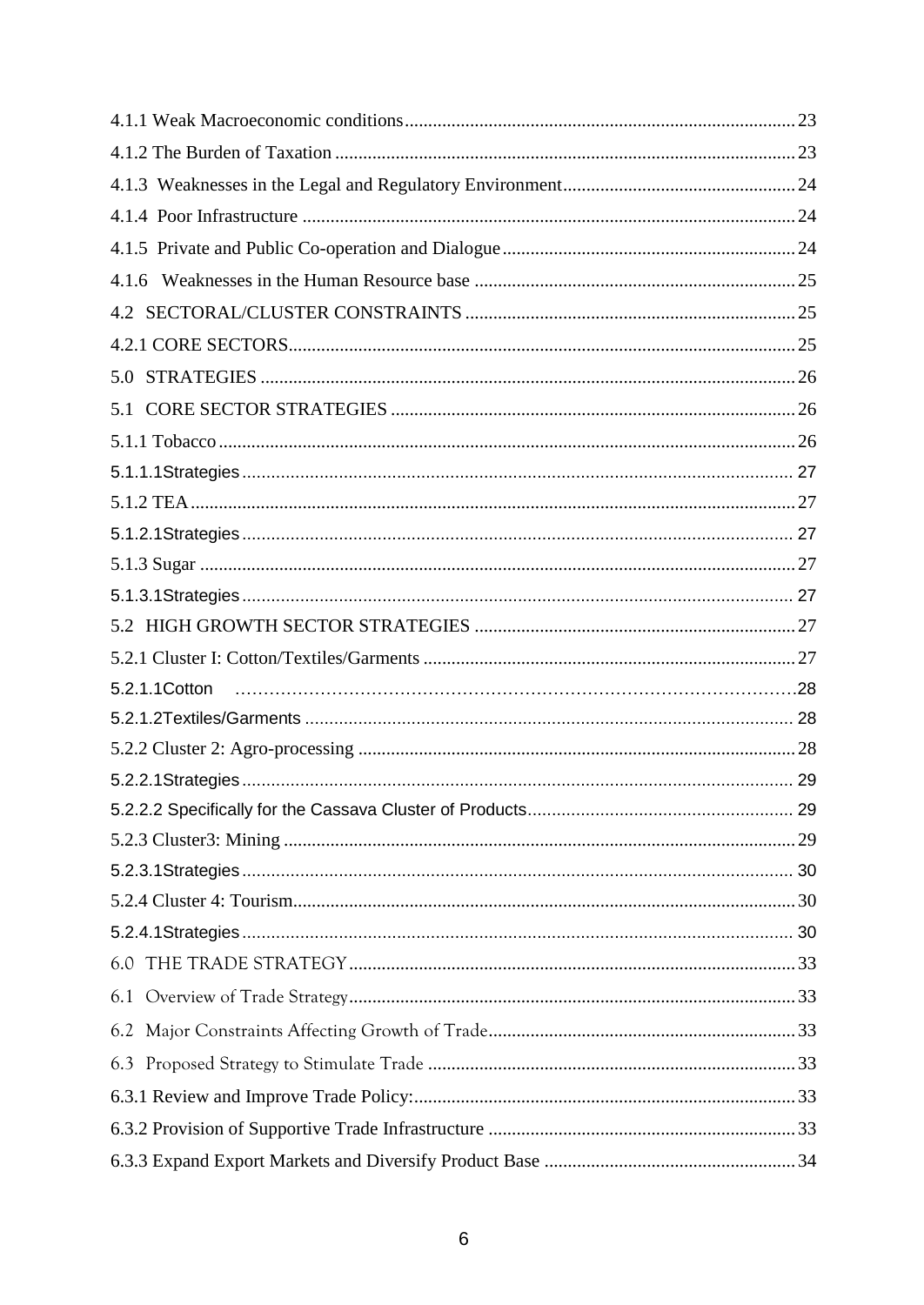|     | 6.3.5 Negotiate New Preferential Arrangements  Error! Bookmark not defined.                 |  |
|-----|---------------------------------------------------------------------------------------------|--|
|     |                                                                                             |  |
|     |                                                                                             |  |
| 7.1 |                                                                                             |  |
|     |                                                                                             |  |
|     |                                                                                             |  |
|     |                                                                                             |  |
|     | 8.0 STRATEGY FOR REFOCUSING PUBLIC SECTOR SUPPORT AND REGULATORY                            |  |
|     |                                                                                             |  |
|     |                                                                                             |  |
|     |                                                                                             |  |
|     |                                                                                             |  |
|     |                                                                                             |  |
|     |                                                                                             |  |
|     |                                                                                             |  |
|     |                                                                                             |  |
|     |                                                                                             |  |
| 8.6 | The Public Sector Investment Programme  Error! Bookmark not defined.                        |  |
|     | 8.6.1 Role of the PSIP in the growth strategy Error! Bookmark not defined.                  |  |
| 9   |                                                                                             |  |
|     |                                                                                             |  |
|     |                                                                                             |  |
|     |                                                                                             |  |
|     |                                                                                             |  |
|     | 9.1.3 Strategies for reducing the burden of business taxation and the burden of compliance, |  |
|     |                                                                                             |  |
|     |                                                                                             |  |
|     | 9.1.5 Strategy to improve the infrastructure that supports the economy  49                  |  |
|     | 9.1.6 Strategies to improve the dialogue between Government and International Development   |  |
|     |                                                                                             |  |
|     |                                                                                             |  |
|     |                                                                                             |  |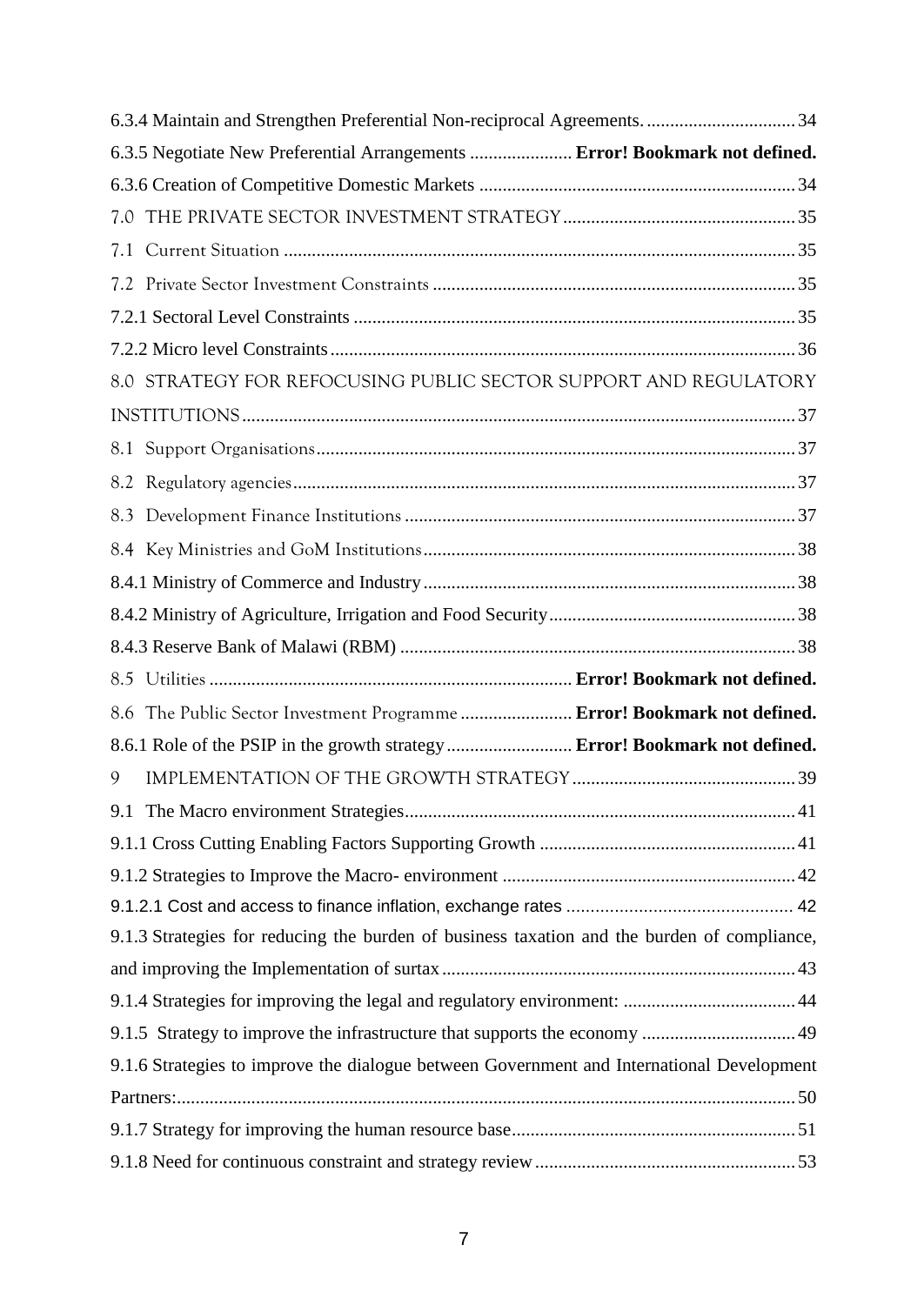# <span id="page-8-0"></span>**1.0 INTRODUCTION**

This Economic Growth Strategy<sup>1</sup> is in three parts. Part 1 of this document covers overview of the economy, framework for growth, crosscutting constraints and strategies for priority sectors. Part 2 contains the detailed analysis of the economic growth framework outlined in this strategy, the macroeconomic situation, trade strategy, proposed investment incentives, the current performance of the core and priority sub-sectors and details on the implementation plan.

The distortions resulting from the food insecurity have been damaging to economic growth in recent years. Related measures to improve food security will provide an enabling environment for growth. The food Security Policy will provide a necessary link to the growth strategy.

## <span id="page-8-1"></span>**1.1 The Need for The Malawi Economic Growth Strategy**

Whilst the legal and regulatory frameworks have improved, the macroeconomic environment has deteriorated as characterised by low or negative GDP growth rates, high inflation and interest rates and the volatile exchange rate. In addition, infrastructure and some support services have likewise deteriorated. The impact of these developments has resulted in the low economic growth and the general living standards of the people have worsened. After real GDP grew from 1.9 percent between 1980-89 to 3.0 percent between 1990-99, it declined to – 0.7 percent between 2000-02. Similarly, the manufacturing sector increased from 2.9 percent to 3.2 percent and then deteriorated to –7.1 percent over the same period. In addition, a number of companies have closed down.

In response to the widespread and deepening poverty, Government launched the Malawi Poverty Reduction Strategy Paper (MPRSP) in April 2002 that aims at reducing poverty by empowering the poor. The MPRSP is built around four strategic pillars of which the first one emphasises on the promotion of sustainable pro-poor growth. However, many stakeholders have observed that policies to fulfil this strategic objective are insufficient to achieve the required and sustainable level of 6 percent annual economic growth rate necessary to reduce poverty by half by the year 2015. To meet this objective, the Ministry of Economic Planning and Development (MEPD)<sup>2</sup> coordinated the development of the Malawi Economic Growth Strategy. This initiative was fussed with a parallel private sector recovery initiative spearheaded by National Action Group (NAG)<sup>3</sup>.

The Economic Growth Strategy draws on several policy initiatives including the vision 2020. The vision 2020 is the overall policy framework for the long-term economic and social development of the country up to the year 2020. To implement this policy framework, Government launched the MPRSP to operationalise the vision. The Malawi Economic Growth Strategy attempts to operationalise pillar one of the MPRSP. The Economic Growth

<sup>-</sup><sup>1</sup> The words Growth Strategy or Economic Growth Strategy are used interchangeably to refer to the Malawi Economic Growth Strategy.

<sup>&</sup>lt;sup>2</sup> Successor to the National Economic Council, under which this initiative was begun.

<sup>&</sup>lt;sup>3</sup> A high level forum for Chief Executives of leading businesses and Representatives of businesses, Government 'Economic' Ministers and Donors that support the Private Sector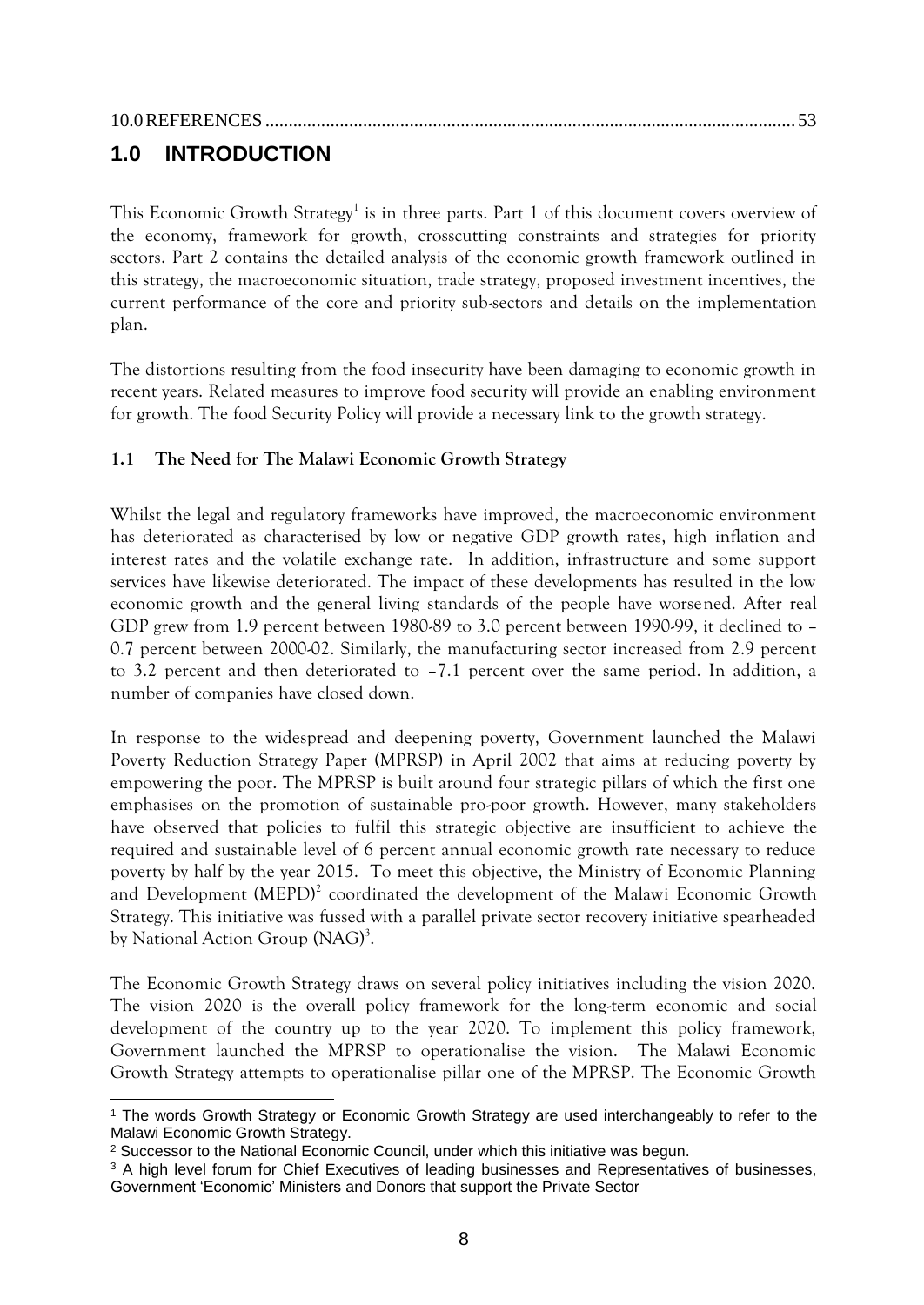Strategy recognises that the private sector shall take a leading role in investment in prioritised high economic growth potential sub-sectors**.** The prioritised high economic growth potential sub-sectors are: mining; tourism; agro-processing (cassava, maize, rice, macadamia e.t.c.); and cotton/textiles/garments.

## <span id="page-9-0"></span>**1.2 Resource Considerations**

The Economic Growth Strategy recognises that GoM resources are limited. It, therefore, seeks to deliver higher growth rates by stimulating investment in high growth sub-sectors. Generally improved business climate would result in increased revenue base for government with which it can meet the additional expenditure requirement. Due to current fiscal gaps, Malawi requires budgetary support by development cooperating partners to finance a larger portion of the development programmes.

The Economic Growth Strategy also relies on mobilising the resources within the private sector at micro, small, medium and large-scale levels. The Economic Growth Strategy will seek, as a central theme, to improve the business climate in Malawi so as to unlock and attract new investment and trade.

### <span id="page-9-1"></span>**1.3 Economic Growth and Economic Empowerment**

According to the analysis in the poverty profile, 65.3 per cent of the Malawians live below the poverty line and about 30 per cent are extremely poor. In terms of income distribution, other sources have indicated gini-coefficient<sup>4</sup> of  $0.62$  but the recent analysis by MEPD, using the expenditure-based techniques, established gini-coefficient of 0.45. It is against this background that government plans to pursue growth and equity objectives; the Ministry of Economic Planning and Development will develop an Economic Empowerment Programme to complement the economic growth strategy.

## <span id="page-9-2"></span>**1.4 Methodology for Developing the Growth Strategy**

The Economic Growth Strategy has been developed through a consultative process involving both the public and private sectors under the leadership of MEPD. The Taskforce met for an intensive period to highlight the main constraints on growth, trade and investment and to identify high and core growth sub-sectors. This was followed in January and February 2003 by a series of consultative meetings to identify the existing and potential areas of investment as well as the constraints and possible strategies for overcoming them. There were also consultations with Principal Secretaries and heads of Departments to get their input into the Strategy.

<sup>-</sup><sup>4</sup> A measure of income inequality. The closer the Gini-Coeficient is to 1.0, the higher the income inequality.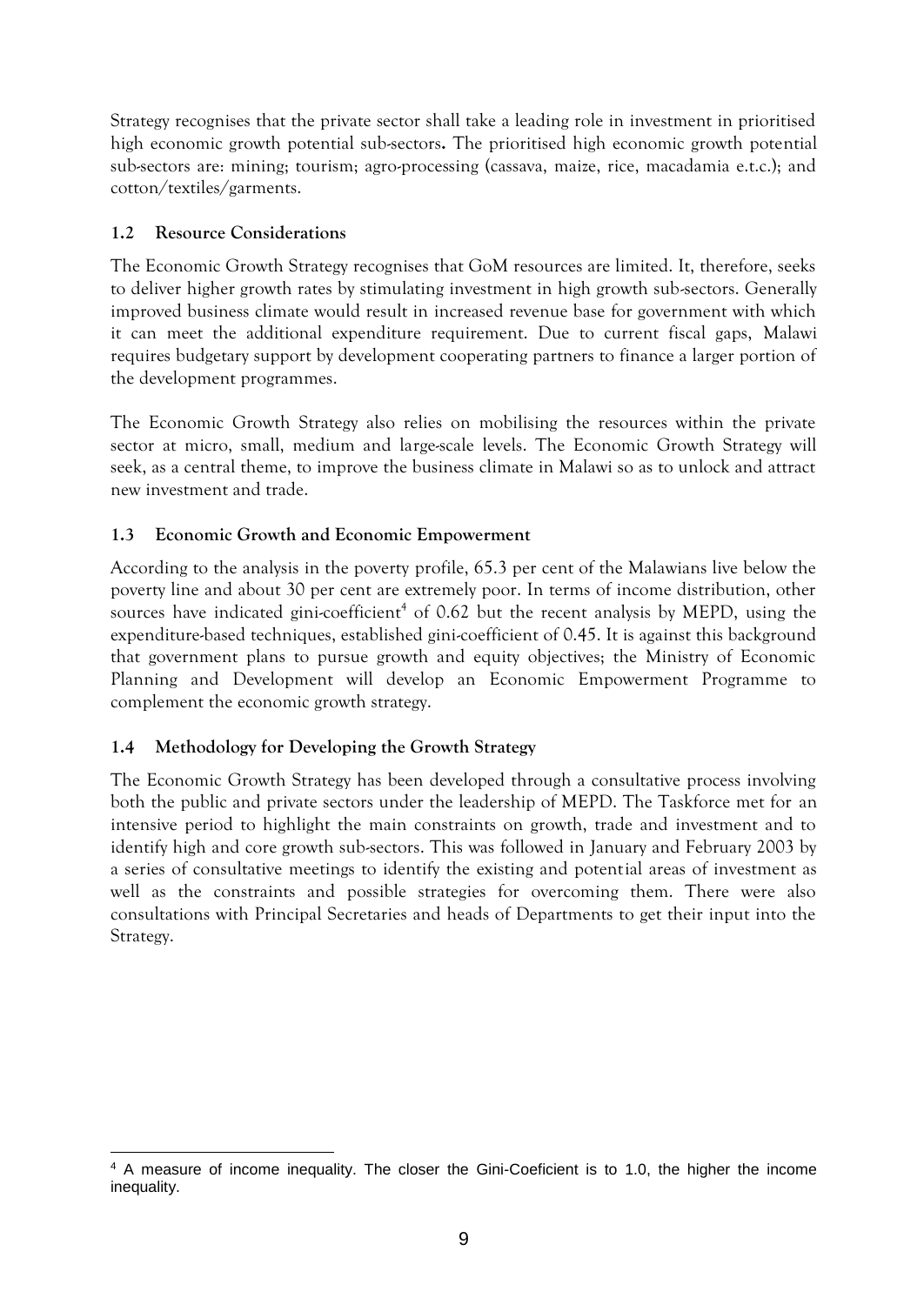# <span id="page-10-0"></span>**2.0 MALAWI ECONOMIC GROWTH STRATEGY FRAMEWORK**

## <span id="page-10-1"></span>**2.1 Economic Growth Strategy Objective & Focus**

The objective of the Malawi Economic Growth Strategy is to create an overall macroeconomic environment conducive to broad based GDP growth of at least 6 percent per annum that is sustained over a long term. This objective will be achieved through stimulation of investment in the five high growth sub-sectors while concentrating on the three core sub-sectors coupled with a focus on facilitating domestic and international trade. The framework underpinning the Economic Growth Strategy is depicted in figure 1 below.

#### **Figure 1: Economic Growth Strategy Framework**



Source: MEPD/Taskforce

The focus is on the ten sub-sectors, which fall under the four broad sectors of agriculture, natural resources, manufacturing and services. Revamping productive activities in the macro environment and in the selected sub-sectors will require government to address crosscutting constraints. In addition, the focus of the private sector, Government and development partners will be on the selected sub-sectors.

# <span id="page-10-2"></span>**2.2 Criteria for Selection of Sectors**

Based on analysis by MEPD<sup>5</sup>, five high growth potential sub-sectors that can quickly generate some impact on the overall growth rate of the economy have been identified. These are agroprocessing, tourism, mining, cotton and textiles/garments. In addition to the cross-cutting strategies, specific strategies to deliver growth in each of these sub-sectors are set out in part 2,

<sup>-</sup>5 Interviews With the various sectors done in the document on the Engines for Growth. No detailed Economic appraisal was done.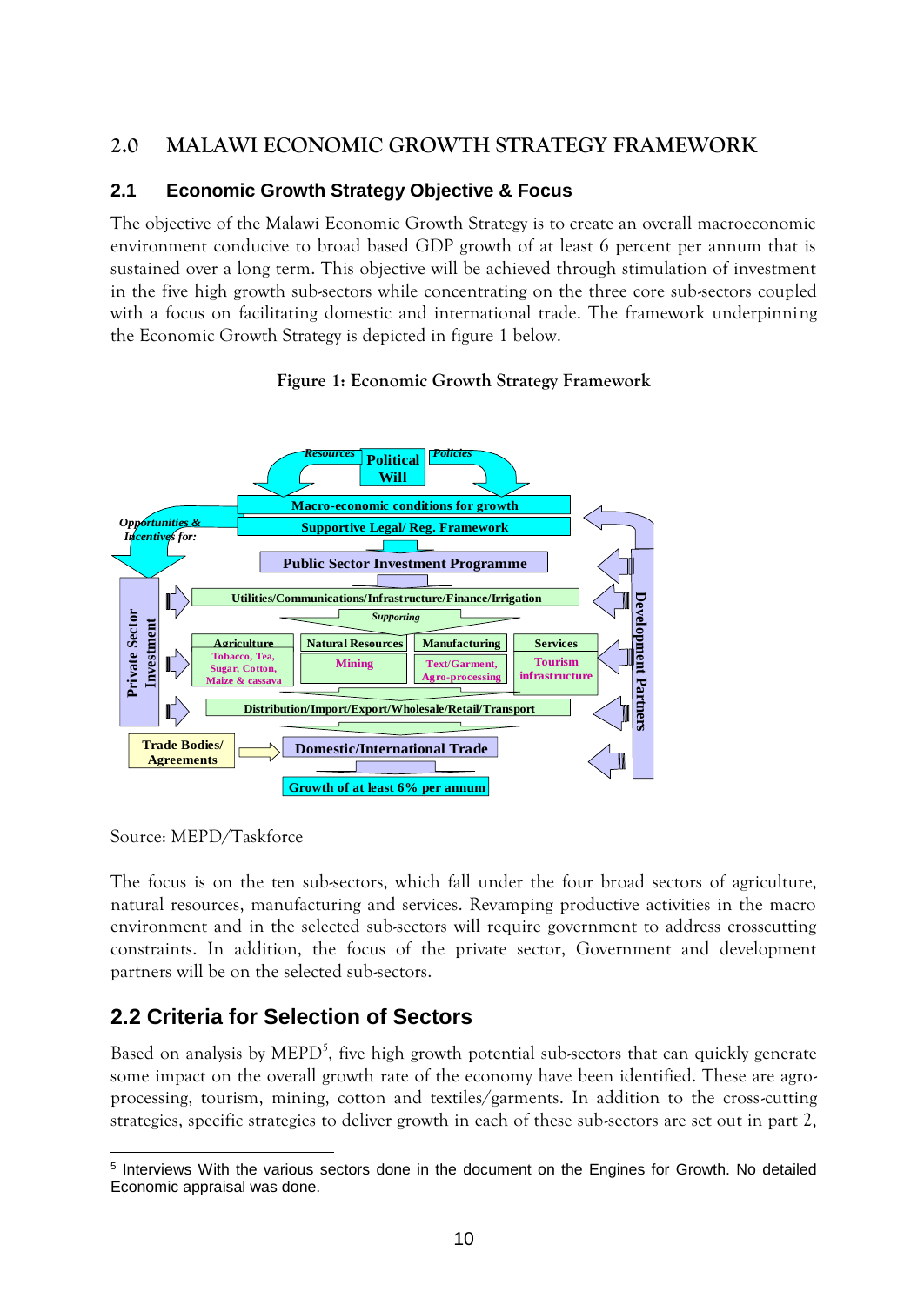including specific incentives. The list of growth potential sub-sectors is dynamic and dependent on the delivery of the expected outcomes. There shall also be a phasing mechanism so that the priority sub-sectors for the short to medium term are distinguished from those of medium to long term.

In addition to the five high growth sub-sectors, there are the three core sub-sectors that currently contribute significantly to the economy in terms of revenue, job creation, foreign exchange earnings and GDP growth. These are tobacco, sugar and tea. These sub-sectors will not grow at the same rates as the high potential growth sub-sectors identified in this strategy, but because of their scale and current importance to the economy, it is necessary to ensure that their overall performance is maximised in the short to medium term, whilst the growth sub-sectors and potential core sub-sectors of the future are being developed.

The choice of the focal sub-sectors took into account several factors:

- Which sub-sectors can quickly generate wider economic impacts if they grow?
- Which sub-sectors/industries are the core sub-sectors of the economy now and in the medium term?
- Which sub-sectors/industries have potential to contribute high growth?
- Which sub-sectors/industries have serious investors already investing or ready to invest?

### <span id="page-11-0"></span>**2.2.1 Prioritisation of the Core and High Growth Sub-sectors**

In accordance with the selection criteria outlined above, the core sub-sectors have been selected to include tobacco, sugar, cotton, tea, maize and cassava. The high growth sub-sectors have been prioritised and grouped into clusters as follows:

- Cluster 1: Cotton/Textile/garments
- Cluster 2: Agro-Processing
- Cluster 3: Mining
- Cluster 4: Tourism

# <span id="page-11-1"></span>**2.3 Supportive Conditions for Growth**

## <span id="page-11-2"></span>**2.3.1 Need for Political Will**

The existence of political will is essential to ensure that GoM policies and resources support the development of a conducive macroeconomic environment and a supportive legal/regulatory framework for private sector investment, trade and growth. Political will is demonstrated through actual implementation. Without real political will, translated into real changes in policies and resource allocation and implementation, this Economic Growth Strategy will have only a limited impact on the growth prospects for Malawi<sup>6</sup>.

A secure lower-cost competitive base is provided by an environment in which the enforcement mechanisms to contain *corruption and crime* are effective. A meaningful *public sector/private sector consultative partnership* reduces the scope of wrong and harmful policies and enhances capacity to respond to problems and crises.

<sup>-</sup><sup>6</sup> Good Intentions count for little if they are not implemented.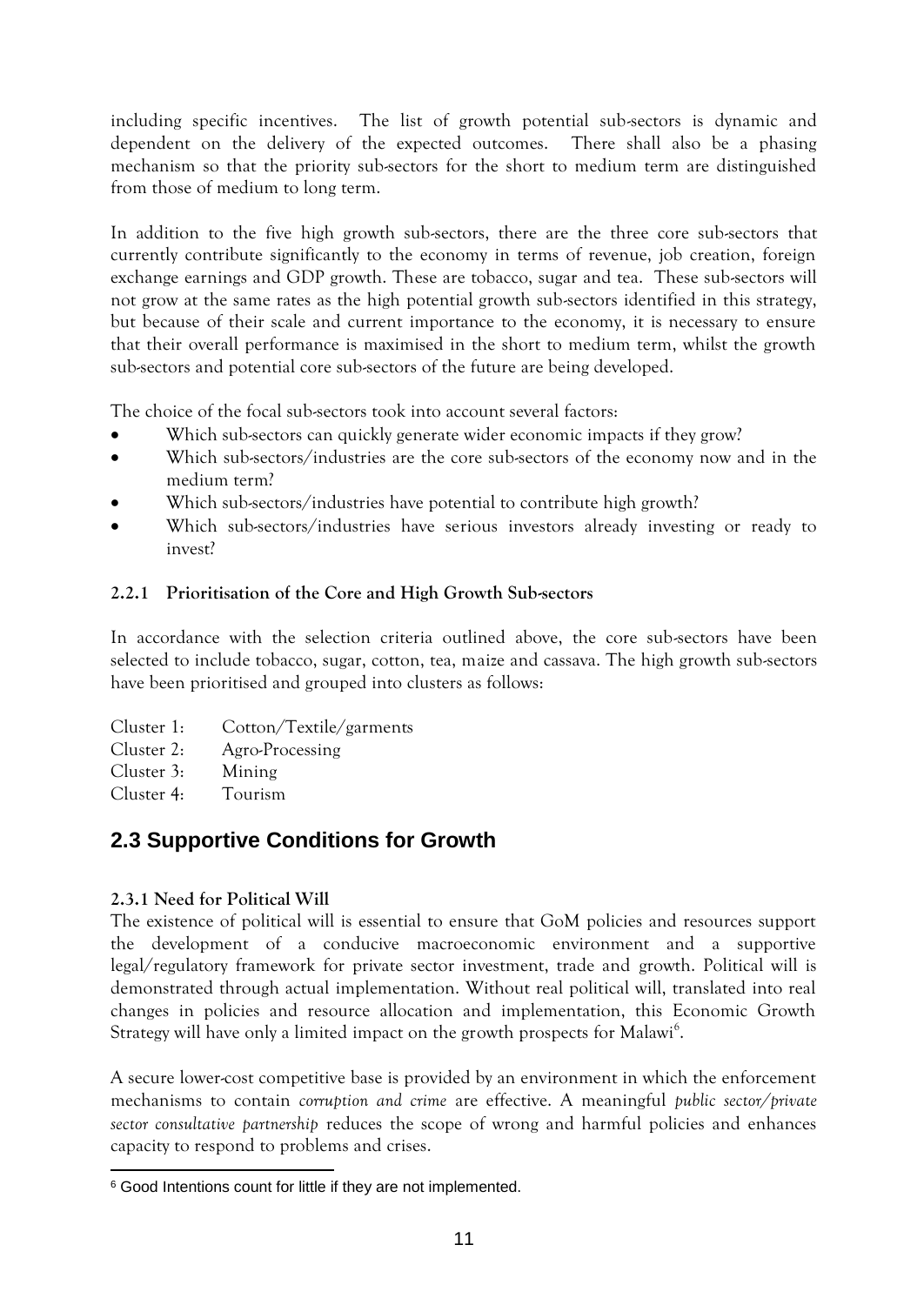#### <span id="page-12-0"></span>**2.3.2 Role of the Government**

Government plays the central role in providing macroeconomic conditions that create *opportunities* for businesses to invest and trade. Moderate inflation, low interest rates and predictable exchange rates create *opportunities* and enhance *confidence* for businesses to invest, produce and trade. In addition, developing an enabling legal, regulatory and institutional framework that gives businesses sufficient *incentives* and *confidence* to invest. These reduce uncertainty and transaction costs for investment and trade.

#### <span id="page-12-1"></span>**2.3.3 Investment for Growth**

The private sector's role in the economy is *to invest, create value, innovate and trade* domestically and internationally. Domestic and foreign direct investment is central to growth because it creates and enhances the means to add value throughout the value-chain. Businesses need to make profits to survive and sufficient profits to re-invest and grow. Profits reward private sector stakeholders including owners/investors, employees and customers<sup>7</sup> and also generate revenues for Government through corporate tax, duties, surtax, payroll and other taxes and levies/charges. On the other hand, there is need for good corporate governance within the private sector to enhance its performance. This implies having skilled managers/staff in place and developing private/private sector dialogue and having common approach to development within the private sector. Stimulating investment, trade and profitability of businesses is therefore of key interest to both Government and private sector even if this means foregoing current revenue streams for future revenue streams.

Public sector investment also plays an important role in providing the supporting infrastructure for doing business in the economy, such as roads, rail, ports and air facilities. There is a mixture of public and private in the production and provision of services such as roads, power, water, communications and finance. It can also open up new economic activities for the private sector to invest in areas like tourism and new mines. Public spending should reflect the priorities of this Economic Growth Strategy. There is, therefore, the need to move away from consumption spending to investment spending.

#### <span id="page-12-2"></span>**2.3.4 Role of Trade**

The framework for economic growth highlights the need to also focus on domestic and international trade and private investment as the key drivers of economic growth. Government further plays a key role in generating a conducive environment for trade, investment and business operations; negotiating and implementing *international trade agreements* and protocols that enable better market access for Malawi's exports; and ensuring that *domestic markets* are operating competitively.

#### <span id="page-12-3"></span>**2.3.5 Role of Development Partners**

Development partners<sup>8</sup> assist in many ways. First of all direct intervention in support of the productive sectors and sub-sectors as well as support for economic infrastructure. Secondly in the form of official development assistance to Government directed towards economic management and regulatory reforms. Finally, through working at community level or with individual businesses.

<sup>-</sup>7 Customer's benefit through improved performance and product/service innovation.

<sup>8</sup> Development Partners include Multilateral and Bilateral partners, International and Local NGOs and Civil Society organisations, operating at different levels from the Macro through to the Micro level.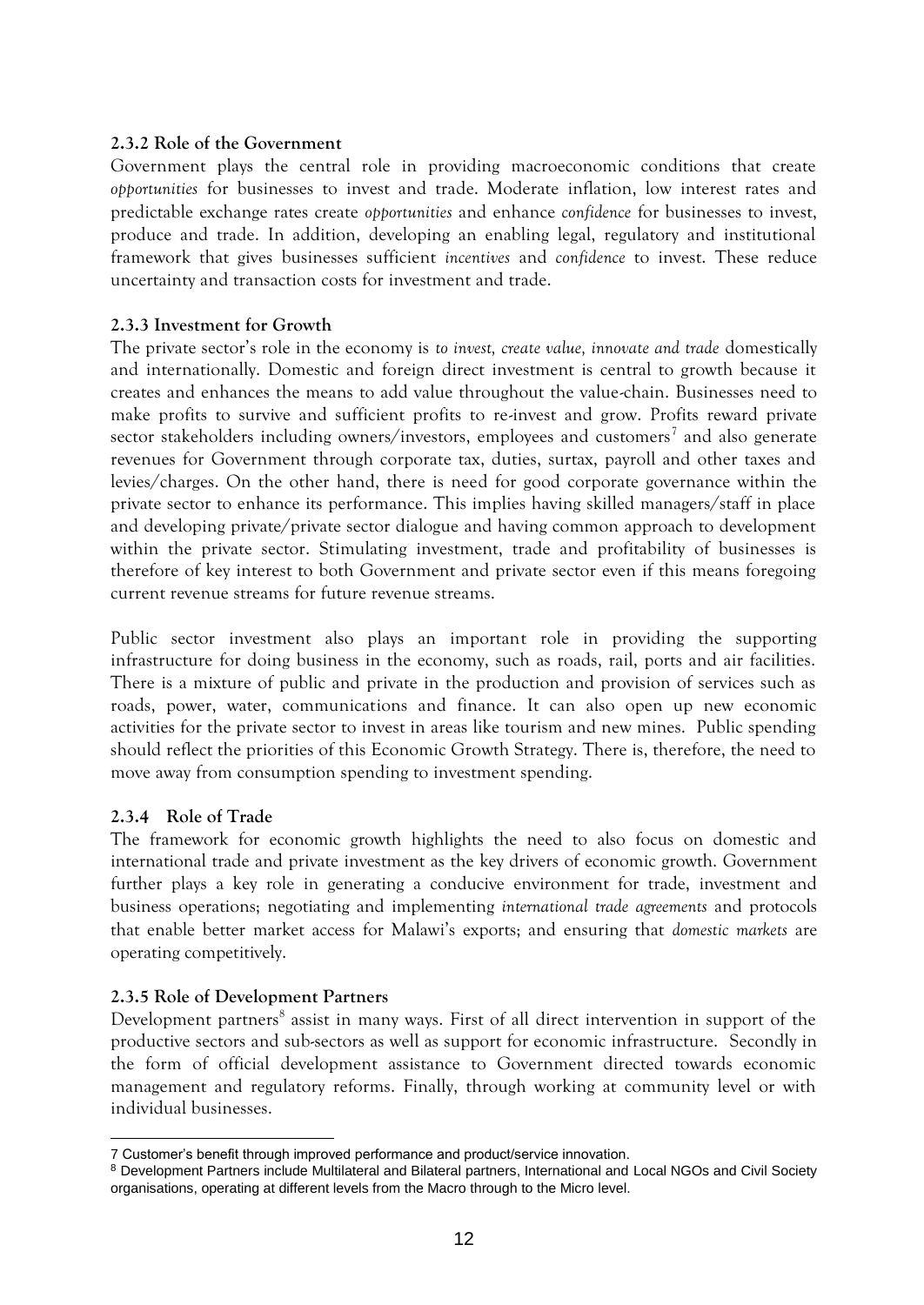# <span id="page-13-0"></span>**3.0 OVERVIEW OF THE MALAWI ECONOMY**

## <span id="page-13-1"></span>**3.1 Structure of the Economy**

The Malawi economy remains agro-based with the agriculture sector accounting for over 38.6 per cent of GDP, employs about 84.5 per cent of the labour force and accounting for 82.5 per cent of foreign exchange earnings (see Tables 3.1 to 3.3). Agriculture is characterised by a dual structure consisting of commercial estates and a large smallholder sub-sector, which is mainly engaged in mixed subsistence and cash crop agriculture. The main agricultural export crop is tobacco, followed by tea, sugar and coffee.

|                                   | 1998   | 1999   | 2000   | 2001   | 2002*  |
|-----------------------------------|--------|--------|--------|--------|--------|
| Agriculture                       | 35.7   | 38.0   | 39.7   | 38.2   | 38.4   |
|                                   |        |        |        |        |        |
| Mining and quarrying              | 1.3    | 1.3    | 1.4    | 1.6    | 1.4    |
| Manufacturing                     | 13.7   | 13.4   | 12.9   | 11.6   | 10.9   |
| Construction                      | 2.1    | 2.2    | 2.2    | 2.2    | 2.4    |
| Electricity and Water             | 1.4    | 1.3    | 1.4    | 1.4    | 1.5    |
| Distribution                      | 22.6   | 21.2   | 21.0   | 22.1   | 22.5   |
| Services                          | 24.0   | 23.0   | 21.9   | 22.9   | 23.0   |
| Transport and Communication       | 4.5    | 4.4    | 4.2    | 4.3    | 4.6    |
| Financial and Prof. Services      | 8.2    | 7.9    | 8.0    | 8.0    | 8.5    |
| <b>Private Community Services</b> | 2.1    | 2.0    | 2.1    | 2.2    | 2.2    |
| <b>Government Services</b>        | 9.8    | 9.7    | 9.2    | 9.7    | 9.4    |
| Other**                           | $-1.3$ | $-1.5$ | $-1.5$ | $-0.7$ | $-1.8$ |
| GDP at 1994 factor cost           | 100.0  | 100.0  | 100.0  | 100.0  | 100    |

### **Table 3.1: Sectoral share of GDP, 1998-2002 (percent)**

Source: Ministry of Economic Planning and Development (MEPD), *Economic Reports*

*\* Revised estimates*

\*\* Includes unallocated financial charges and ownership of dwellings

The manufacturing category includes tobacco, tea, sugar and other agro-processing. The share of the manufacturing to GDP declined from 17.0 per cent in 1994 to 10.9 per cent in 2002. The decline was attributed to macroeconomic instability as well as the influx of cheaper and better quality imported products.

# <span id="page-13-2"></span>**3.2 Composition of Export Earnings**

As shown in Table 2.2 below, agriculture commodities accounted for 76.3 per cent of total exports in 2002, which represented a drop from 86.5 per cent in 1998. The drop in the share of agricultural export was attributable to the fall in tobacco exports from 61.6 per cent in 1998 to 58.2 per cent in 2002 as well as tea and sugar exports which decreased to 7.8 per cent respectively. As such, the Strategy addresses the need to diversify the economy away from heavy reliance on tobacco whilst maximising its value adding in the short- to medium-term. Textiles and garments exports rose to 8.1 per cent of total exports in 2002 but slowed down because of the failure to observe the rules of origin under the bilateral agreement with South Africa, which resulted in the closure of many garment companies.<sup>9</sup>

<sup>-</sup><sup>9</sup> See Textile and Garment Sub-sector Strategy for more detail in Part 2.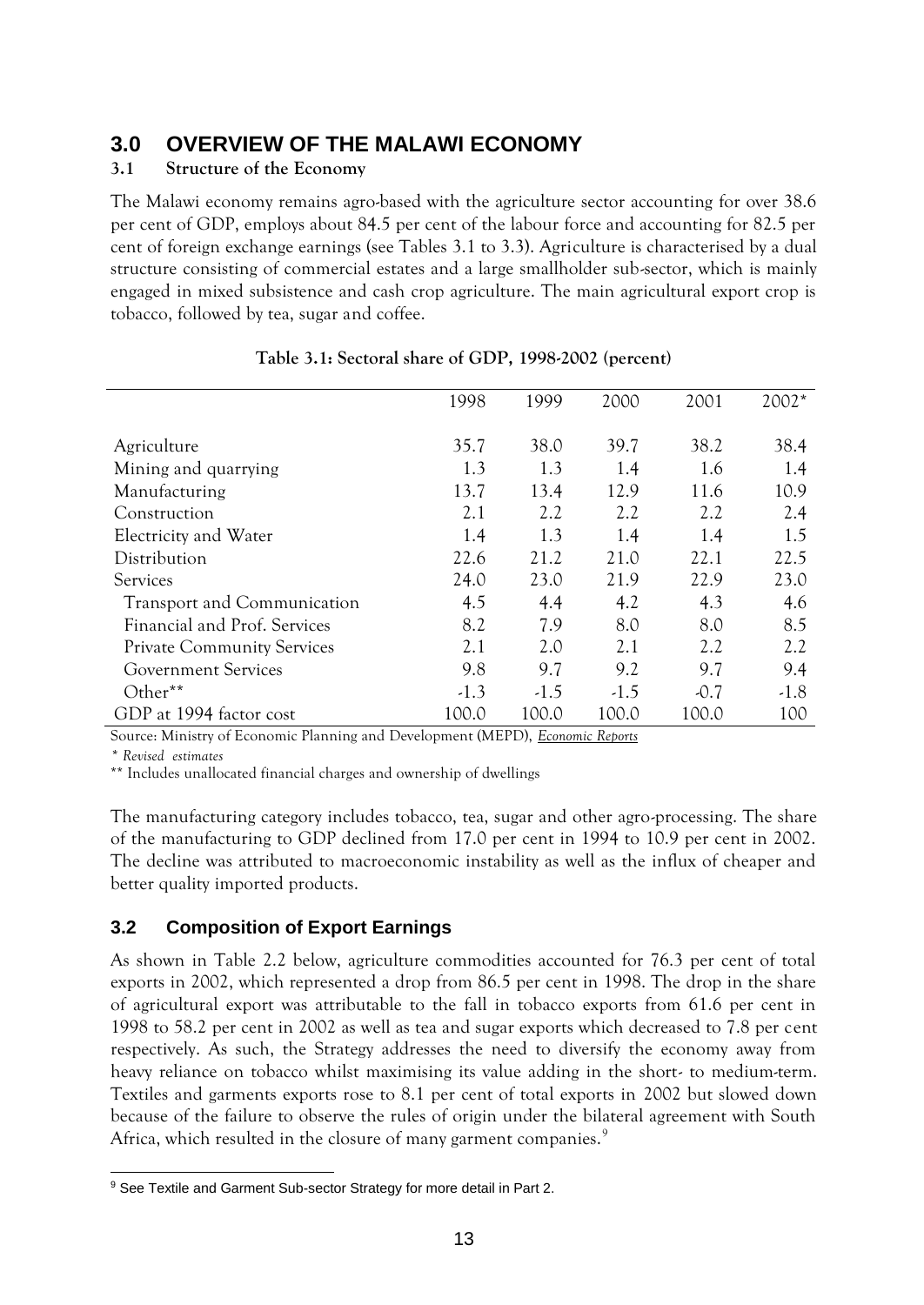|                       | 1998 | 1999 | 2000 | 2001 | 2002 |
|-----------------------|------|------|------|------|------|
|                       |      |      | 82.7 |      |      |
| Agricultural:         | 86.5 | 86.4 |      | 82.7 | 76.3 |
| Tobacco               | 61.6 | 61.4 | 61.4 | 60.4 | 58.2 |
| Tea                   | 7.5  | 8.8  | 9.2  | 9.1  | 7.9  |
| Sugar                 | 9.3  | 5.2  | 9.8  | 9.0  | 7.7  |
| Coffee                | 2.0  | 2.0  | 1.3  | 1.0  | 0.6  |
| Pulses                | 0.8  | 1.4  | 0.6  | 0.2  | 0.4  |
| Cotton                | 0.9  | 1.2  | 1.8  | 1.2  | 1.3  |
| Rice                  | 0.4  | 0.6  | 0.4  | 0.3  | 0.2  |
| Textiles and clothing | 4.1  | 3.8  | 3.3  | 6.7  | 8.1  |
| Other                 | 9.9  | 9.4  | 11.8 | 15.1 | 17.7 |
| <b>Total Exports</b>  | 100  | 100  | 100  | 100  | 100  |

**Table 3.2: Composition of exports by commodity, 1997-2002**

Source: Ministry of Economic Planning and Development, 2002 Economic Report and National Statistical **Office** 

#### <span id="page-14-0"></span>**3.3 Contribution to Employment**

Table 2.3 shows employment data by sector from the 1998 population census. Agriculture continues to account for a large share of 84.5 per cent of employment. This is followed by services including public sector, which employs 9.5 per cent and distribution with 5.8 per cent of the total economically active population. Generally, data on employment by sector is not available.

**Table 3.3. Number and proportion of Economically Active Population Employed by Sector, 1998** 

|                      | 000's   | % share |
|----------------------|---------|---------|
|                      |         |         |
| Mining and quarrying | 2.5     | 0.1     |
| Agriculture          | 3,765.8 | 84.5    |
| Manufacturing        | 118.5   | 2.7     |
| Services*            | 426.9   | 9.5     |
| Utilities            | 7.3     | 0.2     |
| Distribution         | 257.4   | 5.8     |
| Other**              | 82.3    | 1.8     |
| Total sectors        | 4,458.9 | 100.0   |

Source: 1998 Population Census Results

\* Includes Transport and Communication, Finance and Insurance, Public Administration,

and Community and Social Service.

\*\* Includes Construction, Real Estate and Other Business Activities

#### <span id="page-14-1"></span>**3.4 Recent Economic Developments**

Since December 2000, Malawi has been implementing an economic programme with support from the IMF under the Poverty Reduction Growth Facility (PRGF) aimed at restoring macroeconomic stability, which is a prerequisite for sustainable poverty reduction. However, the programme went off track in November 2001 due to fiscal slippages that prompted donors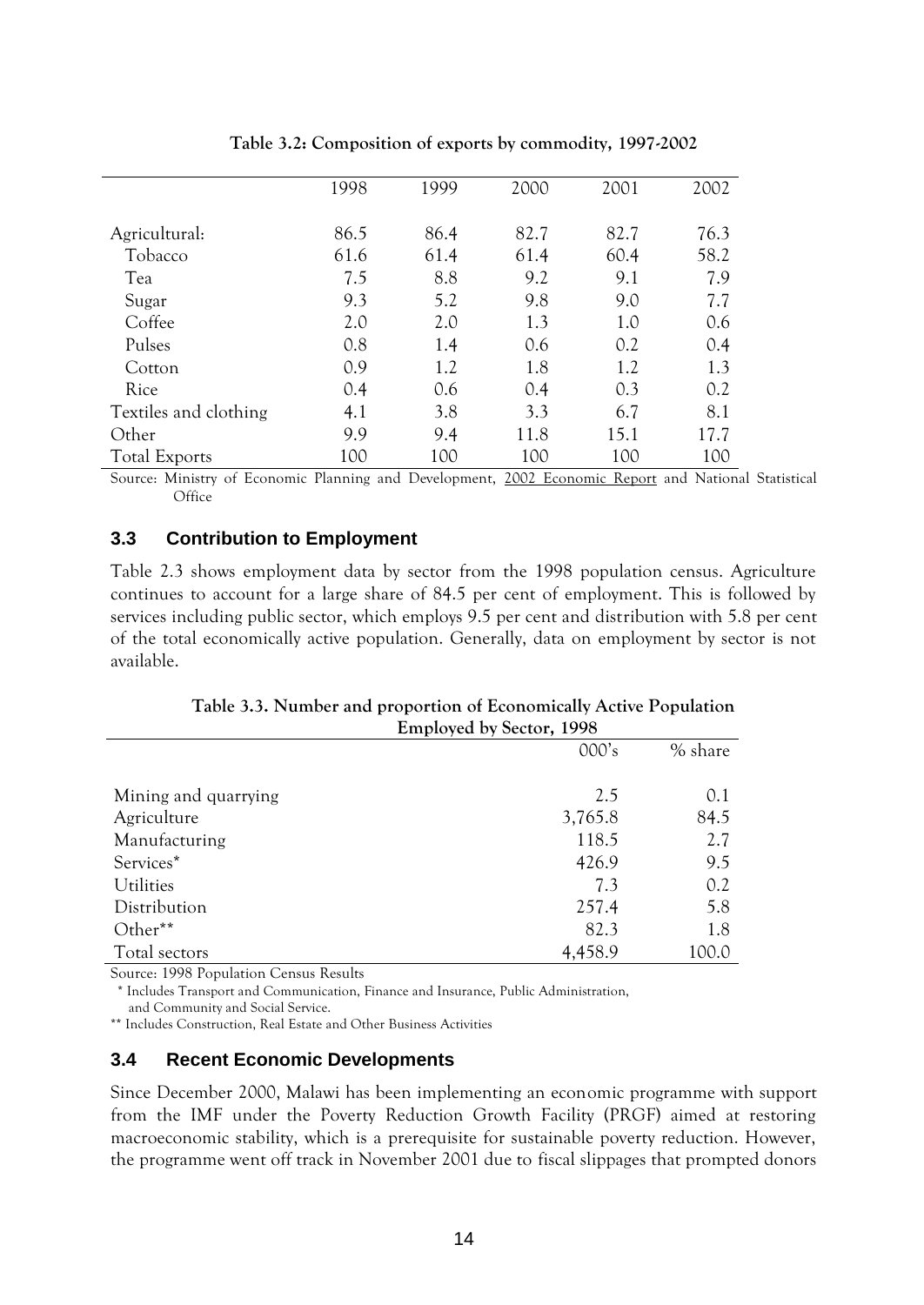to withhold budgetary support. This led Government to rely on domestic resources to finance the budget deficit.

The economic performance in 2001 was weak. Real GDP growth contracted by 4.1 percent in 2001 mainly due to the drop in maize production caused by the drought. Inflation and interest rates remained high at 27.2 per cent and over 40 per cent, respectively, and the fiscal deficit including grants widened to 7.7 percent of GDP in the 2001/02 fiscal year in contrast to 2.0 per cent in 2000/01. In the external sector, while the current account deficit excluding official transfers remained stable at 10.4 per cent of GDP, gross official reserves declined to the equivalent of 3.7 months of imports of goods and non-factor services, reflecting the impact of suspension of balance of payments support by donors.

Against this background, Government formulated the economic programme for the 2002/03 fiscal year focused on the need to continue pursuing the country's medium-term development strategy which seeks to reduce poverty through increased access to basic social services, accelerating growth, improving productivity in agriculture and the manufacturing sectors, enhanced internal security and ensuring existence of a stable macroeconomic environment. Consistent with these objectives, the programme aimed at achieving real GDP growth of around 2.0 per cent in 2002 and 4.5 per cent in 2003; an average inflation of 9.4 per cent in 2002 and 5.0 per cent in 2003.

However, the implementation of the economic programme for the 2002/03 fiscal year proved difficult mainly because of expenditure overruns due to maize imports and lack of budget support resulting from the withholding of budget support by donors. This development contributed significantly to the huge accumulation of domestic debt.

The economic effects of these developments are summarized in Table 2.4 below. As the table shows, fiscal policy remained expansionary, with the fiscal deficit including grants rising further to 12.8 percent of GDP in the 2002/03 fiscal year. Domestic debt stock rose to K50 billion, which is unsustainable, and domestic interest payments are expected to go up to K6.4 billion by the end of the 2002/03 fiscal year, which will accounts for 14.4 per cent of the revised total Government expenditure.

|                                  | 1998  | 1999  | 2000                                                    | 2001   | 2002    | 2003<br>Proj |
|----------------------------------|-------|-------|---------------------------------------------------------|--------|---------|--------------|
|                                  |       |       | (Annual percentage changes, unless otherwise indicated) |        |         |              |
| GDP and Prices                   |       |       |                                                         |        |         |              |
| Real GDP                         | 2.2   | 3.6   | 2.0                                                     | $-4.1$ | 1.8     | 3.4          |
| Per capita GDP (in US dollars)   | 193.8 | 195.2 | 187.3                                                   | 183.8  | 207.5   | 195.3        |
| Consumer prices (period average) | 29.7  | 44.8  | 29.6                                                    | 27.2   | 14.8    | 10.0         |
| GDP deflator                     | 25.4  | 41.2  | 27.8                                                    | 19.0   | 17.0    | 8.1          |
| <b>GNDI</b>                      |       |       |                                                         |        |         |              |
| Domestic Demand                  |       |       |                                                         |        |         |              |
| Monetary Aggregates 1/           |       |       |                                                         |        |         |              |
| Net foreign assets               | 55.5  | 33.6  | 42.4                                                    | 32.1   | 25.2    | $-6.0$       |
| Net domestic assets              | 105.1 | 14.1  | 46.8                                                    | $-8.4$ | $-37.5$ | -11.1        |

Table 3.4: Selected Economic and Financial Indicators, 1998-2003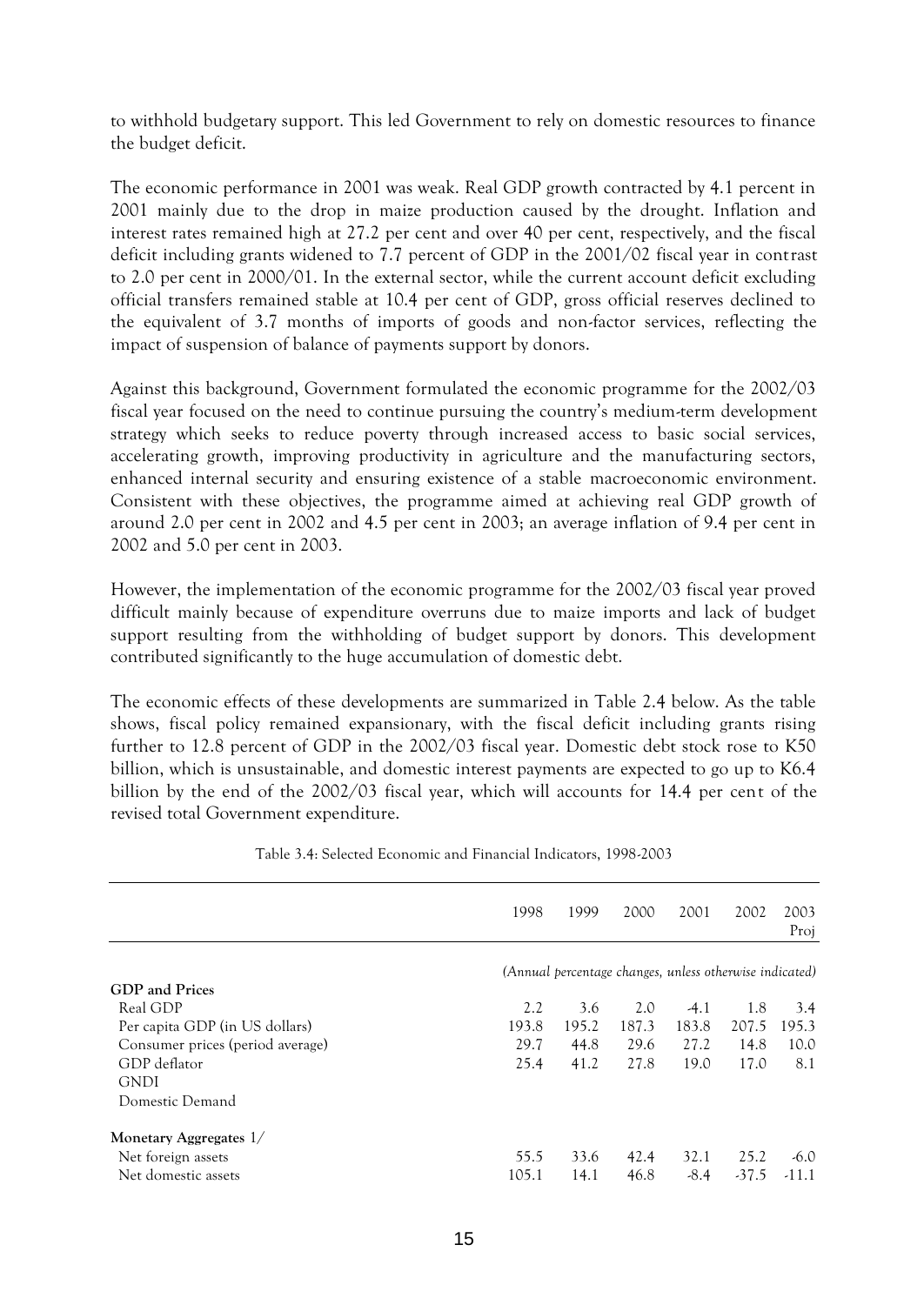| Credit to the Government          | 49.6 19.5 4.4 40.5 62.7 5.1 |  |  |
|-----------------------------------|-----------------------------|--|--|
| Credit to the rest of the economy | 18.5 20.6 12.4 1.5 3.7 0.3  |  |  |
| - OIN                             |                             |  |  |

|                                              | 1998                                                       | 1999    | 2000    | 2001    | 2002    | 2003<br>Proj |  |  |  |
|----------------------------------------------|------------------------------------------------------------|---------|---------|---------|---------|--------------|--|--|--|
|                                              | (As a percentage share of GDP, unless otherwise indicated) |         |         |         |         |              |  |  |  |
| <b>Central Government</b>                    |                                                            |         |         |         |         |              |  |  |  |
| Revenue                                      | 16.1                                                       | 15.9    | 18.7    | 14.9    | 16.0    |              |  |  |  |
| Expenditure                                  | 24.3                                                       | 25.2    | 32.8    | 28.5    | 32.4    |              |  |  |  |
| Current                                      | 16.4                                                       | 15.2    | 22.6    | 21.3    | 26.4    |              |  |  |  |
| Development                                  | 7.9                                                        | 10.1    | 10.3    | 7.2     | 6.0     |              |  |  |  |
| Overall deficit excluding grants             | $-8.2$                                                     | $-9.3$  | $-14.1$ | $-13.5$ | $-16.3$ |              |  |  |  |
| Overall deficit including grants             | $-2.2$                                                     | $-1.8$  | $-2.0$  | $-7.4$  | $-12.8$ |              |  |  |  |
| Net domestic financing                       | $-4.8$                                                     | $-1.5$  | $-1.3$  | 6.8     | 9.8     |              |  |  |  |
| Net foreign financing                        | 6.4                                                        | 3.3     | 3.3     | 0.9     | 0.2     |              |  |  |  |
| Savings and investment                       |                                                            |         |         |         |         |              |  |  |  |
| Domestic savings                             | 7.9                                                        | $-0.6$  | 3.4     | 4.8     | $-3.5$  | $-0.4$       |  |  |  |
| National savings                             | 11.1                                                       | 4.7     | 9.7     | 10.9    | 2.8     | 7.5          |  |  |  |
| Foreign savings                              | 2.2                                                        | 9.6     | 3.9     | 3.0     | 7.7     | 2.4          |  |  |  |
| Gross investment                             | 13.4                                                       | 14.4    | 13.6    | 13.9    | 10.5    | 9.9          |  |  |  |
| External sector                              |                                                            |         |         |         |         |              |  |  |  |
| Exports f.o.b.                               | 30.5                                                       | 24.7    | 23.1    | 25.0    | 21.9    | 23.7         |  |  |  |
| Imports c.i.f.                               | 37.8                                                       | 42.5    | 35.4    | 36.8    | 38.5    | 36.6         |  |  |  |
| Current account balance                      | $-8.5$                                                     | $-16.0$ | $-10.9$ | $-10.4$ | $-15.0$ | $-10.9$      |  |  |  |
| External debt                                | 129.4                                                      | 129.4   | 197.6   | 191.4   | 92.3    | 135.4        |  |  |  |
| Debt-service ratio to exports                | 18.2                                                       | 17.7    | 20.8    | 20.1    | 16.7    | 24.0         |  |  |  |
| Terms of trade index (1994=100)              | 140.3                                                      | 126.6   | 130.1   | 107.5   | 107.5   | 97.2         |  |  |  |
| Kwacha per U.S. dollar (period average)      | 31.1                                                       | 44.1    | 59.5    | 72.2    | 76.7    | 100.0        |  |  |  |
| Real effective exchange rate index 2/        | 93.3                                                       | 87.5    | 88.4    | 84.1    |         |              |  |  |  |
| Gross official reserves                      |                                                            |         |         |         |         |              |  |  |  |
| End-period stock (in U.S. dollars)           | 259.8                                                      | 246.0   | 278.3   | 203.1   | 162.0   | 115.4        |  |  |  |
| In months of imports of goods and non-factor | 5.4                                                        | 5.0     | 4.7     | 3.5     | 2.6     | 1.8          |  |  |  |

Table 3.4: Selected Economic and Financial Indicators, 1998-2003 Cont'd

1/ Change as percentage share of money and quasi money at the beginning of the period

2/ Increase means depreciation

Source: Ministry of Economic Planning and Development, National Statistical Office, Treasury and Reserve Bank of Malawi

#### <span id="page-16-0"></span>**3.5 Balance of Payments**

This section discusses the visible trade balance, services balance, the current account balance and capital account.

#### <span id="page-16-1"></span>**3.5.1 Visible Trade Balance**

Over the 1998-2002 period, commodity terms of trade deteriorated cumulatively by 15.6 per cent. The main source of the decline in terms of trade came from export prices of agricultural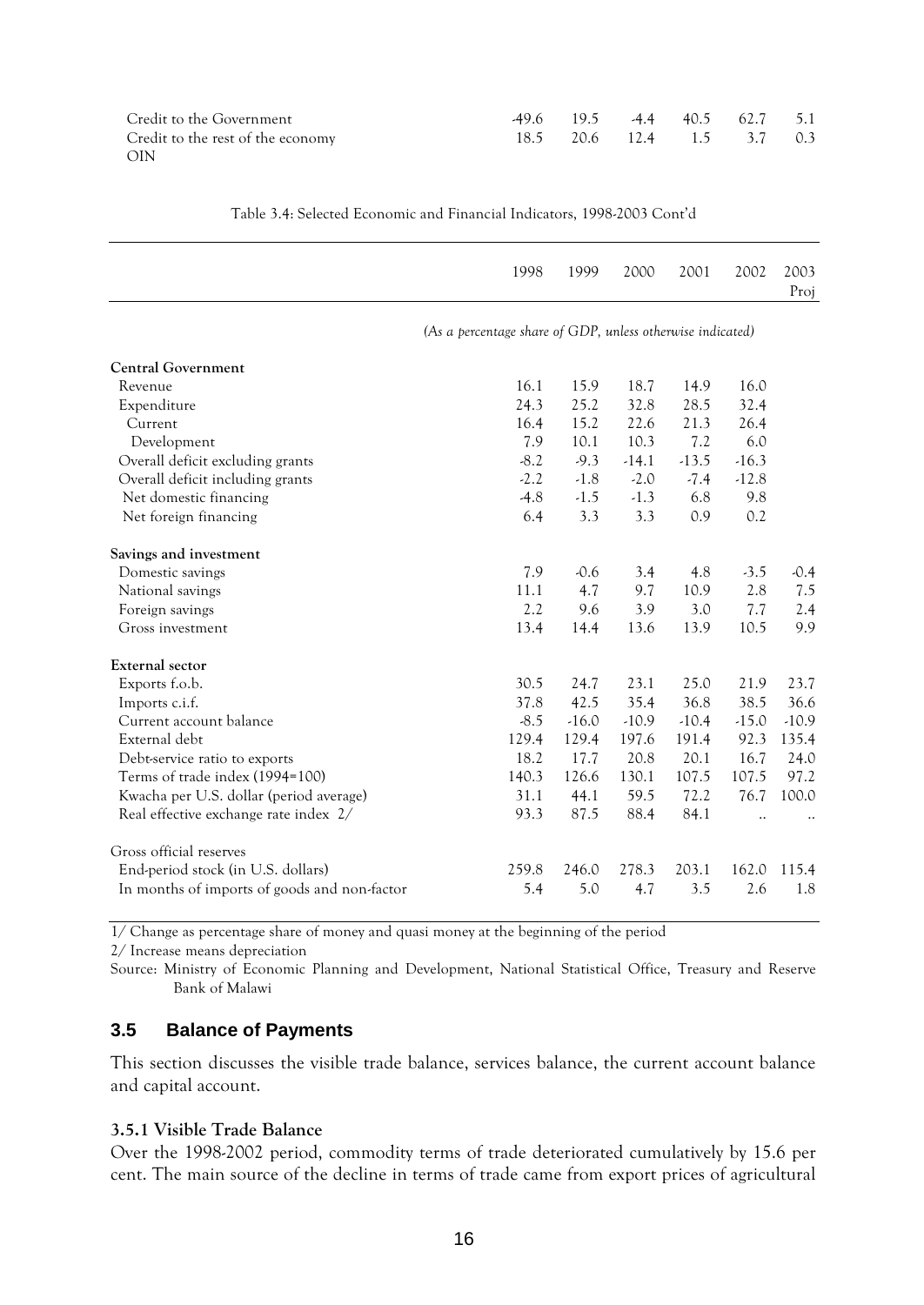commodities that account for 90 per cent of total exports for this country. In dollar terms, export prices for agricultural export commodities decreased by 23 per cent over the same period, representing an annual decrease of 2.2 per cent. This, combined with high and rising cost of production and limited credit facilities, led to decline of 3.2 per cent in total volume of exports.

As a result of the above developments, export earnings, in dollar terms, declined by 27.7 per cent over the period 1998-2002. In Kwacha terms, however, total value of exports more than doubled from K14.8 billion in 1998 to K30.3 billion in 2002 mainly on account of the depreciation of the Kwacha by twofold, which improved export prices although they fell in dollar terms. Of the total export earnings; domestic exports rose by 1.3 per cent from K29.9 billion in 2001 to K30.3 billion in 2002 while re-exports grew impressively at 17.4 per cent in 2002.

The visible trade deficit doubled from K9.2 billion in 2001 to K19.4 billion in 2002 largely as a result of the increase in imports value caused by maize imports to avert the food insecurity that prevailed in the country from end of 2001 to early 2002. Because of maize imports, the volume of total imports went up by 17.4 per cent in 2002. This, combined with the increase in import prices of 6.9 per cent, led to the 29.3 per cent increase in total value of imports (c.i.f.) from K40.0 billion in 2001 to K51.7 billion in 2002. This raised the share of imports of GDP from 27.6 per cent in 2001 to 29.7 per cent in 2002.

### <span id="page-17-0"></span>**3.5.2 Services and Transfers**

The deficit on services account, which comprises factor and non-factor services, widened further by 14.9 per cent in 2002 compared to a drop of 25.5 per cent in 2001. The deficit on factor services worsened by 21.5 per cent after doubling in 2001 while that for non-factor services deteriorated further by 12.0 per cent. The main factors contributing to the worsening services balance were the increase in shipment and travel payments. Payments for shipment rose by 24.1 per cent from K4.8 billion in 2001 to K6.0 billion in 2002, reflecting high transportation payments for maize imports, while that for travel went up by 12.1 per cent from K2.9 billion to K3.3 billion over the same period due mainly to increased airfares. Private transfers nearly doubled to K3.0 billion in 2002. Most of the increase reflected increased donations of food relief items by NGOs and religious organizations to avert the food problems that faced the country in the last two years.

#### <span id="page-17-1"></span>**3.5.3 Current Account Balance**

Because of the worsening of the visible trade balance and services, the current account deficit excluding grants nearly doubled from a deficit of K12.8 billion in 2001 to a deficit of K22.1 billion in 2002. As a percentage share of GDP, the current account deficit rose from 10.4 per cent in 2001 to 15.0 per cent in 2002.

#### <span id="page-17-2"></span>**3.5.4 Capital Account Balance**

The capital account was greatly affected by the withholding of balance of payments support by donors. The capital account balance declined by 13.5 per cent from K20.2 billion in 2001 to K17.5 billion in 2002. This drop in capital inflows was caused mainly by the reduction in Government foreign borrowing by half from K9.8 billion in 2001 to K4.9 billion in 2002. Because Government's main foreign lenders are the multilateral institutions including the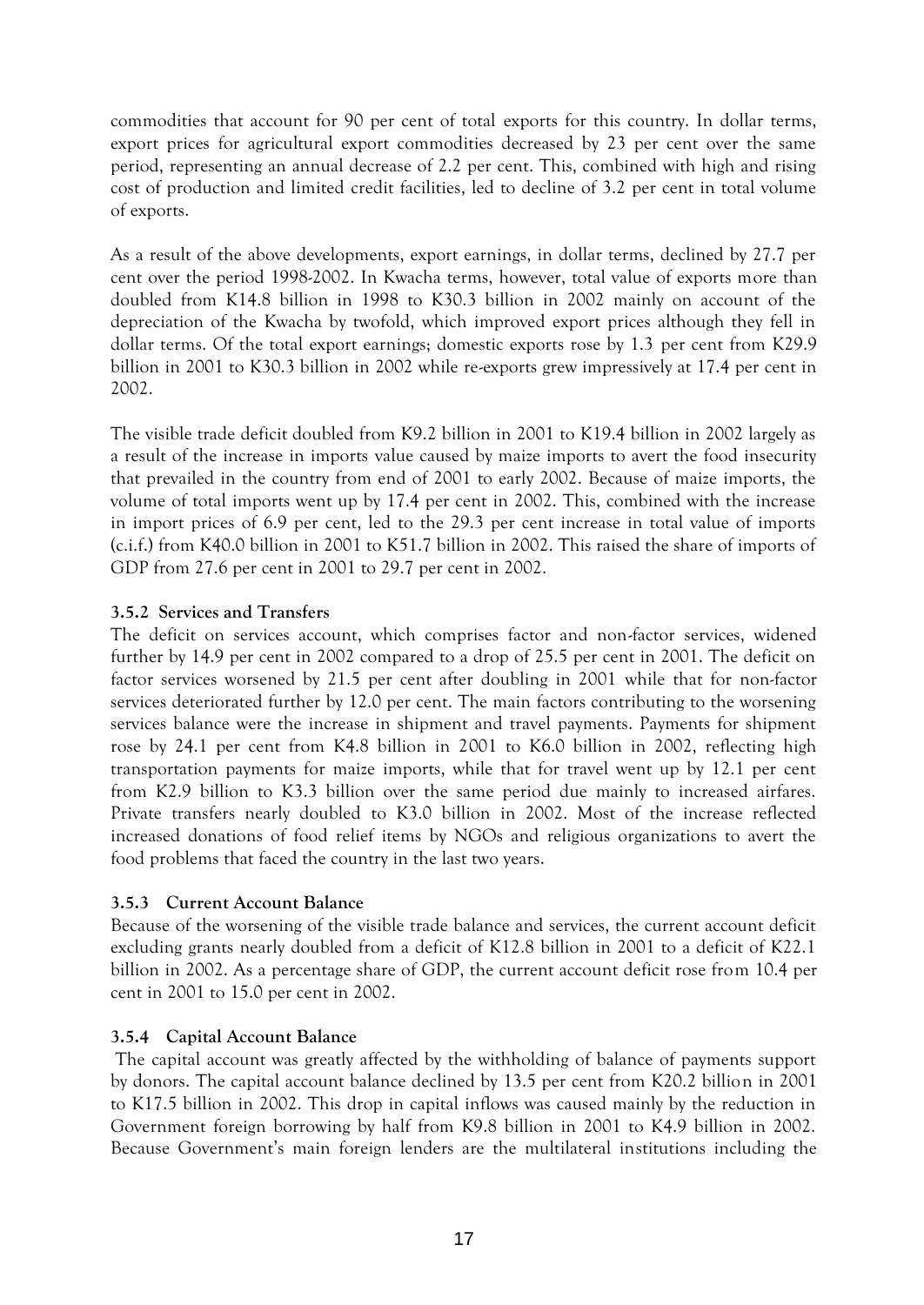IMF and World Bank, these institutions were not willing to lend Government any more money until Government restores its economic programme with the IMF.

As a result of this, the overall balance of payments after debt relief decreased from a surplus of K5.4 billion or 4.4 per cent of GDP in 2001 to a deficit of K8.1 billion or 5.5 per cent of GDP in 2002. The implication is that the deficit has been financed through recourse to the monetary authorities; monetising the deficit. In addition, the negative overall balance indicates that there are structural problems that are impinging the inflow of FDI and Portfolio investment; perhaps pertaining to capital account and current account convertibility. This led to the depreciation of the average exchange rate by 6.2 per cent from K72.2 to US\$1 in 2001 to K76.7 to US\$1 in 2002. The slow rate of depreciation of the currency was a result of the intervention in the domestic foreign exchange market by the Reserve Bank through sales of foreign exchange to Authorised Dealer Banks (ADBs).

### <span id="page-18-0"></span>**3.6 Public Finance**

Government revenue and expenditure as a percentage of GDP declined substantially over the period 1980-2002 (Table 2.4). Government revenue fell from 20.6 per cent to 15.0 per cent of GDP because of the decrease in international trade taxes resulting from tariff reforms and fall in corporate taxes following general decline in business activity. Government expenditure dropped from 32.5 per cent to 28.5 per cent of GDP over the same period of time. Revised estimated expenditure figures for 2002 indicate that expenditure would fall further to 23.1 per cent. Much of the drop in expenditure was contributed by the decrease in capital expenditure, which plunged to 3.7 per cent of GDP in 2002 from 9.7 per cent in 1980-89 (Table 2.4 above).

Despite the above developments, the budget deficit (including grants) as a ratio of GDP worsened to 7.4 per cent in 2001 from an average of 6.2 per cent during the 1980-89 – 1990- 99 period (Table 1). Although it is projected that the deficit will improve to 3.1 per cent of GDP in 2002, this should be taken with caution in light of emerging expenditure pressures arising from the cost of maize imports and growing cost of servicing the high and unsustainable Government domestic debt. To resolve these problems, there is need for Government to design an optimal tax system, which ensures that government revenue needs is not achieved at the expense of the country's growth objectives**.**

## <span id="page-18-1"></span>**3.7 Monetary Developments**

In past three years, interest rates have been very high. The bank rate has remained above 40 per cent because the Reserve Bank of Malawi (RBM) aimed at bringing down inflation to low and stable levels. This was necessary because monetization of the Government deficit has increasingly become the main method of financing the deficit, especially with the withholding of budgetary support by donors. Despite the tight policy stance, RBM lending to Government increased from K1.6 billion at the end of 2000 to K15.7 billion at the end of 2002. Monetary expansion resulted from the monetization of the fiscal deficit would have caused high inflation and a significant deterioration of foreign exchange reserves had RBM not pursued tight monetary policy.

The economic consequences of this policy stance on the economy and the businesses community, in particular, has been that commercial interest rates peaked at over 64 per cent in early 2001 and then declined to around 45 per cent as at the start of 2003. With the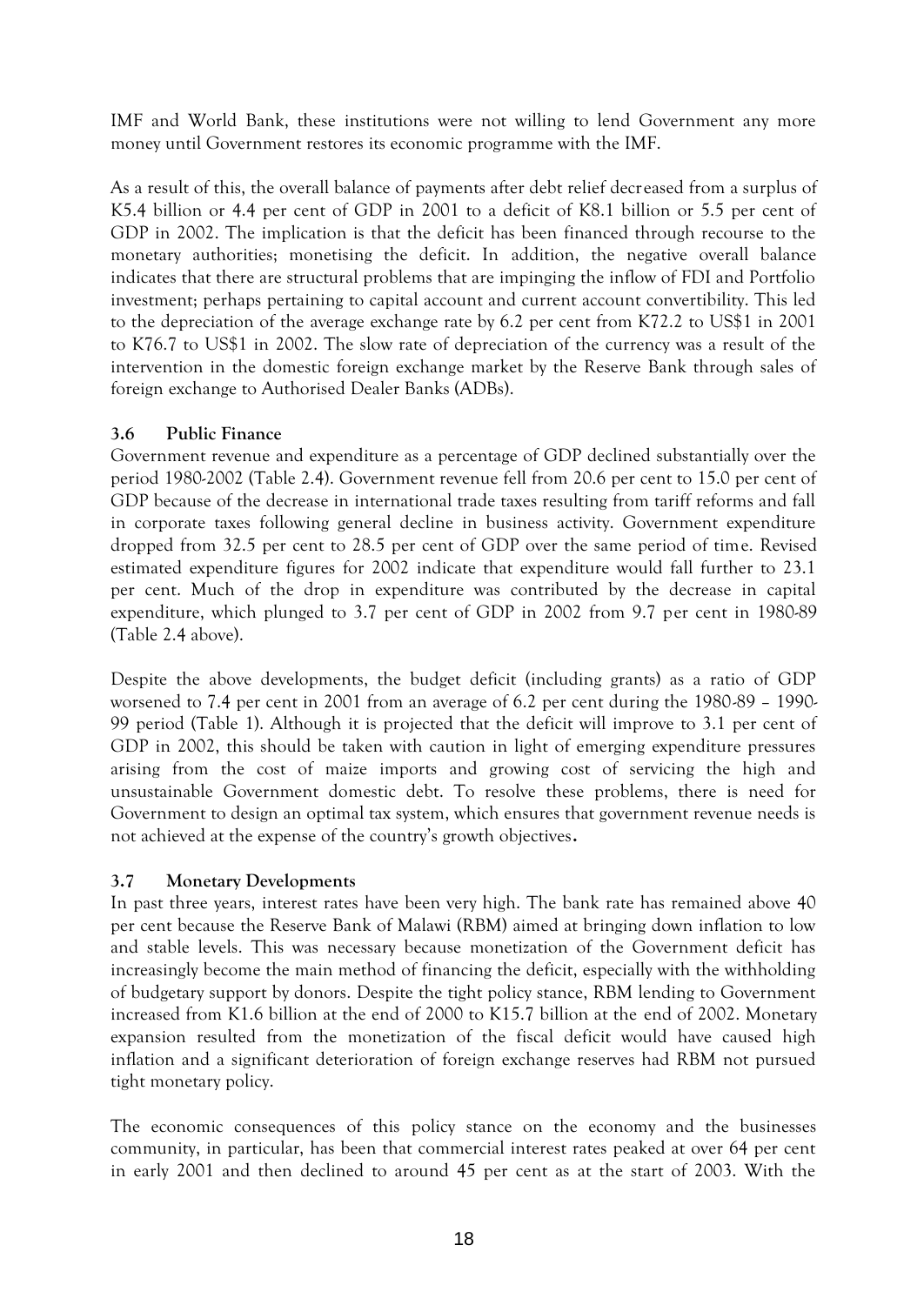deceleration in inflation, the real interest rates have risen sharply in excess of 30 per cent. At such high real interest rates, private investment has fallen to about 1.8 per cent of GDP in 2002 from an average 2.3 per cent of GDP over the 1998- 2001 period. Government, therefore, need to implement fiscal consolidation measures to bring down the fiscal deficit, reduce domestic borrowing and interest rates and release the available credit to the private sectors.

Besides domestic debt, external debt as a proportion of GDP has increased from 110.2 per cent over the period 1990-1999 to 191.4 percent in 2001, reflecting a high and increasing dependency on external financing. This further compounds the overall debt problem and reinforces the need for urgent action by GoM.

In order to resolve these problems, Government need to, among others, undertake the following measures:

- i. Reduce the fiscal deficit to sustainable levels by cutting down expenditures;
- ii. Ensure that the economic programme with the IMF gets back on track this year;
- iii. Negotiate with donors to restore their budgetary support by mainly fulfilling (ii) above;
- iv. Explore ways to resolve the current domestic debt problem through either restructuring it from short- to medium- and long-term debt or negotiate with donors to refinance the debt; and
- v. Restructure parastatals to reduce their fiscal impact on the budget.

# <span id="page-19-0"></span>**3.8 GROWTH PROSPECTS for 2003-2008 period**

The projected growth rates above, there is need for expenditure, savings and investment to grow proportionately based on these assumptions:

- i. Annual inflation of 6 per cent and projected annual increase in nominal Government consumption in line with inflation and 1.8 per cent in volume terms;
- ii. Import prices expected to increase by an average 10 per cent while the volumes of imports by an average 2 per cent to ensure availability of raw materials and inputs to the manufacturing and agricultural sectors;
- iii. Exports prices are expected to increase in line with the domestic inflation while volume of exports is projected to rise by an average 6.9 per cent in line with the increased production in agriculture and manufacturing sectors;
- iv. Gross fixed capital formation to grow in line with domestic inflation and import prices of about 10 per cent; and
- v. With increased production in the agriculture and manufacturing sectors changes in stocks are expected to increase by 7 per cent. The same applies to agriculture purchases by the private traders.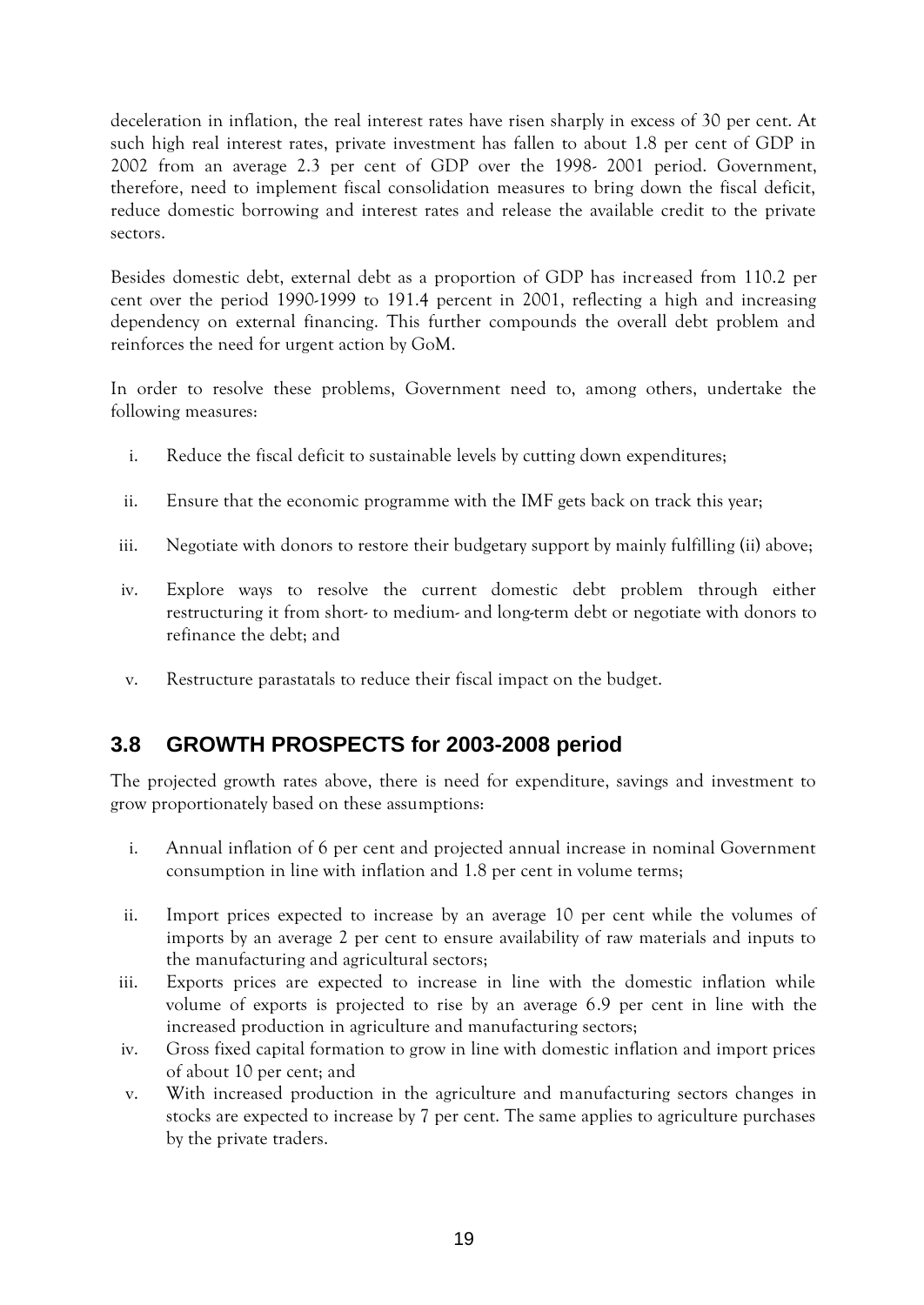#### <span id="page-20-0"></span>**3.8.1 Projected Growth Rates, 2003-2008**

Based on the above assumptions, real GDP growth is projected to increase from 4.3 per cent in 2004 to 7.6 percent in 2008 (Table 3.6). In line with the assumption that agriculture will remain the backbone of the economy during this period, the share of agriculture in GDP increases to 42.6 per cent by 2008 (Table 3.7). Most of this increase comes from the smallholder agriculture sub-sector, which anticipated to rise from 30.4 per cent of GDP in 2003 to 35.3 per cent in 2008.

|                                       | Average   |         |        |      |      |      |      |      |
|---------------------------------------|-----------|---------|--------|------|------|------|------|------|
|                                       | 1994-2002 | 2002    | 2003   | 2004 | 2005 | 2006 | 2007 | 2008 |
| Agriculture                           | 2.0       | 2.3     | 3.9    | 7.5  | 11.0 | 10.0 | 9.1  | 7.5  |
| Smallscale                            | 2.0       | $-0.4$  | 4.8    | 8.6  | 12.5 | 11.0 | 9.6  | 7.5  |
| Seed Cotton                           | 2.0       | 4.9     | 2.8    | 5.0  | 10.0 | 15.0 | 20.0 | 10.0 |
| Other                                 | 2.0       | $-0.4$  | 4.8    | 8.6  | 12.5 | 11.0 | 9.5  | 7.5  |
| Largescale                            | 1.7       | 13.4    | 0.7    | 3.2  | 5.1  | 5.5  | 6.9  | 7.4  |
| Tobacco                               | 1.8       | 14.0    | 1.1    | 3.0  | 5.5  | 6.0  | 7.5  | 8.0  |
| Tea                                   | 1.2       | 6.6     | 2.1    | 2.5  | 2.3  | 2.5  | 2.5  | 3.0  |
| Sugar                                 | 1.3       | 20.9    | $-4.5$ | 0.1  | 1.8  | 1.8  | 1.8  | 1.8  |
| Other                                 | $-1.8$    | 7.4     | $-6.3$ | 11.3 | 2.8  | 2.8  | 2.8  | 2.8  |
| Mining and Quarying                   | 2.3       | $-11.5$ | 28.7   | 0.3  | 7.5  | 8.0  | 10.0 | 12.0 |
| Manufacturing                         | $-1.4$    | $-4.2$  | 0.4    | 2.3  | 4.2  | 5.3  | 6.2  | 5.6  |
| Agro-processing                       | 1.4       | $-30.9$ | 3.1    | 2.3  | 10.0 | 9.0  | 8.1  | 6.5  |
| <b>Textiles and Garments</b>          | $-1.5$    | 33.4    | 5.6    | 2.3  | 10.0 | 15.0 | 20.0 | 10.0 |
| Other                                 | $-1.5$    | 8.2     | $-1.2$ | 2.3  | 1.3  | 2.5  | 3.5  | 4.5  |
| Electricity and Water                 | 1.5       | 6.3     | 0.9    | 3.9  | 3.5  | 4.0  | 4.5  | 5.0  |
| Construction                          | 1.7       | 11.7    | 9.2    | 3.2  | 3.5  | 4.5  | 5.5  | 6.5  |
| Distribution                          | 1.4       | 3.5     | 3.1    | 2.0  | 4.5  | 6.6  | 7.6  | 9.7  |
| Tourism                               | 1.9       | 9.8     | 10.8   | 3.2  | 5.0  | 8.5  | 10.0 | 15.0 |
| Wholesale and Retail                  | 1.4       | 3.3     | 2.9    | 2.0  | 4.5  | 6.5  | 7.5  | 9.5  |
| Transport and Communication           | 1.5       | 8.5     | 2.8    | 2.1  | 3.5  | 4.0  | 5.5  | 6.5  |
| Financial and Professional Services   | 1.8       | 6.4     | 5.8    | 5.1  | 5.0  | 7.0  | 8.5  | 10.0 |
| Ownership of Dwellings                | 1.5       | 2.8     | 2.8    | 2.7  | 2.8  | 2.8  | 2.8  | 2.8  |
| Private Social and Community Services | 1.6       | 2.9     | 2.9    | 2.9  | 2.9  | 2.9  | 2.9  | 2.9  |
| Producers of Government Services      | $-1.4$    | $-0.7$  | 0.2    | 1.0  | 1.5  | 2.0  | 2.5  | 2.5  |
| Unallocable Finance Charges           | 1.6       | 15.2    | 5.9    | 5.2  | 5.0  | 5.5  | 7.5  | 3.0  |
| GDP at Factor Cost                    | 1.7       | 1.8     | 3.4    | 4.3  | 6.7  | 7.2  | 7.5  | 7.6  |

Table 3.6: Gross Domestic Product at 1994 factor cost, 1994- 2008 (Annual percentage changes)

Source: Ministry of Economic Planning and Development

The growth strategy emphasises that economic growth in the medium term (2004 – 2008) will emanate from improvements in agricultural productivity. Other sectors like transport and distribution will also benefit from high increases from agricultural production. Therefore the structure of the economy in terms of sectoral shares to GDP will remain unchanged in the medium term. However, in the long run, increased investments in infrastructure will lead to increase in the shares of other sectors to total GDP. The scenario is built around these assumptions that the agriculture sector will remain the backbone of the economy, with tobacco, especially flue-cured tobacco and cotton being high contributors to growth. On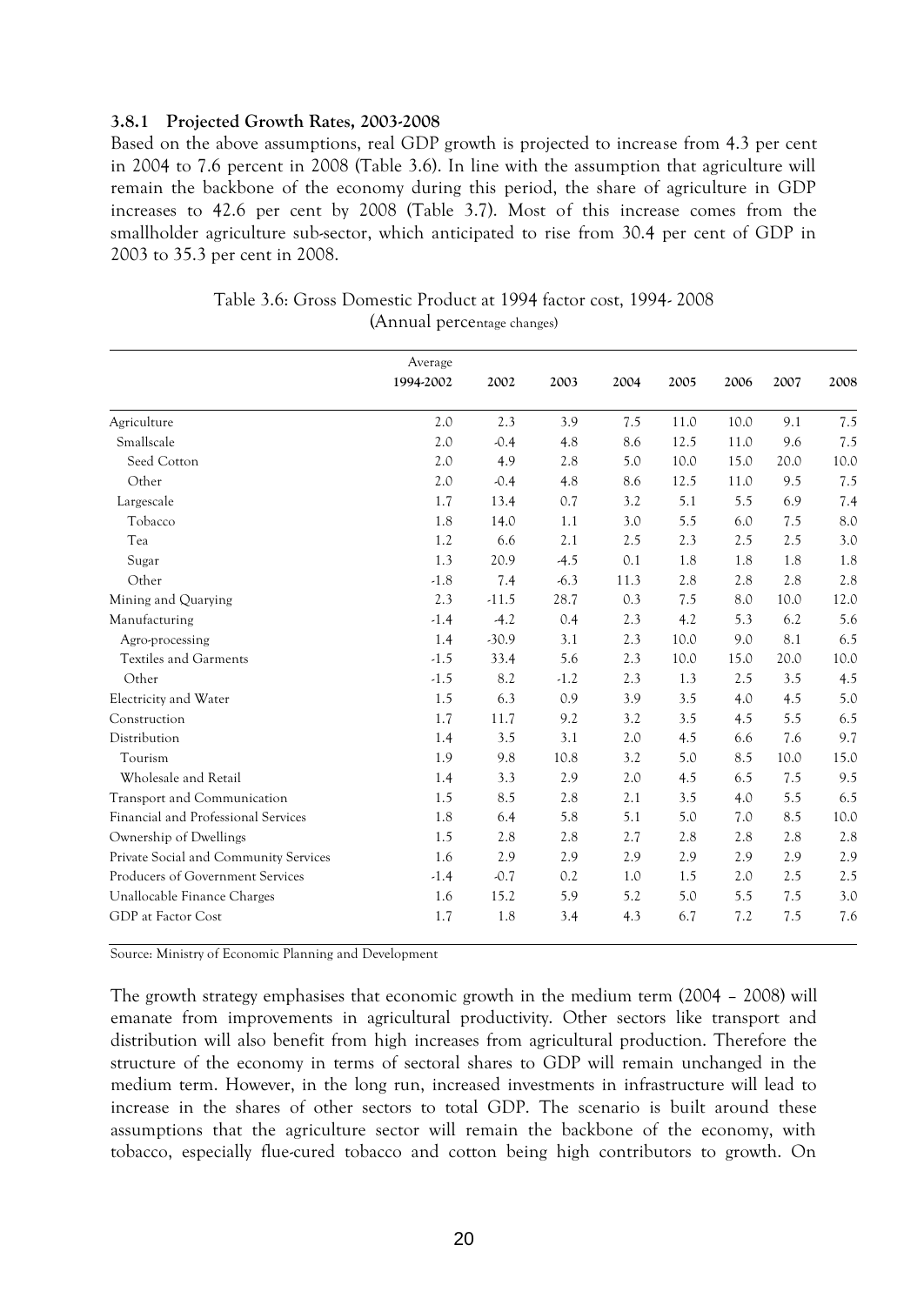average, overall growth for the agriculture sector is estimated at 9.4 per cent per annum over the entire period.

|                                       | Average<br>1994-2001 | 2002   | 2003   | 2004   | 2005   | 2006   | 2007   | 2008   |
|---------------------------------------|----------------------|--------|--------|--------|--------|--------|--------|--------|
| Agriculture                           | 34.6                 | 38.9   | 39.1   | 40.3   | 41.4   | 42.4   | 43.1   | 43.0   |
| Smallscale                            | 26.1                 | 30.0   | 30.4   | 31.7   | 33.4   | 34.6   | 35.3   | 35.3   |
| Seed Cotton                           | 0.3                  | 0.3    | 0.3    | 0.3    | 0.3    | 0.3    | 0.3    | 0.3    |
| Other                                 | 25.8                 | 29.8   | 30.2   | 31.4   | 33.1   | 34.3   | 35.0   | 34.9   |
| Largescale                            | 8.5                  | 8.9    | 8.7    | 8.6    | 8.0    | 7.8    | 7.8    | 7.8    |
| Tobacco                               | 6.4                  | 7.3    | 7.1    | 7.0    | 6.9    | 6.9    | 6.9    | 6.9    |
| Tea                                   | 0.5                  | 0.5    | 0.5    | 0.5    | 0.4    | 0.4    | 0.4    | 0.4    |
| Sugar                                 | 0.2                  | 0.3    | 0.3    | 0.2    | 0.2    | 0.2    | 0.2    | 0.2    |
| Other                                 | 1.3                  | 0.9    | 0.8    | 0.9    | 0.3    | 0.3    | 0.3    | 0.3    |
| Mining and Quarying                   | 1.2                  | 1.4    | 1.7    | 1.7    | 1.7    | 1.7    | 1.7    | 1.8    |
| Manufacturing                         | 14.0                 | 10.9   | 10.6   | 10.4   | 10.1   | 9.9    | 9.8    | 9.6    |
| Agro-processing                       | 4.0                  | 2.8    | 2.7    | 2.7    | 2.8    | 2.8    | 2.8    | 2.8    |
| <b>Textiles and Garments</b>          | 0.7                  | 0.8    | 0.8    | 0.8    | 0.8    | 0.9    | 1.0    | 1.0    |
| Other                                 | 9.3                  | 7.4    | 7.0    | 6.9    | 6.5    | 6.3    | 6.0    | 5.9    |
| Electricity and Water                 | 1.4                  | 1.5    | 1.4    | 1.4    | 1.4    | 1.3    | 1.3    | 1.3    |
| Construction                          | 2.1                  | 2.4    | 2.5    | 2.5    | 2.4    | 2.3    | 2.3    | 2.3    |
| Distribution                          | 23.0                 | 22.5   | 22.4   | 21.9   | 21.5   | 21.3   | 21.3   | 21.8   |
| Tourism                               | 0.4                  | 0.6    | 0.7    | 0.7    | 0.6    | 0.6    | 0.7    | 0.7    |
| Wholesale and Retail                  | 22.5                 | 21.9   | 21.7   | 21.3   | 20.8   | 20.7   | 20.7   | 21.0   |
| Transport and Communication           | 4.5                  | 4.6    | 4.6    | 4.5    | 4.4    | 4.2    | 4.2    | 4.1    |
| Financial and Professional Services   | 7.7                  | 8.5    | 8.7    | 8.7    | 8.6    | 8.6    | 8.6    | 8.8    |
| Ownership of Dwellings                | 1.5                  | 1.5    | 1.5    | 1.5    | 1.4    | 1.4    | 1.3    | 1.3    |
| Private Social and Community Services | 2.1                  | 2.2    | 2.2    | 2.2    | 2.1    | 2.0    | 2.0    | 1.9    |
| Producers of Government Services      | 11.4                 | 9.4    | 9.1    | 8.9    | 8.4    | 8.0    | 7.6    | 7.3    |
| Unallocable Finance Charges           | $-3.4$               | $-3.8$ | $-3.9$ | $-3.9$ | $-3.3$ | $-3.3$ | $-3.3$ | $-3.1$ |
| GDP at 1994 Factor Cost               | 100.0                | 100.0  | 100.0  | 100.0  | 100.0  | 100.0  | 100.0  | 100.0  |

#### Table 3.7: Gross Domestic Product at 1994 factor cost, 1994- 2008 (Sectoral share of total GDP)

Source: Ministry of Economic Planning and Development

As regards the high growth potential sectors of mining and quarrying, tourism and agroprocessing, their shares of GDP will remain small even though they will grow at high rate of between 7.0 per cent to over 10.o per cent per year over the 2003-2008 period. The major reason is that these sectors will start from a low current base of about 1.5 per cent of GDP and this will take a long time of high growth for their share of GDP to rise to significant levels.

Table 3.9 gives a summary of gross investment, savings and other selected macroeconomic indicators for the 2003-2008 periods. In order to achieve the rapid projected growth rates above. The table shows that: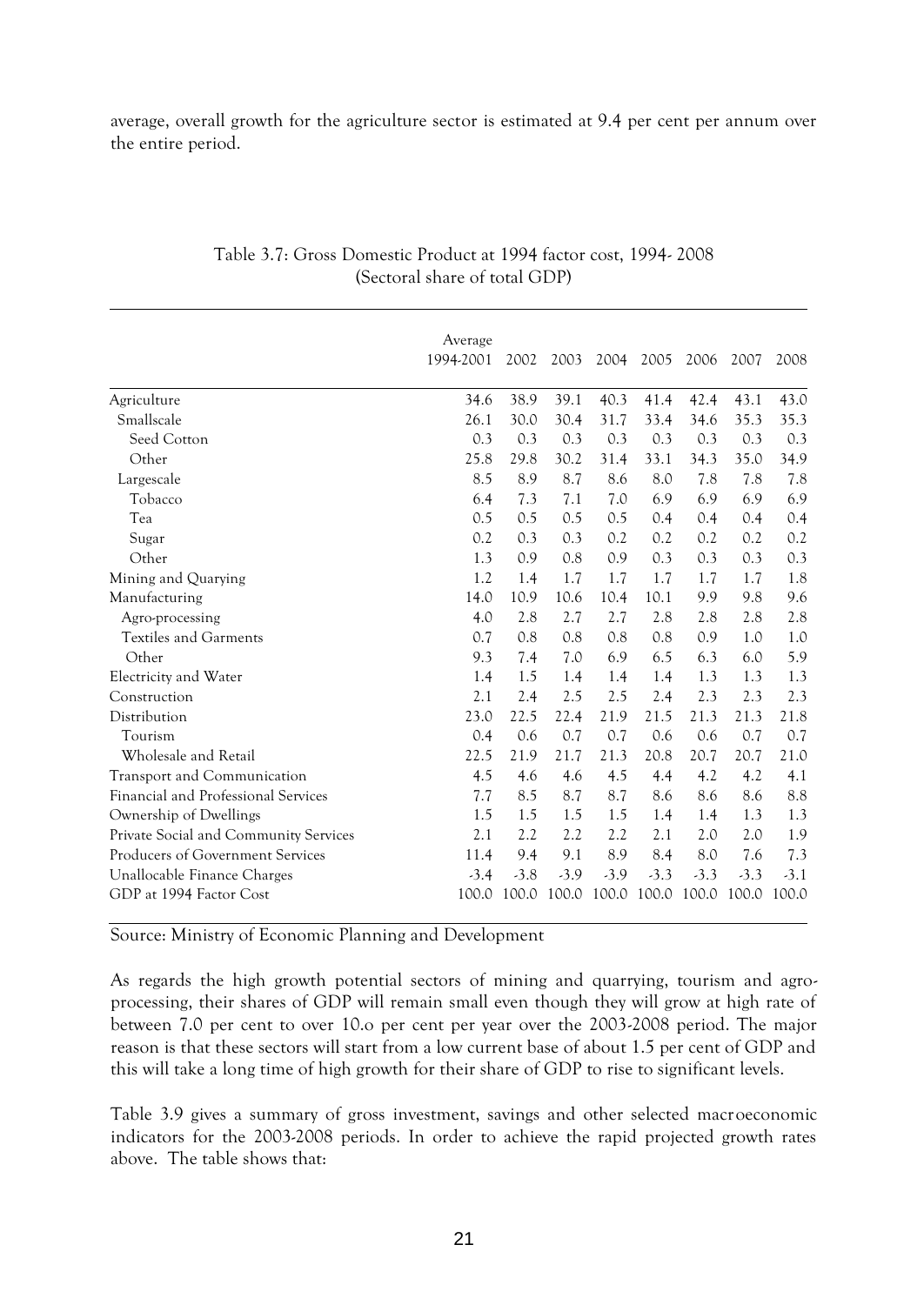- i. Gross fixed capital formation should increase by an average annual rate of 7.2 per cent from K20.4 billion in 2005 to K49.5 billion in 2008. This means an almost double increase in the share of GDP from 9.6 per cent to 18.2 per cent;
- ii. Domestic savings will have to rise from K-2.9 billion to K18.1 billion over the same period. As a share of GDP, it will reach only 3.6 per cent by 2008;
- iii. National savings must rise from K10.6 billion to K35.5 billion. This is an increase from 5.9 per cent to 11.2 per cent of GDP; and
- iv. Foreign savings will have to increase by nearly three times from K6.8 billion to K16.8 billion.

|                                               | Average                                      |                |        |        |      |          |                         |          |
|-----------------------------------------------|----------------------------------------------|----------------|--------|--------|------|----------|-------------------------|----------|
|                                               | 1994-2001 2002 2003 2004 2005 2006 2007 2008 |                |        |        |      |          |                         |          |
|                                               |                                              |                |        |        |      |          |                         |          |
| GDP at 1994 factor cost                       | 4.4                                          | -1.8           | 3.4    | 4.3    | 6.7  | 7.2      | 7.5                     | 7.6      |
| Real Exports of Goods and Non-factor Services | 5.5                                          | 2.9            | 5.6    | 1.4    | 5.5  | 6.5      | 7.5                     | 8.0      |
| Real Imports of Goods and Non-factor Services |                                              | 3.5 17.4       | $-8.5$ | $-2.0$ | 0.5  | 1.5      | 2.0                     | 2.0      |
| Real Gross Fixed Capital Formation            |                                              | $-3.0$ $-19.7$ | 0.7    |        |      |          | 4.1 14.4 19.1 23.8 24.0 |          |
| Domestic Savings as Share of GDP              | 2.9                                          | $-3.5$         | $-0.4$ | $-1.4$ | 1.4  | 4.4      |                         | 8.0 12.0 |
| National Savings as Share of GDP              | 7.6                                          | 2.8            | 7.5    | 5.8    |      | 8.2 10.9 | 14.2 17.9               |          |
| Gross Investment as Share of GDP              | 13.7                                         | 10.5           | 9.9    | 9.6    | 10.2 | 11.3     | 13.1                    | 15.1     |
| Inflation                                     | 37.4                                         | 14.8           | 10.0   | 8.0    | 6.0  | 6.0      | 6()                     | 6.0      |

#### Table 3.8: Projected Selected Macroeconomic Indicators, 1994- 2008 (Annual percentage changes)

*Source: Ministry of Economic Planning and Development.*

There will, therefore, be a need for macroeconomic stabilisation among other things through the reduction of domestic debt, continued containment of fiscal deficit within IMF/Government economic program and targeted fiscal incentives that would stimulate investment in activities that will deliver growth and value-added. There will also be measures to remove obstacles and change policies that constrain performance, without involving substantive additional expenditure by GoM. However, the existing "core" industries can only continue to retain their status if they are innovative and embrace growth as their primary objective.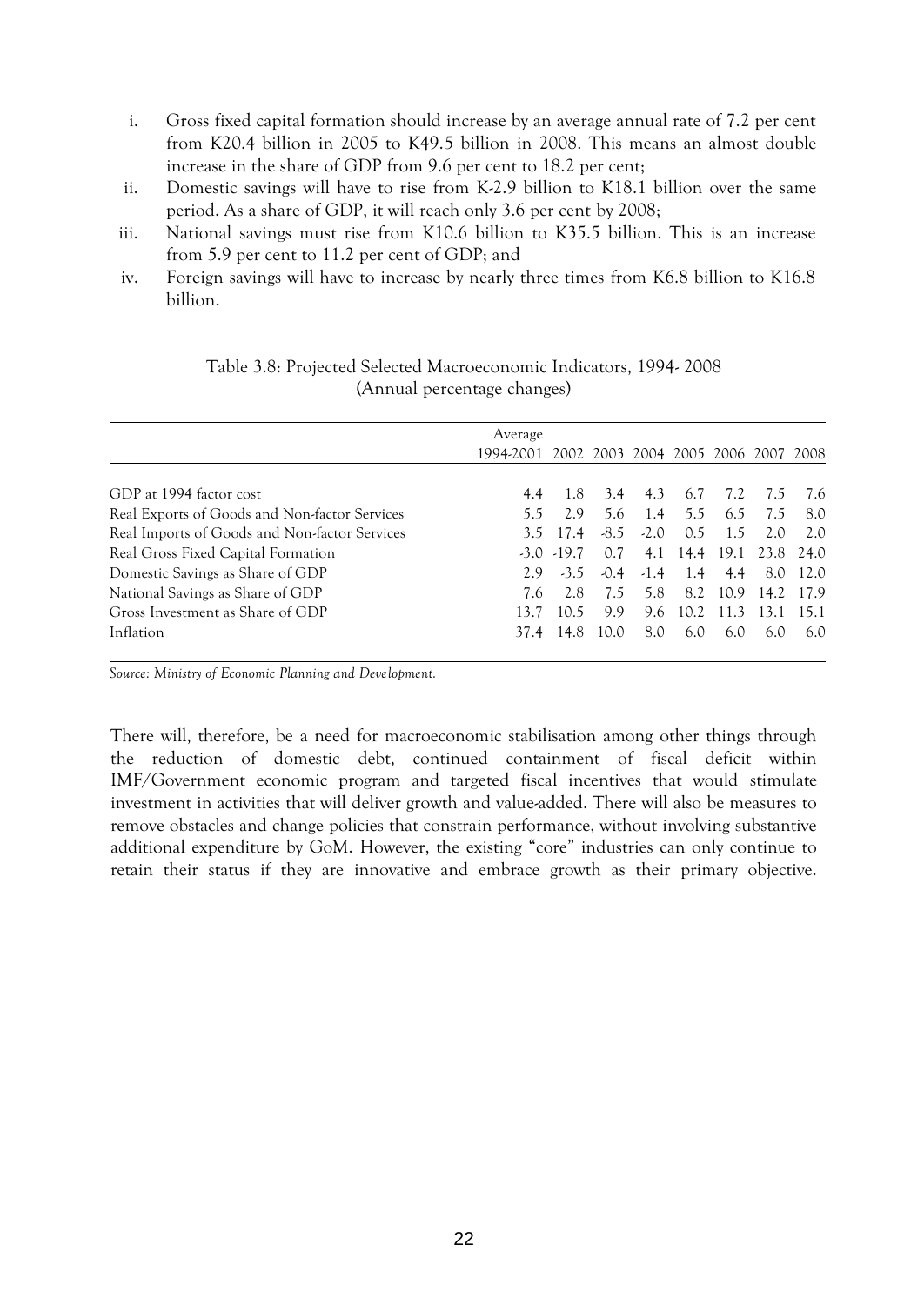# <span id="page-23-0"></span>**4.0 CONSTRAINTS**

## <span id="page-23-1"></span>**4.1 CROSS CUTTING CONSTRAINTS ON BUSINESS GROWTH**

There are many cross cutting constraints on private sector growth identified from consultative process involving private sector and other key stakeholders that would need to be addressed first. These are the macro-environmental issues that constrain individual firms from achieving higher sales and profits through investment and trading activities. The constraints fall into six broad areas:

#### <span id="page-23-2"></span>**4.1.1 Weak Macroeconomic conditions**

Achieving macroeconomic conditions that are conducive to investment and growth has to be the top priority for GoM. The country has over the recent past experienced poor macroeconomic conditions as follows: access to and cost of capital; relative high inflation; and weak effective domestic demand.

### <span id="page-23-3"></span>**4.1.2 The Burden of Taxation**

The Malawi Government has implemented a number of tax reforms, which are aimed at improving the business climate. It also has an elaborate system of incentives, which is comparable to most countries in the region. Tax rates are broadly competitive in the region, however, there are problems regarding increases in personal income tax rates, the failure to index wages and salaries to inflation and that withholding tax is unclear in scope and application. In addition:

## **(i) Burden of Taxation on Businesses**-

There is high tax evasion in Malawi. As such, the collection of the tax revenue falls on the few 'taxpaying' businesses and establishments.

**(ii) Implementation and scope of surtax–** While appreciating that the use of value added taxes is a common method for raising revenues by Governments throughout the world, there are several major problems with the design of extended surtax system in Malawi and the way it is being implemented. Firstly, the rate of 20 per cent is high in absolute and relative terms compared with neighbouring countries. Secondly, most businesses have not been given enough time and support to implement a major change like this. The impact for smaller locally owned businesses is particularly significant, as they have limited technical capacity to deal with the change and the complexity of the extended Surtax whilst undertaking their normal business activities. Thirdly, the extent of non-reclaimable inputs is too wide and damaging to suppliers of such items and those that buy them. Fourthly, the cash flow burden falls entirely on businesses especially the asymmetric rules on reclaims.<sup>10</sup> Fifthly, the coverage of surtax appears includes companies in export processing zones, which seems to be counter to the purpose of EPZs.<sup>11</sup> The reclaim process is long, resulting in cash flow costs and unnecessary costs for businesses and Government to administer the reclaim process. Seventh, the penalties for

<sup>-</sup> $10$  Three consecutive months before a reclaim can be made and then 3-6 months for actual repayment based on the experience of manufacturing businesses.

<sup>&</sup>lt;sup>11</sup> Prior to this extension, supplies to EPZ companies were exempt through the use of form ST14.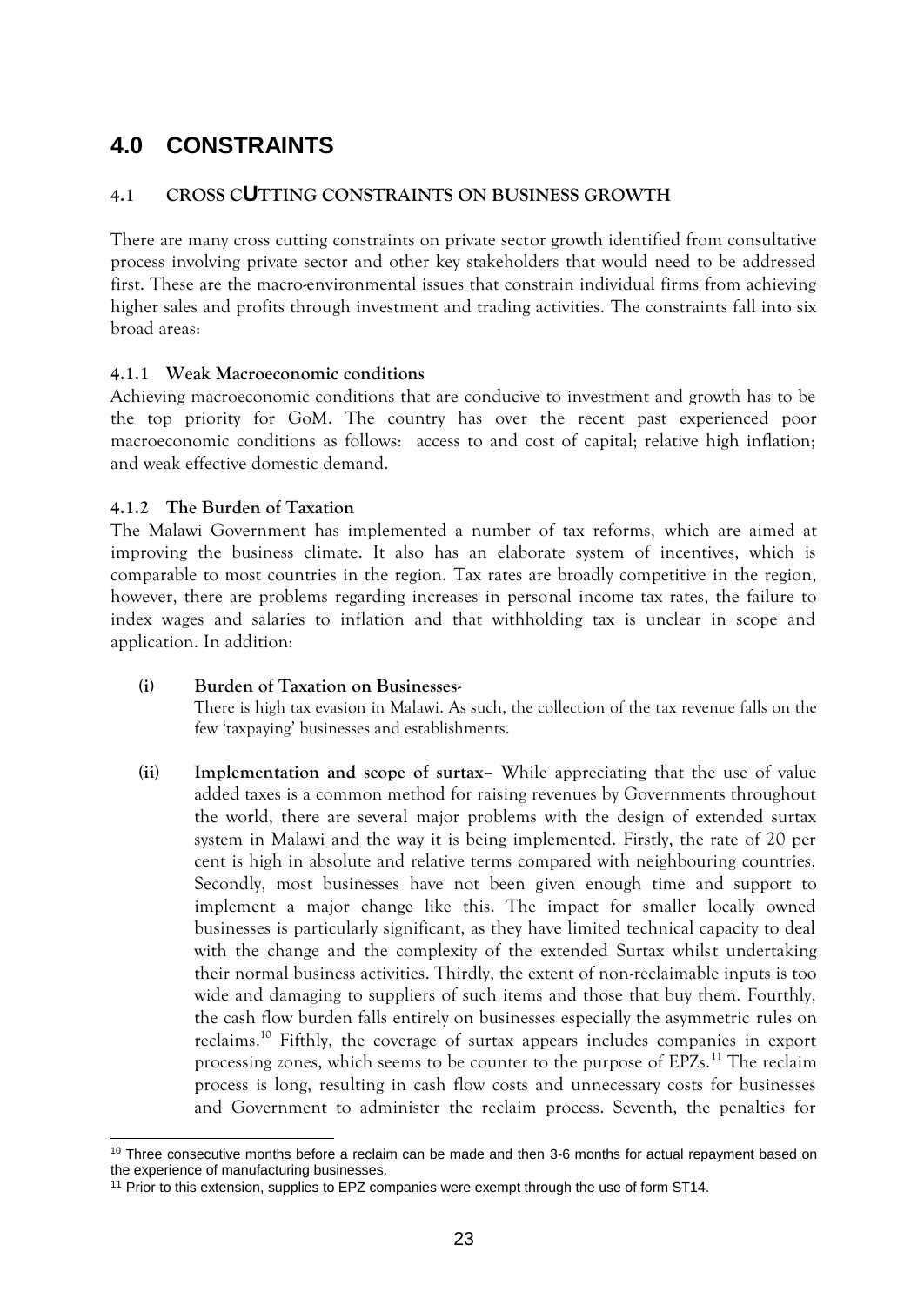surtax are very punitive and the circumstances in which they are applied are no longer as flexible<sup>12</sup>. All in all, the extension of surtax has also impacted directly on prices and created dual markets in some cases at the expense of those following the rules that put legitimate businesses at a price disadvantage.

#### <span id="page-24-0"></span>**4.1.3 Weaknesses in the Legal and Regulatory Environment**

The regulatory environment is there to support, monitor and regulate business activity and encouraging investment and exports. These are legitimate public sector functions. The weaknesses in the legal and regulatory framework are as follows: costly regulated and administrative procedures in terms of foreign exchange administration, pre-shipment inspection and transit bond management; ineffective investment incentives packages because the system favours international greenfield $13$  investments and does not consider the existing domestic investors; approval process for incentives and allocation of land is slow and uncertain because of policy reversals; unfavourable terms of trade and weak negotiating capacity; and high insecurity which adds significantly to operational costs in terms of anti-theft measures and insurances charges.

#### <span id="page-24-1"></span>**4.1.4 Poor Infrastructure**

Poor infrastructure includes poor access to ports, limited air links and freight capacity, limited rail capacity and poor condition of roads serving manufacturing, mining, tourism and rural producing areas as well as unreliable, inefficient and expensive utilities (water, electricity and communication) that affect production. The capacity of information technology is weak in both the private sector and the public sector.

#### <span id="page-24-2"></span>**4.1.5 Private and Public Co-operation and Dialogue**

There has been very weak co-operation between the private and public sectors due to a lack of understanding and mutual suspicion on both sides as well as a failure to fully appreciate the necessary interdependence for mutual success. There are important areas of potential cooperation between the private and public sectors, on policy development and implementation. These are detailed below:

- **(i) Weak dialogue between private and public sectors** Consultation processes between government and the private sector are weak mainly because of lack of feedback. The Chamber of Commerce has generally failed to win the trust and confidence of the private sector and to perform as an effective mouthpiece for the private sector ideology.
- **(ii) Weak inter- and intra-sectoral linkages-** The major challenge of MoAI is organising inputs, consistent access to input credit schemes and extension services which have affected the quality and yields of smallholder cash and subsistence crops. Initiatives in tobacco, sugar, cotton and tea suggest that cooperation between smallholders, largescale farmers, larger processors and marketing firms can be symbiotic. This could

<sup>-</sup><sup>12</sup> Late submission of a return by one day, even if the return were for a reclaim would apparently result in a fixed penalty of K20, 000.

<sup>&</sup>lt;sup>13</sup> Greenfield refers to developments on new sites that have not previously been used for business/industry, rather than re-development of previously developed but now vacant ('brownfield') sites that are more costly to develop as clearance of buildings etc. may be required. Policy may wish to favour utilisation of vacant developed sites rather than use Greenfield land.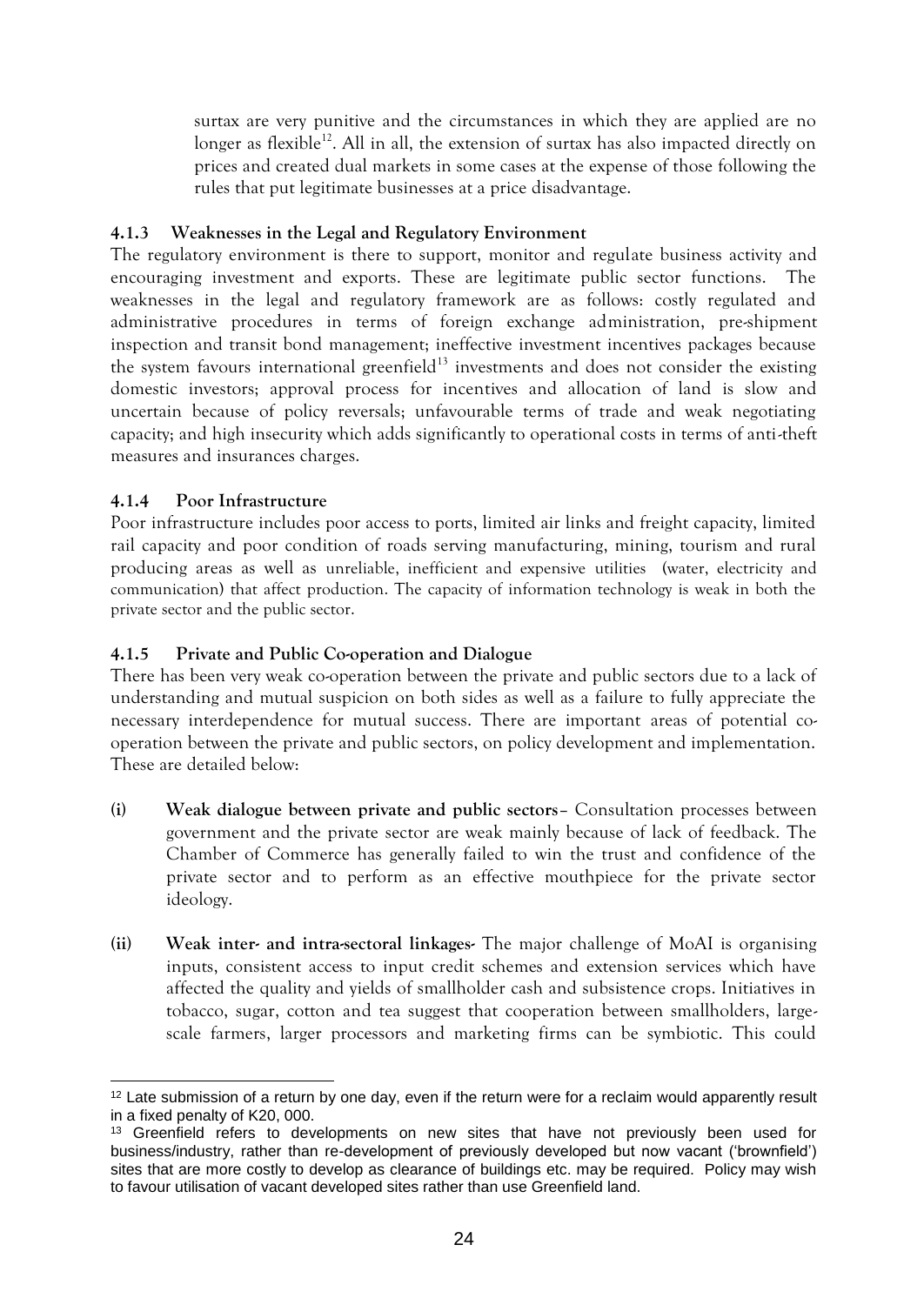provide a solution to lack of linkages between agriculture, manufacturing and other sectors.

## <span id="page-25-0"></span>**4.1.6 Weaknesses in the Human Resource base**

The development of the human resource base in Malawi is a key part of the MPRS. The current resource base is relatively weak characterised by low skill, limited vocational and technical skills, low productivity and low wages. This partly reflects weaknesses in the education system *inadequate specialised skills development* but also the devastating *impact of HIV/AIDS* and *poor management practices* in the private sector more generally.

# <span id="page-25-1"></span>**4.2 SECTORAL/CLUSTER CONSTRAINTS**

This sub-section looks at the constraints of the three core sectors and the high growth subsectors. Detailed analysis of the sectors is in part 2 of this Economic Growth Strategy.

### <span id="page-25-2"></span>**4.2.1 CORE SECTORS**

The identified core sub-sectors are tobacco, tea and sugar. The specific constraints of these core sub-sectors are discussed in the subsequent sections.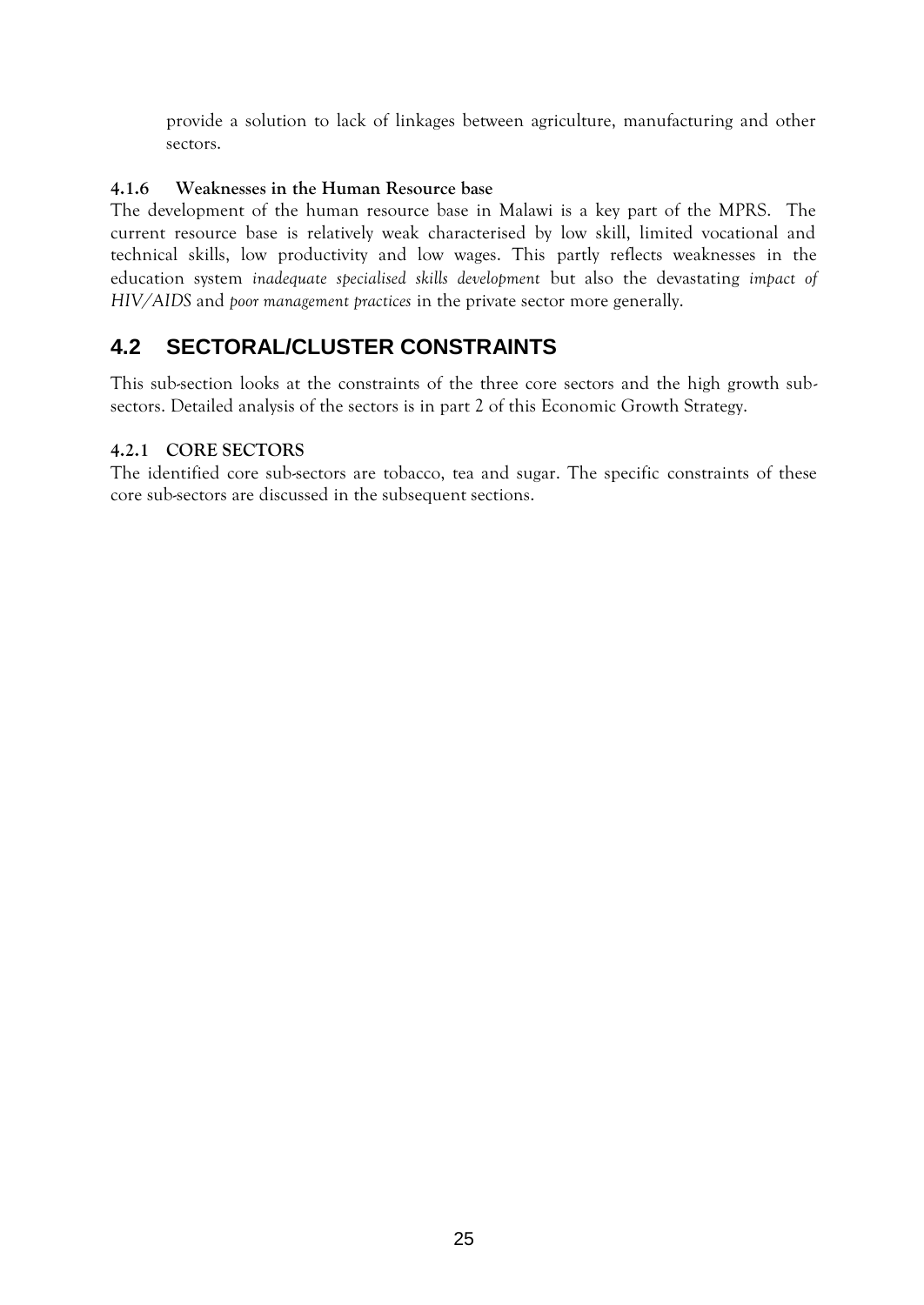# <span id="page-26-0"></span>**5.0 STRATEGIES**

The sub-section reviews the constraints and proposes strategies for the high growth subsectors, which are presented in clusters. Table 2.6 below indicated the performance of the high growth areas and the selected core sectors.

|                                    | 1998    | 1999    | 2000    | 2001    | 2002  | $2003*$         |
|------------------------------------|---------|---------|---------|---------|-------|-----------------|
| Food Processing                    | 189.9   | 198.5   | 215.0   | 168.7   | 145.3 | 133.6           |
| <b>Beverages</b>                   | 227.3   | 226.6   | 242.0   | 262.5   | 279.8 | 278.6           |
| Tea                                | 49.0    | 43.0    | 44.3    | 46.2    | 47.7  | 49.1            |
| Tobacco                            | 46.6    | 46.6    | 46.9    | 47.7    | 55.2  | 56.3            |
| Textiles, Netting and Blankets     | 45.8    | 35.9    | 21.6    | 12.6    | 10.5  | 9.5             |
| Clothing, Leather and Footwear     | 74.5    | 74.3    | 70.6    | 71.7    | 67.9  | 63.3            |
| Sawmill and Wood Products          | 74.6    | 79.7    | 56.4    | 23.5    | 24.7  | 25.5            |
| Packaging, Printing and Publishing | 251.3   | 260.7   | 191.8   | 140.6   | 127.7 | 133.8           |
| <b>Chemicals and Fertilizers</b>   | 104.7   | 71.7    | 78.2    | 84.5    | 66.9  | 68.8            |
| Pharmaceuticals, Paints and Soaps  | 231.2   | 233.3   | 217.3   | 208.2   | 189.3 | 194.5           |
| Plastics and Tyre Retreading       | 59.2    | 40.3    | 31.0    | 25.7    | 19.9  | 18.3            |
| Non-Metallic Products              | 54.7    | 59.5    | 69.6    | 60.5    | 60.3  | 63.0            |
| Metal Products and Other Machinery | 184.1   | 193.5   | 220.7   | 172.9   | 183.0 | 186.9           |
| Machinery and MV Assembly          | 68.5    | 119.0   | 120.8   | 50.6    | 20.4  | 20.9            |
| Other                              | 56.0    | 66.2    | 70.2    | 79.9    | 95.6  | 97.9            |
| Total                              | 1,717.3 | 1,748.7 | 1,696.1 | 1,455.7 |       | 1,394.4 1,399.8 |

Table 2.6: Manufacturing Sector Value Added, 1998- 2003 at 1994 constant prices (K' million)

*Note*: \*Projections.

*Source:* Ministry of Economic Planning and Development, National Statistical Office, Treasury and Reserve Bank of Malawi.

The strategies outlined in this section cover core sectors of tobacco, tea and sugar; high growth strategies of cotton/textile/garments, agro-processing including cassava, mining and tourism.

# <span id="page-26-1"></span>**5.1 CORE SECTOR STRATEGIES**

This sub section discusses the core sectors of tobacco, tea and sugar.

#### <span id="page-26-2"></span>**5.1.1 Tobacco**

Around 375,000 smallholders depend for cash incomes on tobacco, which means that success in tobacco's success has a major impact on rural incomes and livelihoods. The biggest challenge facing the tobacco industry revolve around productivity, the cost of inputs and profitability, access to credit, effectiveness of extensions services, the marketing system, tobacco prices at the floors and at the world market and environmental sustainability of production and curing. Threats to the industry come from the anti-smoking lobby, regional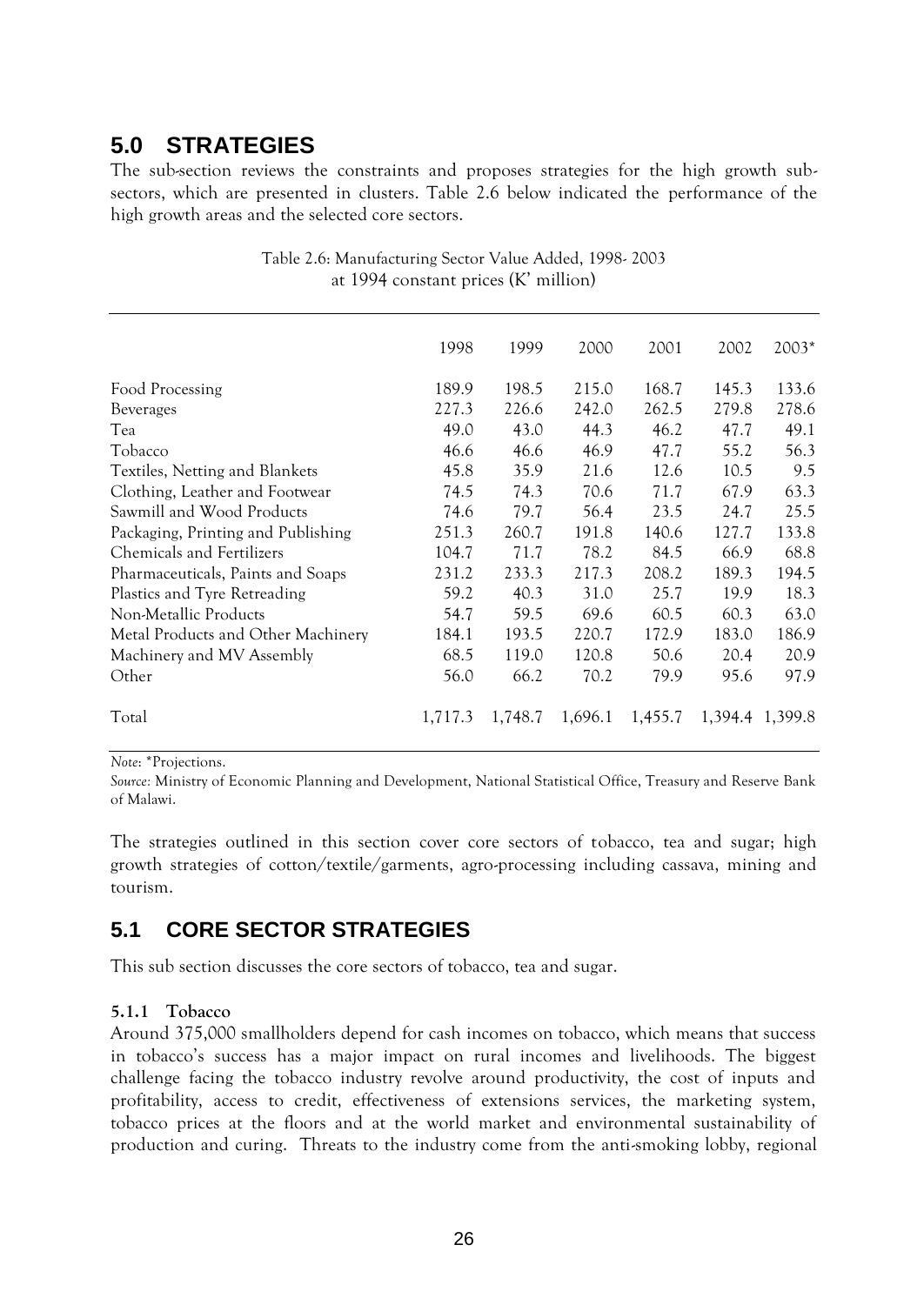competition, cross-border trade, genetically modified tobacco, access to finance, child labour, HIV/AIDS and gender issues.

# <span id="page-27-0"></span>**5.1.1.1 Strategies**

The strategic plan calls for efforts to take advantage of the short to medium production gaps in the region and increase production of Northern Dark Fired (NDF), burley and Flue Cured to meet market requirements. In addition, address constraints in the industry and increase production by engaging smallholder farmers. The priorities of the tobacco industry include: clear tobacco policy and tobacco Act; review taxation of the tobacco industry including the withholding tax; review factors that influence informal cross-border trade; and encourage the exportation of processed tobacco.

## <span id="page-27-1"></span>**5.1.2 TEA**

The biggest challenge facing the tea industry revolve around issues of productivity, rain-fed production, the cost of inputs and profitability, low yielding tea technologies, access to credit, closure of the Stabex scheme, effectiveness of extensions services, the marketing system, tea prices at the floors and in the world market, exchange rate instability, high interest rates, electricity tariff system, taxation including extended surtax, demand for tea in the world market and the land policy.

# <span id="page-27-2"></span>**5.1.2.1 Strategies**

The strategic plan calls for reducing the production costs of the tea industry, review the negative effects of certain taxes on the industry, encourage investment in high yielding varieties, revitalise the smallholder to improve rural incomes and address the constraints identified in the tea industry including investment.

## <span id="page-27-3"></span>**5.1.3 Sugar**

The biggest challenge facing the sugar industry revolve around issues of productivity, rain-fed production, the cost of inputs and profitability, lack of skilled personnel, access to credit, effectiveness of extensions services, the marketing system, sugar prices at world market, exchange rate instability, electricity tariff system, demand for sugar in the world market and the land policy.

## <span id="page-27-4"></span>**5.1.3.1 Strategies**

The strategic plan calls for: closer liaison between MoCI and SUCOMA in the negotiation of trade agreements and protocols that directly or indirectly affect sugar; development of smallholder growers; improve productivity of Dwangwa sugar scheme; protect the domestic market against unfair competition; and review the electricity tariff pricing system and regulations on own generation.

# <span id="page-27-5"></span>**5.2 HIGH GROWTH SECTOR STRATEGIES**

This section discusses the high growth sectors, which have been grouped into four, clusters namely Cotton/Textile/Garments, agro-processing, mining and tourism.

## <span id="page-27-6"></span>**5.2.1 Cluster I: Cotton/Textiles/Garments**

The focus of this cluster is on cotton production, textiles and garments.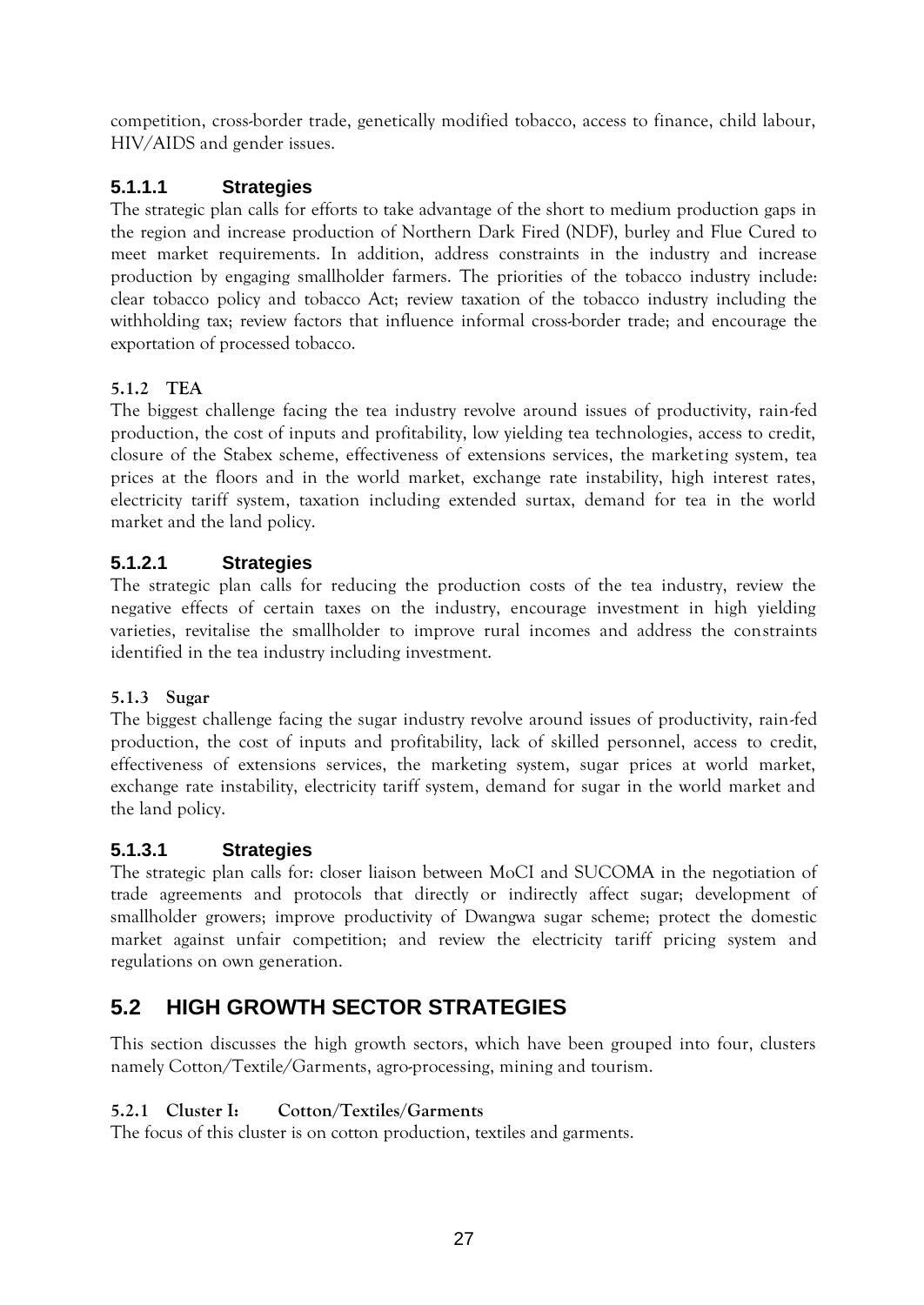# <span id="page-28-0"></span>**5.2.1.1 Cotton**

The biggest challenge facing the cotton industry revolve around issues of productivity, rain-fed production, the high cost of inputs and profitability, low yielding cotton technologies, access to credit, effectiveness of extensions services, the marketing system, low cotton prices at world market, exchange rate instability, electricity tariff system, demand for sugar in the world market and the land policy.

## **5.2.1.1.1 Strategies**

The strategic plan calls for: reducing cost of production and increasing productivity through high yielding technologies; increase the coverage of extension services; improve availability of inputs for the cotton industry; improve the marketing of cotton; encourage investment in textile industries to stimulate the demand for cotton; encourage the establishment of the Cotton Council to improve the organisation of cotton farmers; and review the tax system in relation to the cotton industry.

# <span id="page-28-1"></span>**5.2.1.2 Textiles/Garments**

**The future for the garments and textiles industry depends on the development of a vibrant cotton growing and processing industry. The garment industry has been badly hit by the collapse of the bilateral agreement with South Africa leading to a series of closures in 2000, as access to the South African market had been one of the main driving forces for firms to locate in Malawi.**

The major constraints of the textile and garment industry are as follows: severe underdevelopment of the textile industry; production inefficiencies and product defects; limited access of credit to the industry; lack of pre-shipment finance; cost of borrowing is very high; low productivity levels of labour; inadequate capacity to enforce the various rules of origin; rules on EPZs are overly restrictive; and removal of surtax exemptions for firms in EPZ.

## **5.2.1.2.1 Strategies**

The Textiles and Garments Strategy calls for encouraging spinners, weavers, knitters and dyers to invest in the industry, including revitalisation of DWS as a spinner and weaver; improve availability of credit including export financing; improve economic and social infrastructure as well as reliability of transport services; improve human capital productivity; and support the companies in the EPZ as well as the scope of EPZ.

## <span id="page-28-2"></span>**5.2.2 Cluster 2: Agro-processing**

**A significant proportion of agro-processing relates to production of beverages, tobacco and sugar. The areas of proposed potential are processing fruits and vegetables, processing rice, processing macadamia nuts and processing of cassava. For example, the products from cassava would include glue, animal feeds, ethanol, starch and other food products.**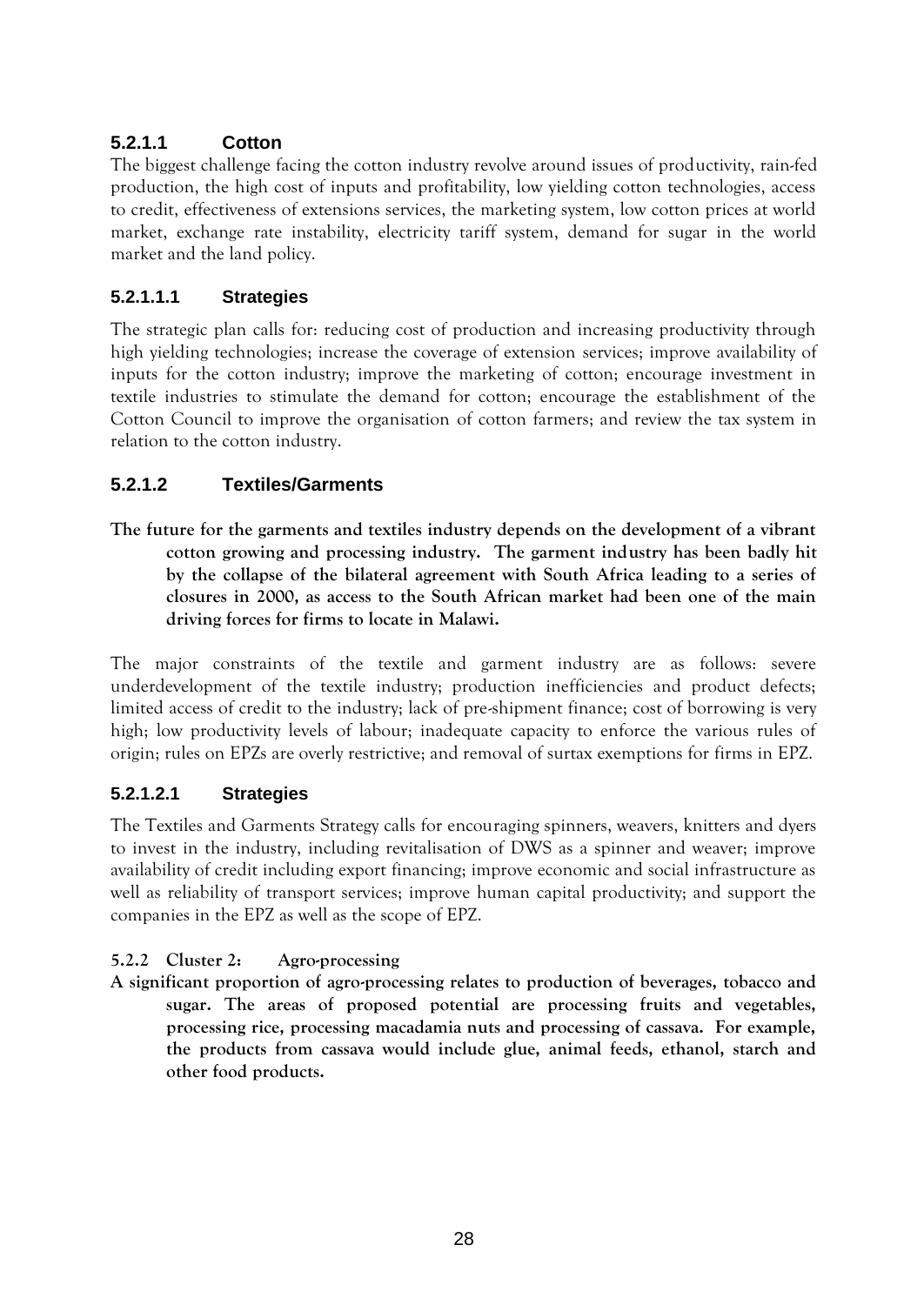**The main problems that affect the agro-processing industry in Malawi include: cost and availability of capital for investment; inadequate supply of affordable raw materials; inappropriate technology; poor marketing and distribution system; and inadequate incentives.**

# <span id="page-29-0"></span>**5.2.2.1 Strategies**

The main strategies and actions for the agro and food-processing sub-sector include: ensuring the availability of affordable capital for investment; establish specific investment incentives for agro-processing; improve marketing and distribution by providing information and better accessibility; improve productivity in the smallholder sub-sector; organise farmers into cooperatives; and develop technologies that can be made available at low cost.

# <span id="page-29-1"></span>**5.2.2.2 Specifically for the Cassava Cluster of Products**

The strategy will focus on developing and disseminating appropriate cassava technologies and attracting private investment in cassava processing, particularly industrial starch from cassava. The following objectives are proposed for a full-scale cassava development programme:

- i. To develop high yielding mosaic and mealy bug resistant cassava varieties which meet requirements of consumers in different agro-ecologies.
- ii. To develop ecologically sustainable methods of controlling pests and diseases such as cassava mealy bug, mite, cassava mosaic, etc.
- iii. To develop improved crop management practices which are within the means of resource poor farmers.
- iv. To develop improved production practices, and methods of storing, processing, and utilizing cassava roots so as to improve the commercial value of the crop.
- v. To accelerate the transfer of improved cassava production and utilisation of cassava through closer linkage and training of extension staff and farmers.

## <span id="page-29-2"></span>**5.2.3 Cluster3: Mining**

Mining and quarrying accounts for 1.6 per cent of GDP and has been identified as having the highest growth potential. Exploration licences as well as mining licences have already been issued based on known deposits. Government needs to support small-scale mining that includes gemstone, stone aggregates, sand, lime production and salt.

The major constraints affecting the mining sector can be divided into those affecting smallscale mining and those affecting medium and large-scale mining. The constraints for smallscale mining relate to low productivity because inappropriate equipment is used, low valueadded because of lack of equipment, safety, inadequate technical support which leads to poor practices and environmental damage, limited access to legitimate market outlets and smuggling of gemstones. The constraints for the medium to large scale mining include: lack of a minerals policy and minerals Act; inadequate incentives; poor access to credit by small scale miners; lack of skilled small scale miners; poor linkages between suppliers and buyers; inadequate economic infrastructure to support the industry; and risk of irreversible environmental damage.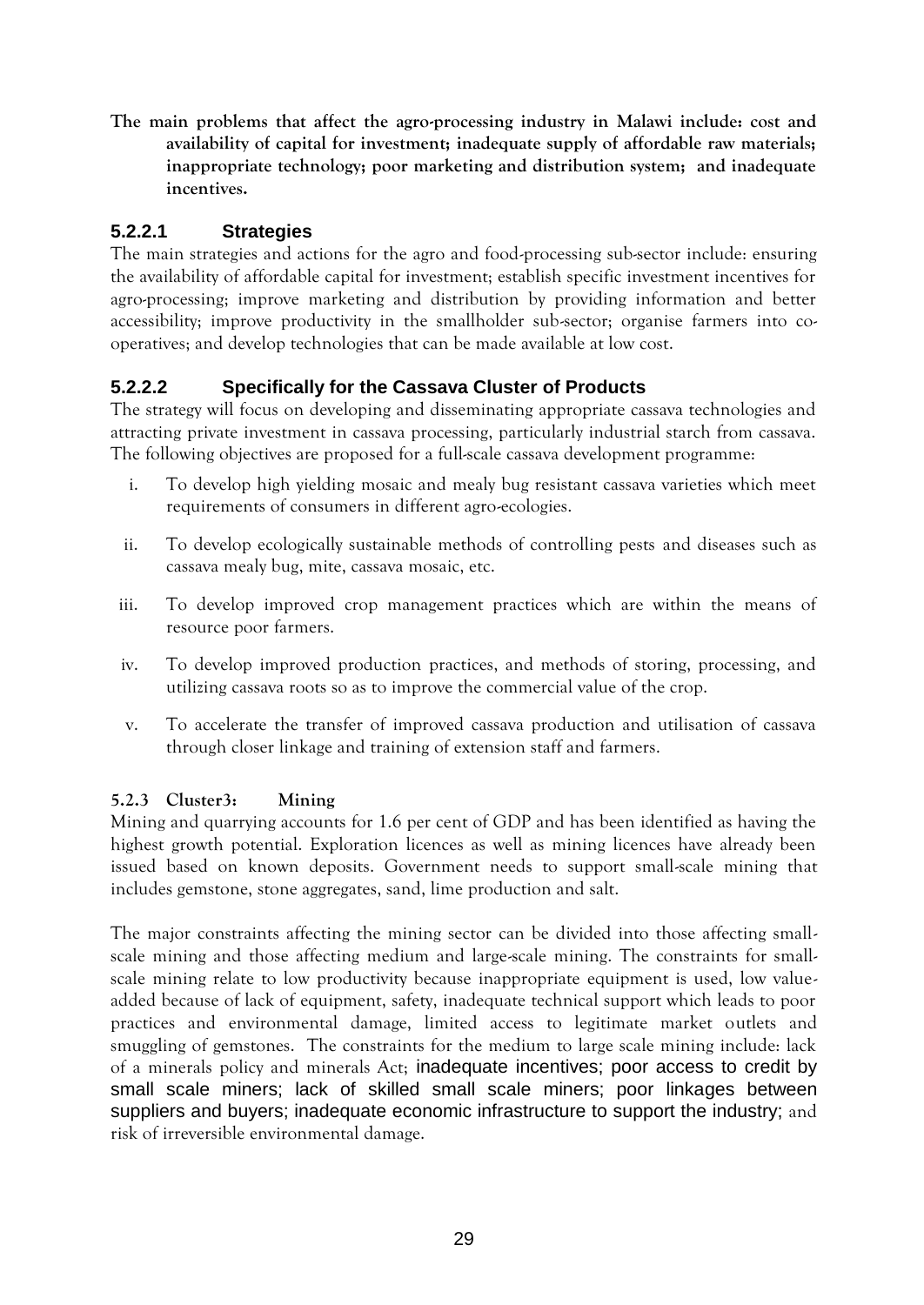# <span id="page-30-0"></span>**5.2.3.1 Strategies**

The strategic plan will focus on defining investment incentives in the industry including tax incentives, review the policies on infrastructure upgrading, improve technical support to the industry through training and by increasing budgetary allocation to the Department of Mines and Geological survey, embark on skills development in response to the needs of the industry, ensure that government provides the necessary support services and drafting a minerals policy by specifying ownership of mineral resources, environmental issues as well as health and safety standards.

#### <span id="page-30-1"></span>**5.2.4 Cluster 4: Tourism**

**The main problems affecting the tourism industry include high cost of air fares, poor domestic infrastructure, low numbers of wild animals, perceptions about health risks, poor marketing, negative publicity, hotel tariffs are high, poor incentives for investors, poor macroeconomic situation and poor quality of services.** 

## <span id="page-30-2"></span>**5.2.4.1 Strategies**

The MTPW has developed a five-year strategy that seeks to reposition Malawi as an ecotourism destination, as well as to improve the tourism product and to enhance the attractiveness of the country to investors.<sup>14</sup> The tourism strategy should be aligned to MTPW strategy and ensure that the cost structure is conducive to attracting tourists. The constraints will be addressed as follows:

#### **Constraint 1: Poor international Access and High Cost**

The main activities shall be to review the cost factors contributing to the high air fares; and to attract more international carriers to fly into Malawi, particularly direct flights from Europe and South Africa.

#### **Constraint 2: Poor internal infrastructure**

The main activities shall be to prioritise roads maintenance programme that will contribute to the promotion of tourism, upgrade aerodromes from gravel to bitumen in key lakeshore resorts and national parks, review existing port infrastructure against requirements to improve services, support development of solar power as back up to erratic power supply and to support Eco Lodge development.

#### **Constraint 3: Low Attractiveness of National Parks, particularly low numbers of wild animals**

The main activities shall include the review of the environmental protection strategy and develop restocking plans for prioritised national parks.

#### **Constraint 4: Negative Perceptions of health risks**

The main activities shall be regular monitoring of tourism destinations in co-operation with the private sector operators, improve visitors' documentation through websites, posters and leaflets and regular quarantine of areas prone to waterborne diseases.

#### **Constraint 5: High Costs and Prices**

<sup>-</sup><sup>14</sup> Strategic Tourism Development Plan, Final Report 2002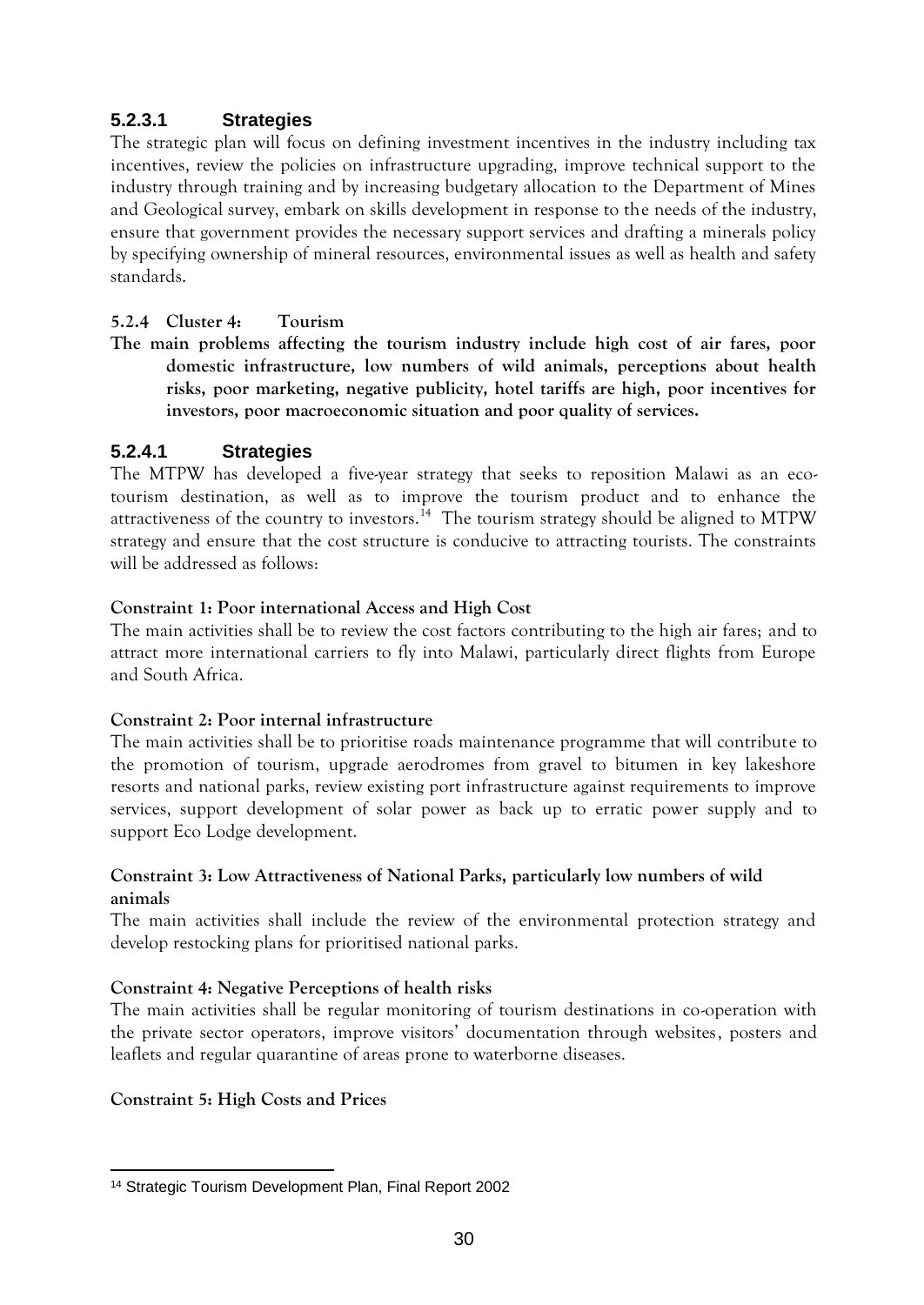The main activities shall include the review of the tax system in the tourism industry and the cost structure of the hotel industry relative to neighbouring countries; review the structure of the Tourism Levy; and proposals for revamping the tourism industry.

#### **Constraint 6: Poor development of the Lakeshore**

The main activities shall include re-zoning the lakeshore and set up Regional Development Control Committees to oversee approval for lakeshore developments at district level; and enforce the mandate of the Lakeshore Development Committee under the Land Order of 1989.

#### **Constraint 7: Insufficient and ineffective Marketing Efforts**

The main activities shall be to implement the Tourism Development Plan, which include the Statutory Authority and marketing.

#### **Constraint 8: Poor Quality of Service**

The main activities shall include implementation of MTPW's proposed Human Resource Development Plan; implementation of the Department of Tourism's Human Resources Development Plan with emphasis on the service culture and costing of services.

#### **Constraint 9: Negative Publicity**

The main activities shall include the effective use of Missions abroad and a public relations agency in Europe, proactive response to negative incidences.

#### **Constraint 10: Insufficient co-ordination in the industry**

The main activities shall include stimulating development of a transfer service company, greater efforts for collective marketing and packaging, improved reception arrangements at points of entry, increase the membership of the Malawi Tourism Association and ensure financial stability of the MTA through developing a credible institutional plan.

#### **Constraint 11: Inadequate legal framework**

The main activities shall include the review the legal framework governing Tourism and develop an appropriate legal framework and implementation of a Tourism Promotion Act.

#### **Constraint 12: Inadequate Domestic Support Infrastructure**

The main activities shall include provision of incentives for investment in local water treatment, local power supplies, Solar Energy etc; work with utility companies to prioritise investment for tourism areas (e.g. digital exchanges) and develop a strategy to enhance the Eco-tourism credentials of Malawi.

#### **Constraint 13: Poor Macro-Economic Situation**

The main activity shall be to reduce the fiscal deficit and reschedule the debt to medium-term or long-term nature; and explore ways to resolve the debt problem with donors.

#### **Constraint 14: Poor Marketing of Investment Opportunities**

The main activities shall be to run an investment conference to promote specific opportunities, run regular investment events to promote specific and general investments and better promotion of investment opportunities through the website and missions abroad.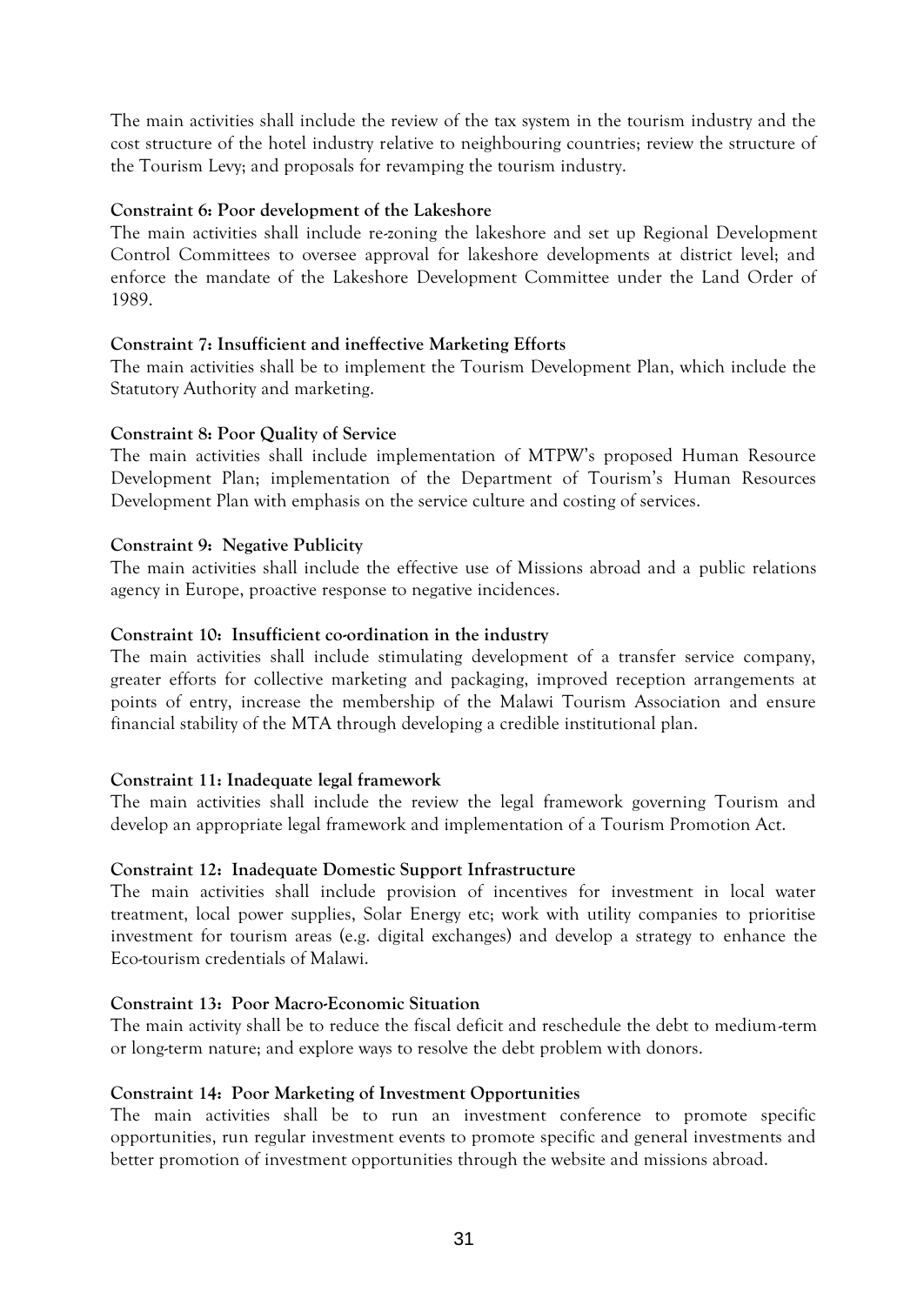#### **Constraint 15: Inadequate Statistical Base for Decision Making**

The main activities shall be to implement the agreed system and making data available to the industry and investors for decision-making.

#### **Constraint 16: Underdeveloped Tourism Industry**

The main activities shall include the development of specific incentives for tourism industry, guaranteeing of the incentives in a new Investment Act, improving the process for investment incentive approvals, particularly in relation to allocating land, creation of a Malawi Tourism Investment Fund, review tourism investments of MDC with a view to disposal of mature investments to fund the Tourism Investment Fund and promote both Public and private sector Investments.

#### **Constraint 17: Co-operation between MTPW and Private Sector**

The main activities shall include regular dialogue between MTPW and MTA/private sector.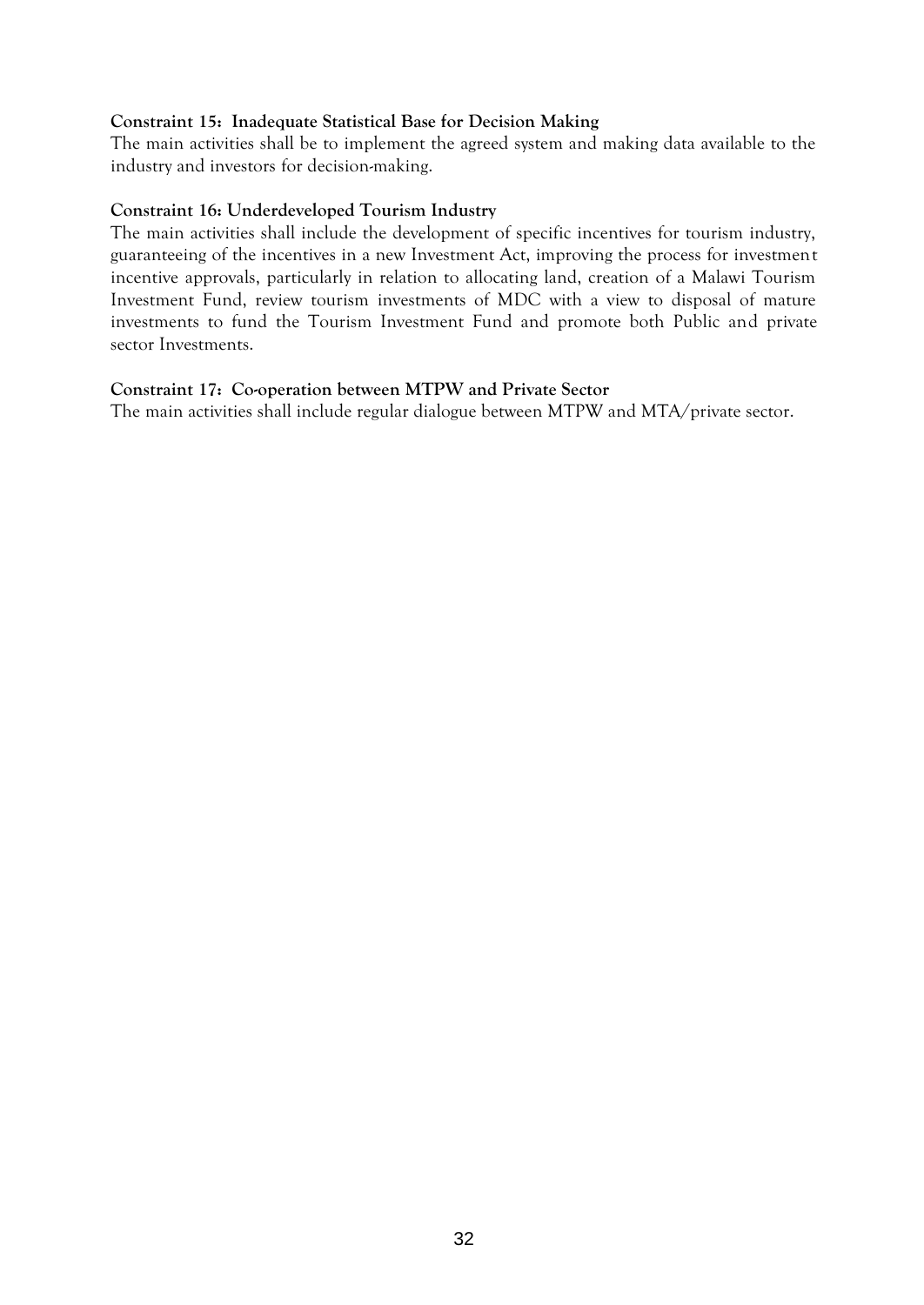## <span id="page-33-0"></span>**6.0 THE TRADE STRATEGY**

Trade is a fundamental and powerful catalyst for economic growth. Although, the exact correlation between trade and economic growth is not definitively understood, no country has developed successfully without increasing domestic and international trade and stimulating long-term capital inflows. The Economic Growth Strategy can only be successful if the focus is on Trade and Investment and when the crosscutting constraints are addressed.

#### <span id="page-33-1"></span>**6.1 Overview of Trade Strategy**

Malawi is a member of COMESA (Common Market for Eastern and Southern Africa), SADC (Southern African Development Community), ACP/EU Cotonou and the World Trade Organisation (WTO) as well as a beneficiary of the African Growth Opportunities Act (AGOA) and Everything But Arms (EBA) agreement. Bilateral agreements exist with South Africa, Zimbabwe and Botswana, with further agreements currently under consideration with Zambia, Tanzania and Mozambique. These alongside other initiatives such as the Growth Triangle and spatial development initiatives offer considerable opportunities for increasing trade and investment in the region and stimulating growth in Malawi.

### <span id="page-33-2"></span>**6.2 Major Constraints Affecting Growth of Trade**

According to the Needs Assessment undertaken in 1998, the main trade related constraints were identified as follows: as a land-locked country, lead times and transport costs are high; the domestic market small; inappropriate technology; limited access to trade and investment finance; inadequate trade Missions<sup>15</sup>; poor economic infrastructure including-roads, rail, airports, ports, utilities and telecommunications which undermines domestic and international trade; lack of a clear trade strategy and supporting policies; high customs tariffs on manufactured imports<sup>16</sup>; and high level of informal cross border trade.

#### <span id="page-33-3"></span>**6.3 Proposed Strategy to Stimulate Trade**

The Strategy to stimulate growth in the trade includes the following:

## <span id="page-33-4"></span>**6.3.1 Review and Improve Trade Policy:**

MCI developed an Integrated Trade and Industry Policy in 1997 but this has not been fully implemented nor does it reflect more recent developments including this Growth Strategy. This policy will be reviewed in line with Vision 2020, the MPRS and the Growth Strategy.

#### <span id="page-33-5"></span>**6.3.2 Provision of Supportive Trade Infrastructure**

The major activities will include developing transport and telecommunications to link domestic markets and access international trade infrastructure; urgently identify resources to repair the Nacala rail link to the coast; and create functioning export credit financing mechanisms with the commercial banks.

<sup>-</sup><sup>15</sup> Malawi only has trade attaches in South Africa and Zimbabwe, though there are proposals for including other countries

<sup>&</sup>lt;sup>16</sup> This may be solved in part through the SADC FTA in the final years of its phase in (possibly in 2008).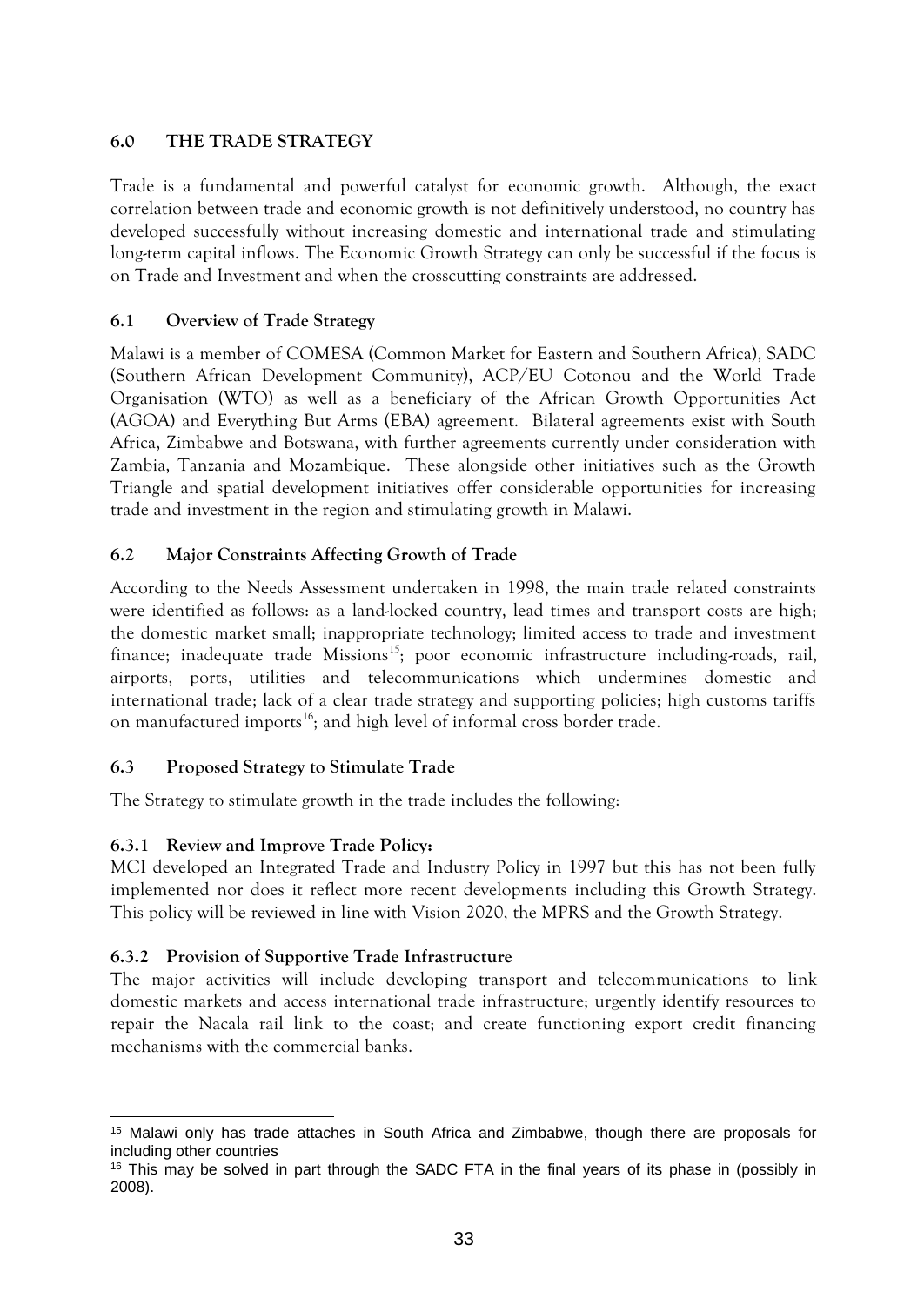### <span id="page-34-0"></span>**6.3.3 Expand Export Markets and Diversify Product Base**

Export promotion will focus largely on product and market diversification. A national export development and marketing plan will be developed to complement the Growth Strategy. In view of globalisation and shrinking demand in traditional markets, Malawi has to expand the range of export markets. This will involve: Malawi Export Promotion Council re-orienting it's activities to ensure greater co-ordination of export promotion activities; increase Trade Promotion Missions; and implement Sub-sector strategies for export products.

#### <span id="page-34-1"></span>**6.3.4 Maintain and Strengthen Preferential Non-reciprocal Agreements**

The AGOA and EBA initiatives provide Malawi with a window of opportunities to increase exports. However, the extent to which Malawi will expand its exports and capture a larger share of United States and European Union markets depends on: the extent to which AGOA and EBA represent a genuine improvement on current terms of access for Malawi's exports to the US and the EU markets; the ability to satisfy rules of origin; the supply capacity of Malawi's export sector and its ability to meet increasing demand; availability of export financing; and the competitiveness of Malawi's products in terms of prices and quality.

#### <span id="page-34-2"></span>**6.3.6 Creation of Competitive Domestic Markets**

GoM recognizes the challenges of globalisation and liberalization including anti-competitive behaviours by those businesses that exploit dominant or monopolistic positions in the domestic market. Thus Government should:

- Develop and implement a Competition Policy with supporting legislation/regulation
- Develop and implement a Consumer Protection Policy with supporting legislation/ regulation
- Develop and implement a Trade Remedies Policy with supporting legislation/ regulation

MCI has identified a series of activities and projects in relation to domestic trade, which require a review and make them consistent with the Growth Strategy.

The further development and eventual implementation of the Trade Strategy will need to involve the key stakeholders, particularly the MoCI, MEPC, the Trade Policy National Working Group and the Integrated Framework National Steering Committee. This group of stakeholders will develop a detailed implementation plan focusing on immediate actions, short term and medium term actions.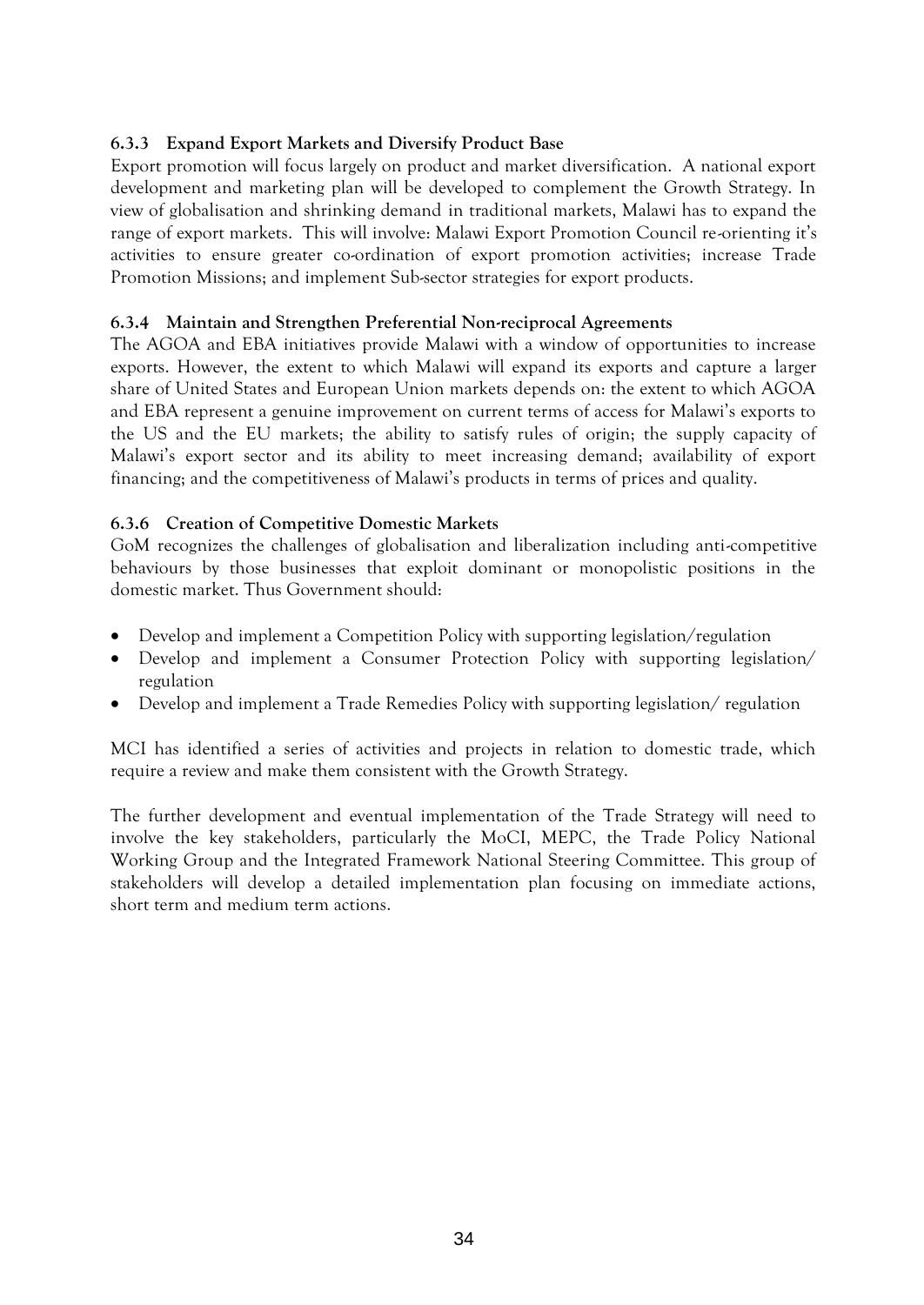#### <span id="page-35-0"></span>**7.0 THE PRIVATE SECTOR INVESTMENT STRATEGY**

The private sector investment strategy focuses on addressing the general weaknesses in the investment climate that would stimulate investment in the prioritised sub-sectors. Increased private sector investment creates the capacity to undertake more trade in goods and services both domestically and internationally. This will create sustainable economic growth.

### <span id="page-35-1"></span>**7.1 Current Situation**

The Malawi Investment Promotion Agency (MIPA) was established in 1991 as a result of the Investment Promotion Act 1991 to stimulate inward investment and became fully operational in April 1993. Through MIPA, investors can access general incentives and export incentives, including Export Processing Zones (EPZs). Between 1993 and 2001, MIPA facilitated a total of \$163.9 million of Foreign Direct Investment (about \$20 million per year), much of it from South Africa. This is a tiny proportion of the world annual investment flows and even for Africa,<sup>17</sup> and not sufficient to generate the targeted growth rate of 6 per cent per annum. UNIDO<sup>18</sup> calculate that to achieve an average growth rate of  $7$  per cent per year would require an investment rate of 33 per cent of GDP including domestic savings and Overseas Development Assistance (ODA), yet between 1980-1997 the average public and private sector investment total for Malawi was only 15-15.5 per cent. Recent data from GoM suggests that current levels of investment are below this average.

Investment in manufacturing has been declining because of: the poor macroeconomic environment, which will be addressed through the macro-environment strategy including: stable macroeconomic environment; investment incentives; appropriate and functioning economic and social infrastructure; financial sector reforms; capital market development; and appropriate legal and regulatory framework for domestic and foreign investment. In addition, the political climate is critical because investors will not invest if there is a significant risk of social and political instability<sup>19</sup>.

#### <span id="page-35-2"></span>**7.2 Private Sector Investment Constraints**

Despite the efforts made by MIPA, the legal and regulatory framework for investment in Malawi has serious weaknesses and has affected the level of inward and domestic investment. This section will focus only on the sectoral and micro levels.

## <span id="page-35-3"></span>**7.2.1 Sectoral Level Constraints**

The major sectoral level constraints include the following: existing incentives are inadequate to offset the high cost structure of the economy because of being land locked; domestic investors are not provided with adequate incentives; corporate tax waivers favour new investors over existing firms in the same business and creates artificial competitive advantages for new entrants when granted<sup>20</sup>; current incentives are inappropriate for some of the priority sub-sectors such as mining and tourism; incentives have been ineffective in preventing the steep decline in manufacturing; process for investment incentive approval is too slow,

<sup>-</sup><sup>17</sup> \$400 billion/year for the World and \$8.3 billion for Africa according to UNDP/UNIDO Project Document MLW/02/010/08/37.

<sup>18</sup> Foreign Direct Investor Perceptions in Sub-Saharan Africa, 2002

<sup>&</sup>lt;sup>19</sup> The forthcoming elections present a potential risk factor for investors.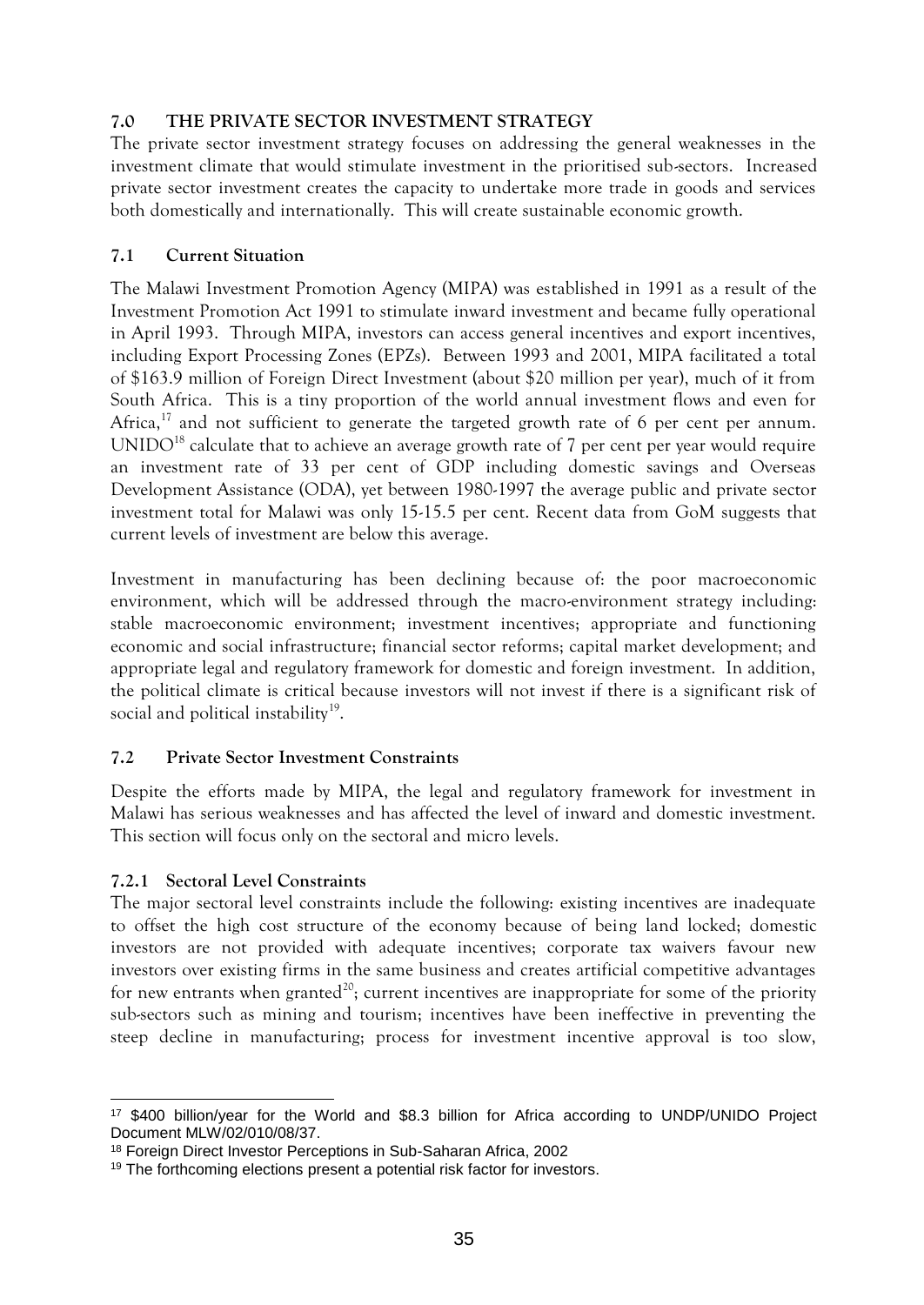uncertain, not transparent and discretionary; and domestic market is relatively small compared to other countries $^{21}$ .

## <span id="page-36-0"></span>**7.2.2 Micro level Constraints**

The major constraints at micro level include the following: the EPZ regime is not properly supported by government particularly in the textile and garment industries thus making it less attractive; and lack of skilled labour because of insufficient investment in training, research and development, design and quality control.

## **7.3 Investment promotion strategy**

There are a lot of challenges for Malawi to revive the private sector and this can be achieved through the following Action Plan:

**Action 1:** Ensure that the Cabinet Committee on the Economy (CCE) actively discusses the issues of investment and exports.

On matter of investment and export promotion, the CCE will: receive, approve and guide the investment and export strategy; consult captains of industry, senior government officials; regular review of reports on investment and trade; give direction for sustaining a Big Bang; review the concept Export Processing Zones and integrate the concept into a more versatile Malawi Multi-facility Industrial Zone (MMIZ); and ensure that incentives are properly structured and an ideal investment climate is created for private sector growth.

## **Action 2: The identified industries should be packaged for promotion**.

The Government should ensure that appropriate linkages are established between the identified industries and the selected high potential crops (cotton, textiles, cassava, maize, tobacco, tea and sugar). In addition, government should ensure that skilled labour is available in the country in order to improve productivity in industries.

**Action 3:** Promote actions that create confidence among investors including the signing of investment guarantee agreements and double taxation agreements with capital-and technology - exporting countries.

**Action 4:** Investment and export promotion efforts should be maximized by engaging Embassies and High Commissions located in capital-and technology-exporting countries.

**Action 5:** Intensify investment promotion efforts through the establishment of a «Friends of Malawi» club among existing foreign investors in Malawi; roundtable meetings in their home countries should be encouraged

**Action 6:** Announce a Malawi Investment and Export Vision Implementation Period (MIEVIP) in tandem with the launch of the MMIZ preferably for the period beginning 2004 - 2006.

<sup>-</sup><sup>21</sup> UNIDO's 2002 survey suggests that the domestic market size is a major factor for inward investors.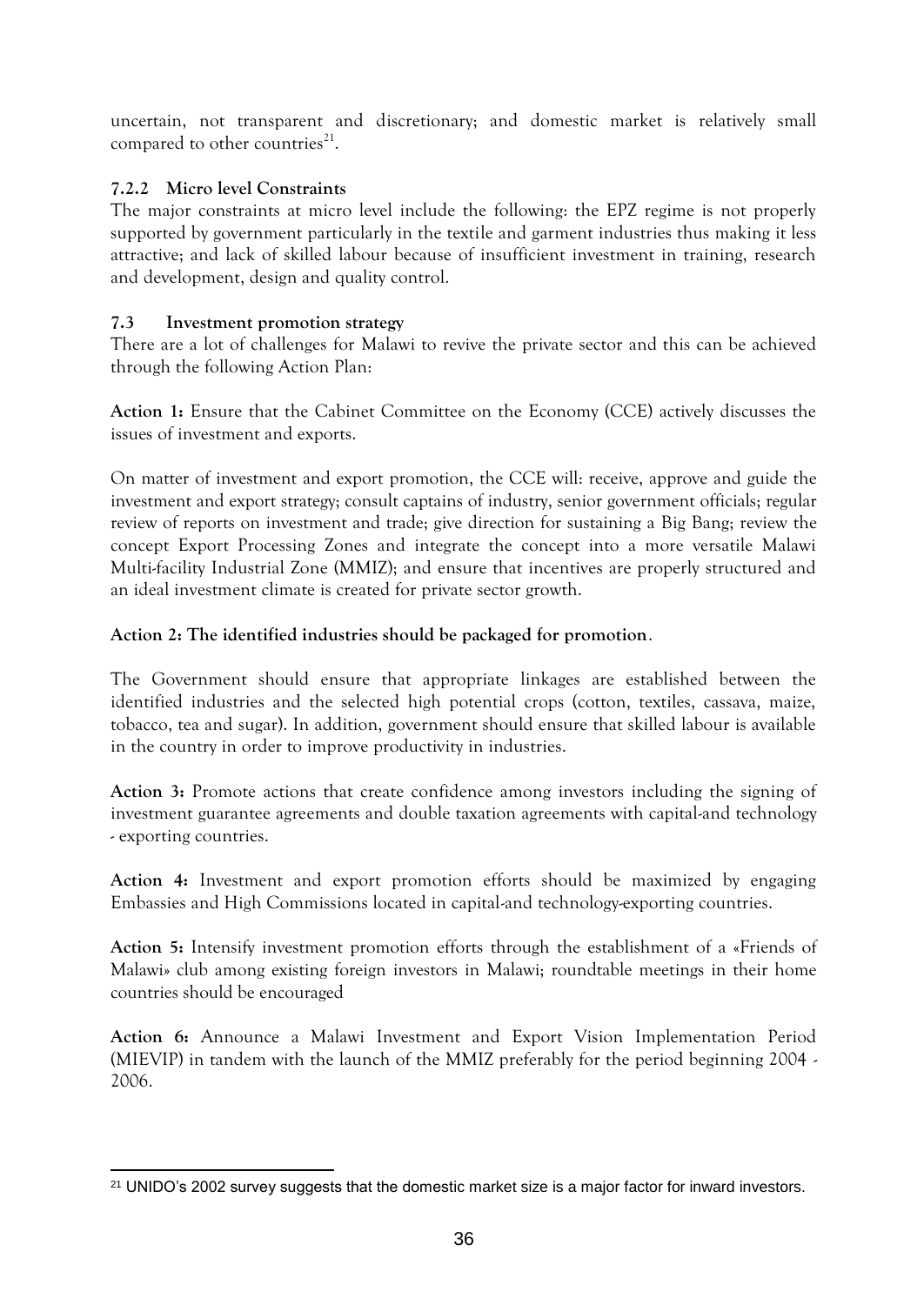## <span id="page-37-0"></span>**8.0 STRATEGY FOR REFOCUSING PUBLIC SECTOR SUPPORT AND REGULATORY INSTITUTIONS**

The public sector has an important role to play in *supporting* the development of the private sector, *regulating* its behaviour, *enforcing* policies and procedures and in *collecting* revenues. These roles require active and constructive co-operation between the private sector and the public sector. The growth strategy recognises some key institutions whose role is critical in the implementation of the growth strategy as follows.

#### <span id="page-37-1"></span>**8.1 Support Organisations**

An institutional review of Malawi Investment Promotion Agency (MIPA) and Malawi Export Promotion Council (MEPC) was undertaken in 2001/02 and the recommendation was that the two institutions should be merged. The delay in the implementation of this recommendation is damaging to both organisations. Government needs to make a decision as to whether the two institutions will be merged so that the new establishment should embark on capacity building in the key selected areas.

There are now many private sector and non-governmental organisations in Malawi that provide training in business and entrepreneurship. This is a function that is also provided by Malawi Entrepreneurship Development Institution (MEDI) so there needs to be a review of whether that function is still relevant or needs to be refocused, possibly towards the training of trainers in entrepreneurship and accreditation of entrepreneurship training. There is also some overlap of functions with other government funded training activity undertaken by SEDOM and DEMATT.

Malawi Industrial Research and Technology Development Centre (MIRTDC) focus on technology research and transfers. The focus areas need to be aligned with growth strategy.

#### <span id="page-37-2"></span>**8.2 Regulatory agencies**

The most significant agency that impacts on private sector development is undoubtedly the Malawi Revenue Authority (MRA), which is a public institution. However, repayment of amounts due from MRA needs to be symmetrical with the periods imposed on business, with an equivalent regime of fines and penalties for late repayment by MRA. There is no question that the MRA has a legitimate function to play and that taxes due must be collected, but the method of undertaking these tasks is currently creating a further disincentive to trade and investment in Malawi.

The Malawi Bureau of Standards (MBS) plays an important role in setting and monitoring the standards of products that are produced in the country or imported. Its capacity should be strengthened to ensure that it is able to efficiently and effectively carry out its mandate. This will ensure that Malawian products meet international standards that are required for both international and local products.

#### <span id="page-37-3"></span>**8.3 Development Finance Institutions**

The Malawi Development Corporation, Indefund and SEDOM were established in order to address the financial intermediation gaps. The existing commercial banks usually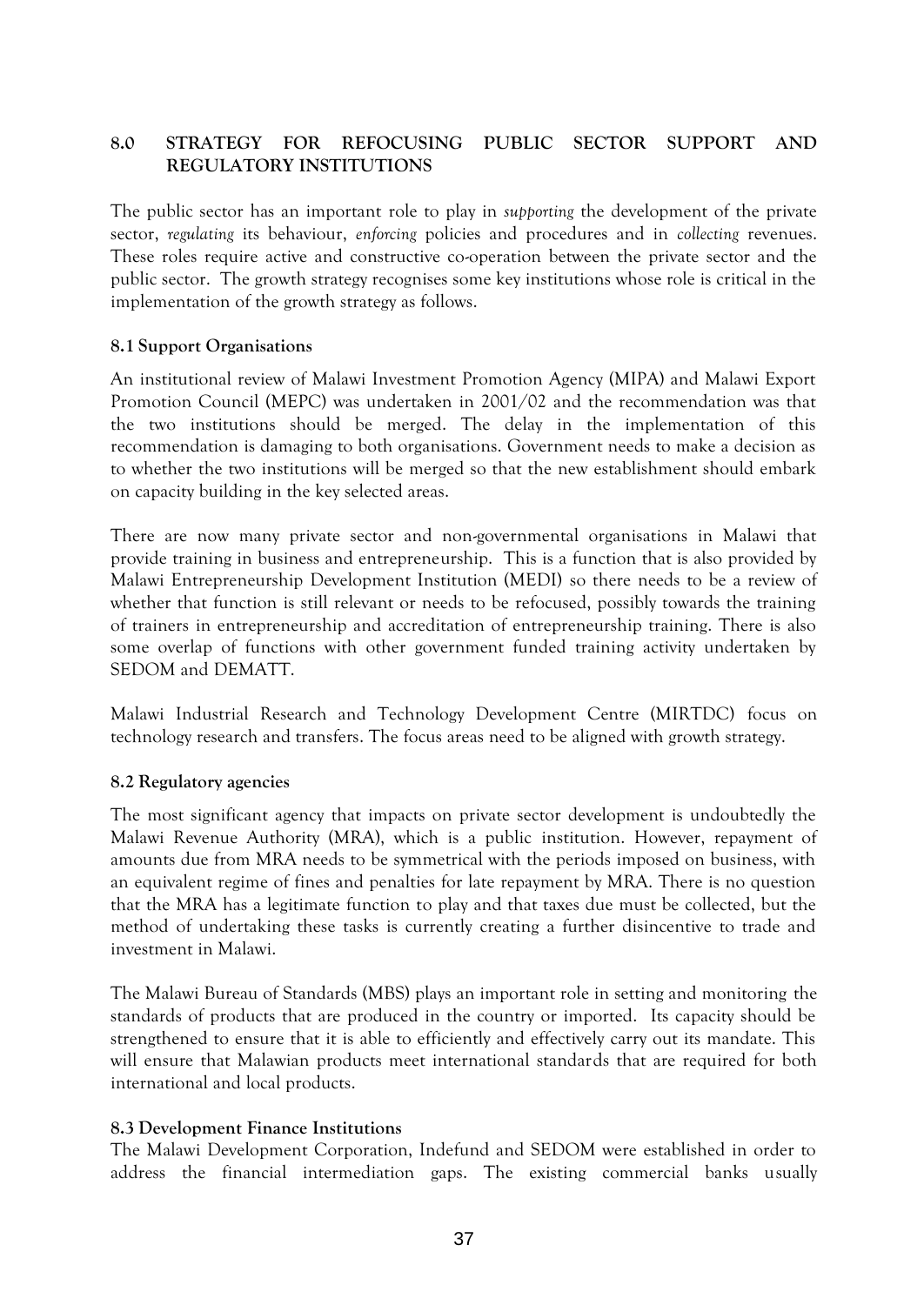concentrated on relatively short-term lending for commercial purposes and set loan conditions which are inappropriate for establishing new enterprises or for financing large-scale projects. The concept of venture capital for new industries is nonexistent in the banking sector and is rarely provided in adequate amounts.

Government should restructure the existing development finance institutions and encourage the establishment of new types of savings and financial intermediaries. Such institutions should not only mobilise domestic savings from small as well as large in urban areas but also channel these financial resources to the small and medium entrepreneurs in peri-urban and rural areas.

### <span id="page-38-0"></span>**8.4 Key Ministries and GoM Institutions**

### <span id="page-38-1"></span>**8.4.1 Ministry of Commerce and Industry**

The Ministry of Commerce and Industry should designate desk officers as focal points in each of the selected sub-sectors and develop their capacity to ensure greater specialisation.

## <span id="page-38-2"></span>**8.4.2 Ministry of Agriculture, Irrigation and Food Security**

The Ministry of Agriculture should designate desk Officers as focal points for key crops that have been selected in the growth strategy namely tobacco, tea, sugar, cotton, maize and cassava. The desk officers should be charged with the responsibility of spearheading the implementation of the growth strategy in their respective sector.

### <span id="page-38-3"></span>**8.4.3 Reserve Bank of Malawi (RBM)**

In order to ensure sustainable macroeconomic stability, RBM and the Ministry of Finance should co-ordinate their efforts to limit Government borrowing from the RBM to statutory requirements. In this regard the legal framework may need to be reviewed to correct this.

#### **8.5 Electricity Supply Commission, Water Boards and Communications**

The supply of efficient, reliable, affordable and sustainable electricity, water and communications at all times promotes private sector development and economic growth. The growth strategy should ensure that these utilities should be properly regulated and available at all times at the required standard.

# **8.6 Role of Ministry of Economic Planning and Development**

There is a strong linkage between the growth strategy and the public sector investment programme in that the growth strategies outlines the national development goals and objectives which provide the basis for selecting projects to enter into the PSIP and ensure that government priorities are harmonised. The PSIP is a five-year rolling plan for guiding and prioritising public sector investment in the country. It comprehensively lists all development programmes and projects, both social and economic.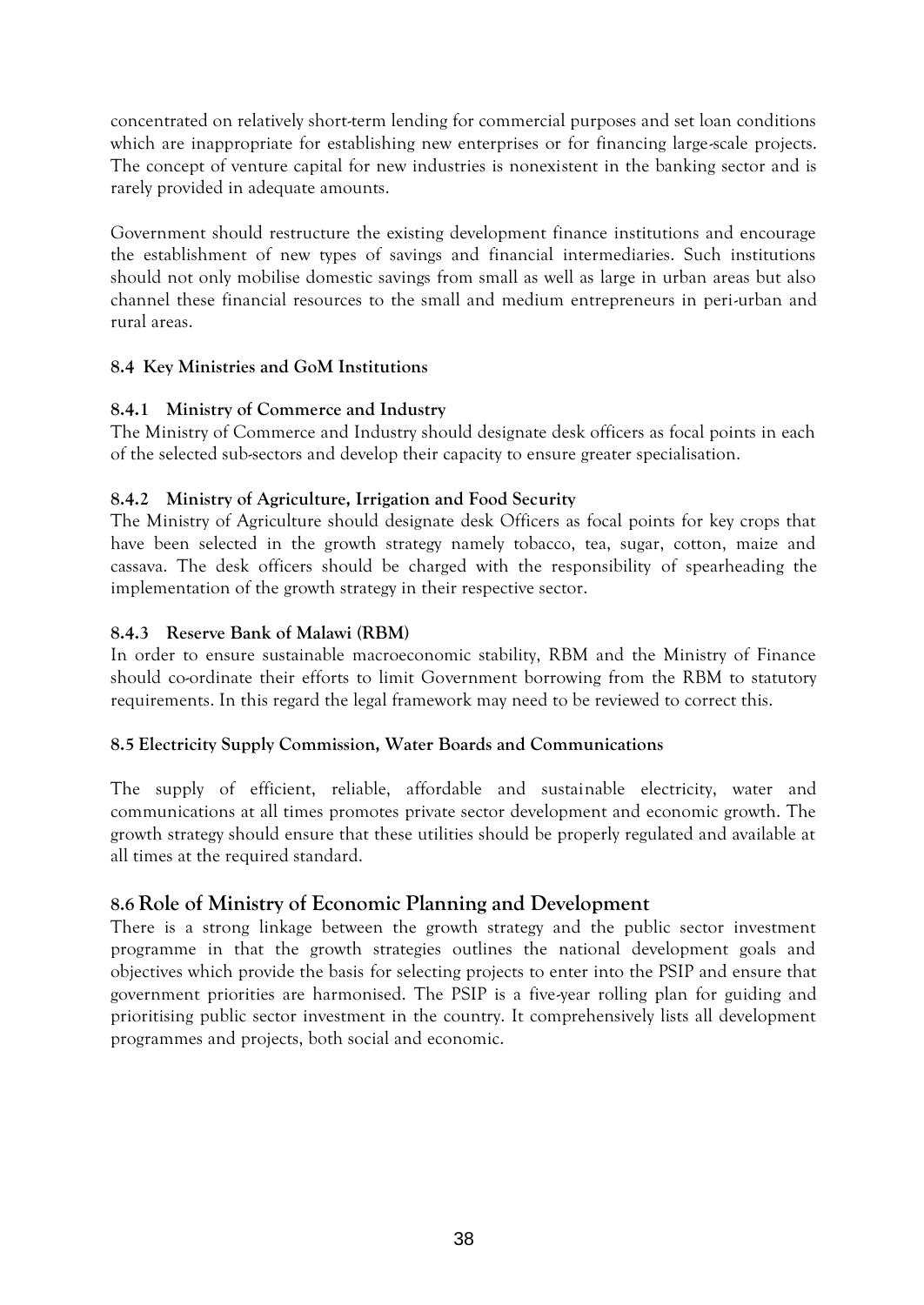#### <span id="page-39-0"></span>**9 IMPLEMENTATION OF THE GROWTH STRATEGY**

The economic growth strategy is multisectoral and covers a considerable range of detailed technical analysis of eight sub-sectors including the macro-economy, the legal and institutional framework, trade and investment issues and the role of public sector institutions. A strategy is only as good as its implementation.

The traditional method used by many governments and corporate businesses to implement Strategies was to work out a detailed action plan centrally, delegate the tasks within the organisation/structure and then monitor the implementation. This approach has several disadvantages which include: the technical complexity of a sector can be misunderstood and often leads to the design of inappropriate actions; ownership of the strategy and its implementation is weak beyond those who drafted it; and there tends to be an unrealistic appraisal from the centre of what can be achieved given the constraints and operating conditions on the ground. Modern management suggests that the full involvement of those who have to implement actions is critical to success.

The economic growth strategy has been developed by stakeholders in the public and private sector; the participation has been in the drafting, the prioritisation of high potential sectors and core sectors and in the preparation of the Implementation Action Plan. Some of the Action Plans have already been developed and are awaiting operationalisation while as the remaining Action Plans are being developed by stakeholders in the selected high potential subsectors.



**Figure 2: Framework for Implementing the Growth Strategy**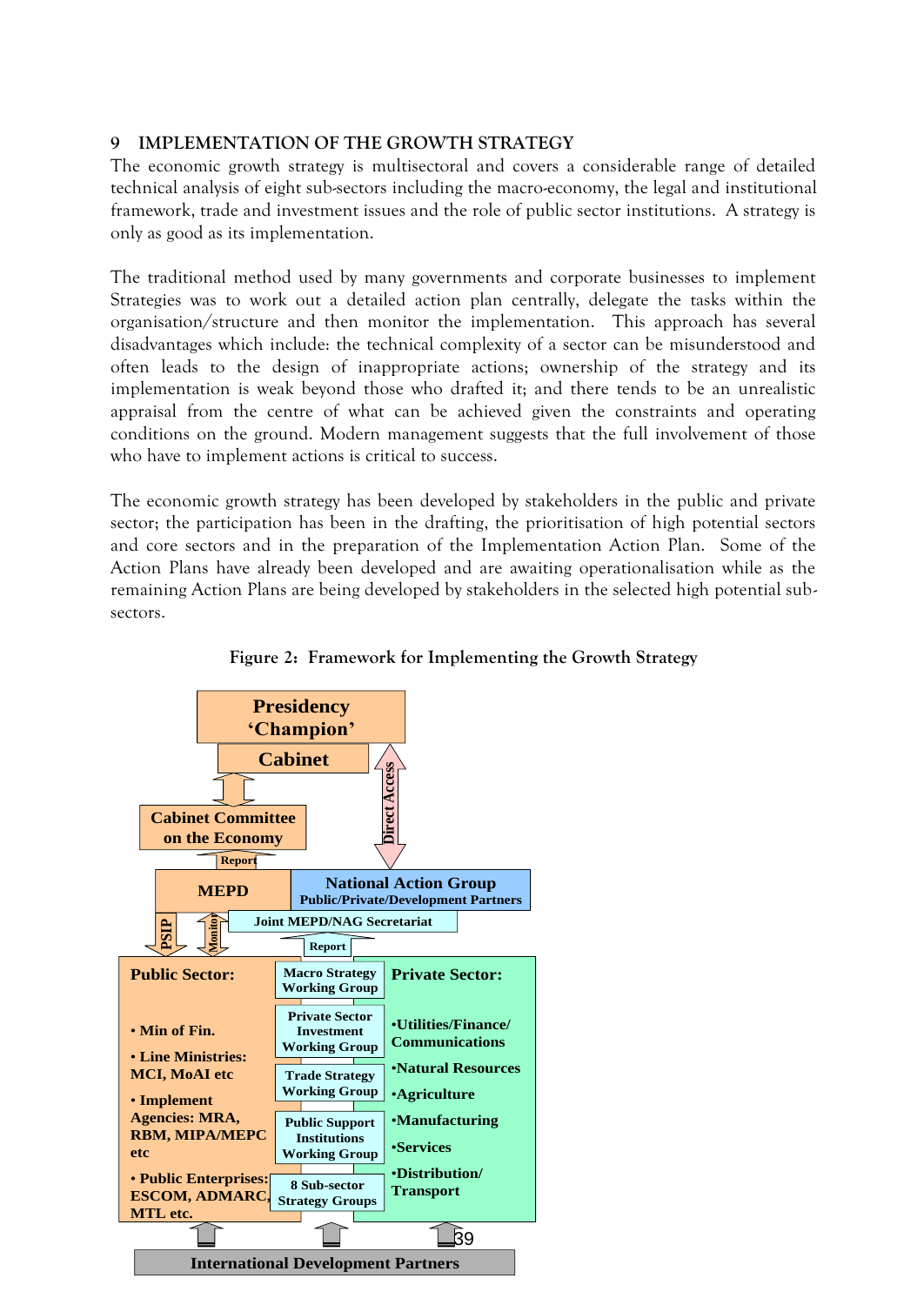The Economic Growth Strategy contains 12 sub-strategies. Each of the 12 Sub-strategies has to be able to be read as a freestanding element for the relevant stakeholders to address. However, it is also necessary for the linkages between the various sub-strategies to be clear and also their contribution to the overall Growth Strategy.

The benefit of segmenting the Growth Strategy into these 12 sub-strategies is in the implementation process described below.

Political will is central to the implementation of the Growth Strategy; without which the Growth Strategy cannot be successfully implemented. It is proposed that the most appropriate Champion would be the Presidency, supported by the Cabinet and the Cabinet Committee on the Economy. The Ministry of Economic Planning and Development would take the leading role in co-ordinating, monitoring and evaluating the implementation activities of the Growth Strategy. The Public Sector Investment Programme will be a key tool in directing resources in support of the Growth Strategy.

MEPD will work alongside the National Action Group to sustain the momentum behind the design process of the growth strategy. The key mechanism for delivering the Strategy is through the establishment of 12 Working Groups, one for each of the 12 Sub-strategies that together form the Growth Strategy. Of great importance is that these Working Groups represent a coalition of the three groups of stakeholders, i.e. public sector, private sector and international development partners. The Working Groups are therefore important fora for private/public dialogue and concerted action. Each Working Group has a 'Champion' as the focal point of contact and as the person accountable for progress. The immediate reporting of progress would be to MEPD and NAG jointly, as well as referring on issues that the stakeholders could not resolve themselves, such as policy decisions or cross-cutting issues. This process would be co-ordinated on a day to day level by a joint Secretariat of MEPD, NAG and other key organisations like MCI and MoAI that are critical to the implementation of the Strategy.

International development partners are collectively involved through their support for the PSIP and as members of the National Action Group/Malawi Economic Growth Consultative forum. Individual Development Partners are involved in the Working Groups that relate to areas of interest and expertise. For example UNDP and UNIDO have a particular interest and involvement in the private sector investment-working group given their particular expertise and current project involvement.

This is a fast moving process and it is still evolving and there is a need to retain flexibility in the implementation process to deal with new and unforeseeable issues that could arise. If a particular group or arrangement is not working, then there should be the willingness to make changes to ensure that the overall Strategy is delivered. The Growth Strategy itself will need to be regularly reviewed in the light of progress made and wider developments in the international and domestic macro-environment. The critical issue is to start a process of change that begins to deliver benefits for the various stakeholders. Delivering early changes will build confidence in the process and lead to the full commitment and engagement of all stakeholders. All the Stakeholders that have been involved in the development of the Growth Strategy believe that it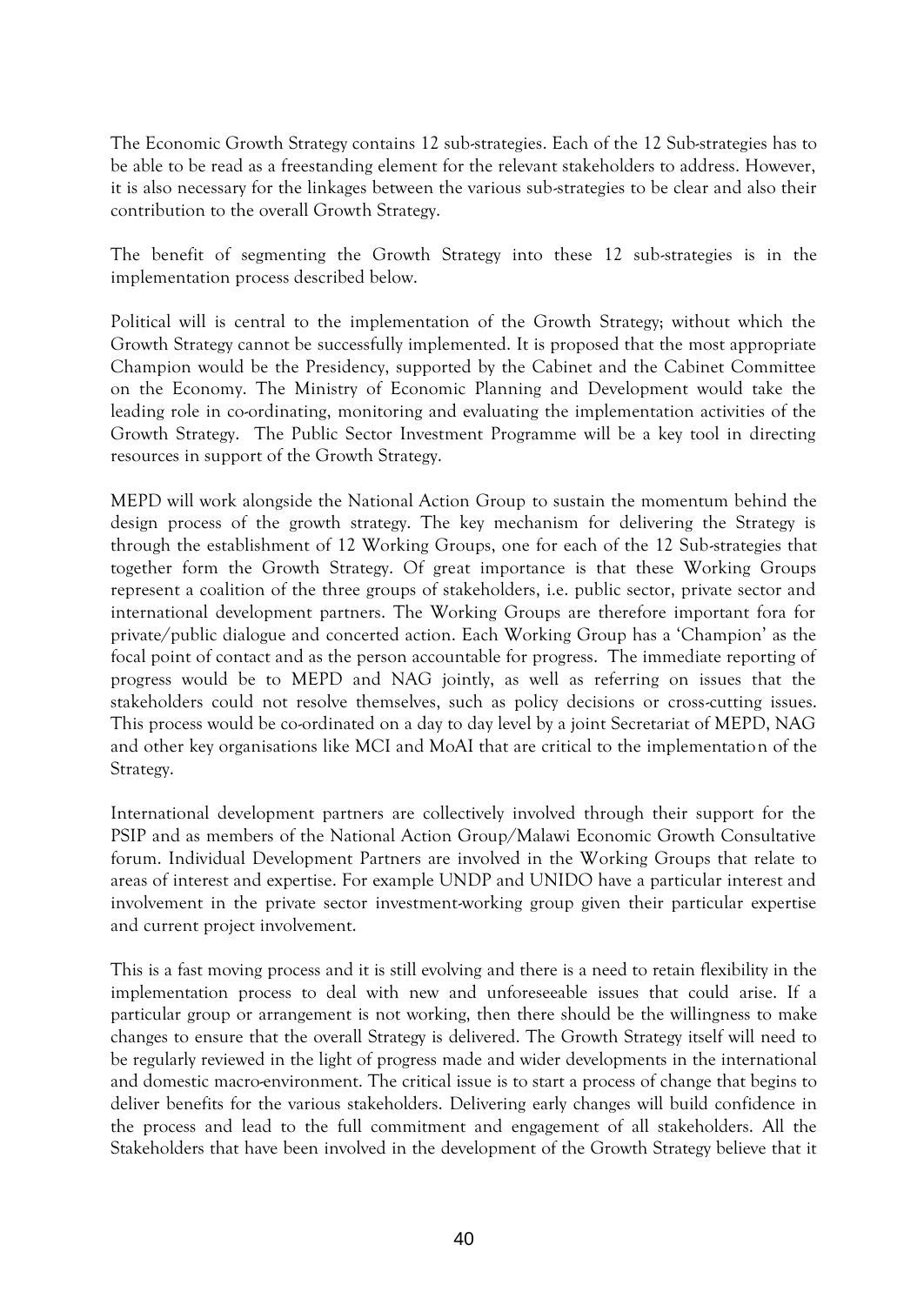can be implemented and, if it is implemented, that it will deliver the Growth and Empowerment that is needed for the benefit of this Nation and its people.

# <span id="page-41-0"></span>**9.1 The Macro environment Strategies**

This section sets out the strategies and actions that are required to stimulate trade, investment and growth in Malawi.

## <span id="page-41-1"></span>**9.1.1 Cross Cutting Enabling Factors Supporting Growth**

There are some positive enabling factors for Malawi that can support private sector growth:

- i. A good climatic condition for certain crops– Malawi has a generally favourable climate for a number of key commodities, including tobacco, tea, cotton, cassava, soya beans and sugar. However, the concentration of the rains into one period limits the scope for a second or third crop for many commodities, especially as most land is rain-fed only.
- ii. The availability of year round water, particularly from the Shire and Bua rivers provides potential for greater use of irrigation for cash crops.
- iii. Relatively Low Labour Costs- Labour unit costs are still relatively low in the region though so is productivity. However, there is potential to improve productivity through investment and improved management practices to improve business performance.
- iv. Linkages between processors and smallholders– The performance of most smallholder crops is well below potential, even accounting for the limited use of inputs and capital. Good technical support and availability/access to key inputs has been demonstrated to deliver higher returns for smallholders in tobacco, tea, sugar, cotton and other crops. There are also examples of where linkages between smallholders and large export oriented processors is improving smallholder and business returns.
- v. Organisation of Smallholders- Better organisation of smallholders is already occurring. However, there is significantly more potential to organise smallholders in key subsectors. NASFA $M<sup>22</sup>$  and private sector firms are already delivering these benefits from better organisation of smallholders in the tobacco and cotton sub-sectors with potential to do more. There is also scope for better organisation in other sub-sectors such as mining and possibly in support of manufacturing.
- vi. Rule of law applies in Malawi, so contracts can be enforced and arbitrary decisions by officials challenged. However, there are always pressures on the rule of law that need to be guarded against for all investors to have full confidence in the system.
- vii. Degree of political will There is an increasing degree of political will within GoM to address the constraints facing the private sector despite the difficult decisions that have to be taken. Whilst there are misunderstandings between private and public sectors, there is an increasing awareness that both depend on each other. This Strategy is a direct result of that increased willingness to address the issues.

<sup>-</sup><sup>22</sup> Currently with 100,000 members and potential to increase this considerably.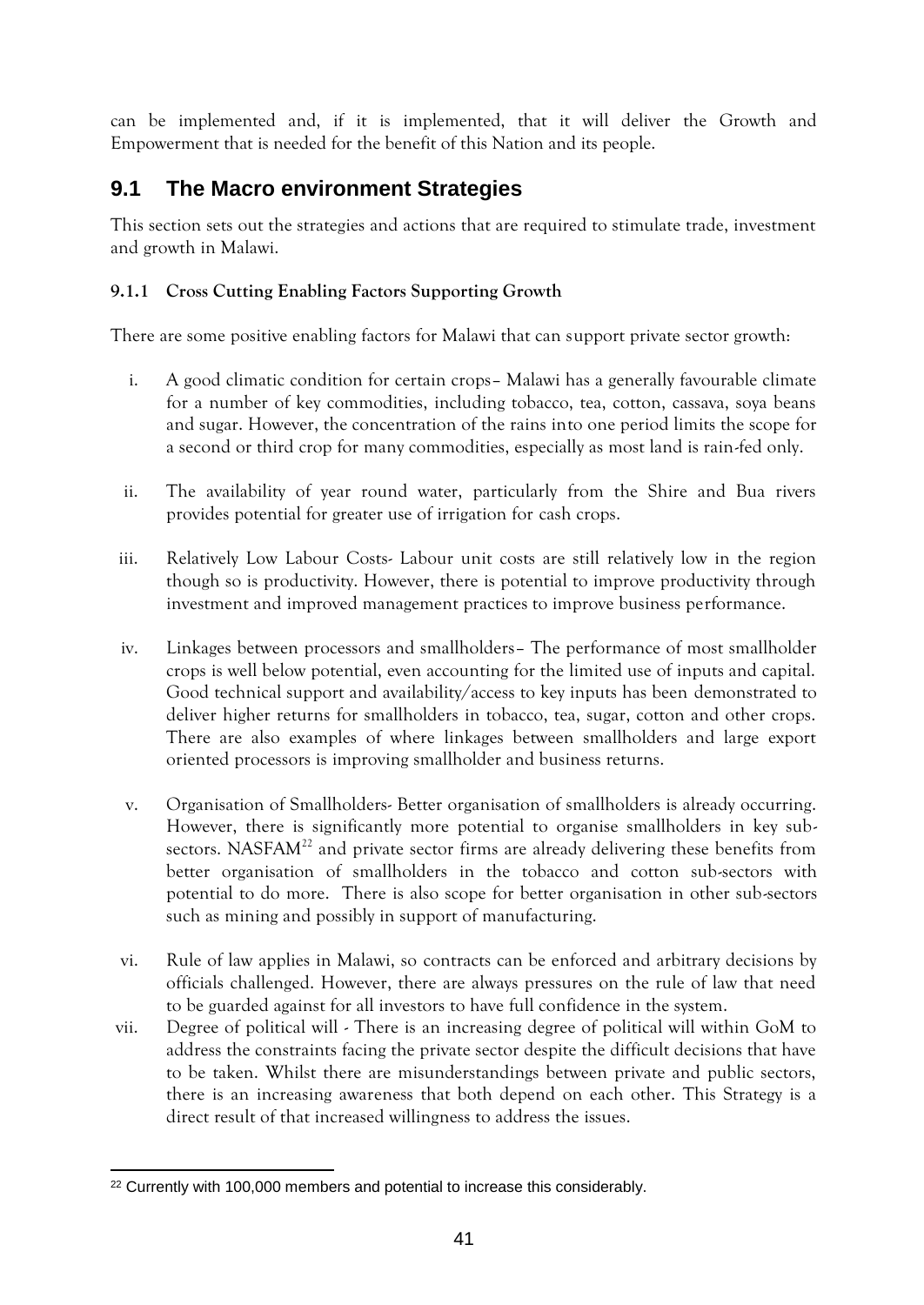viii. Membership of Regional and International Trade Bodies– membership of SADC and COMESA gives Malawi potential to increase access for its products and to deal with unfair trade related activities and resolve disputes with other countries that are to the detriment of Malawi's businesses.

#### <span id="page-42-0"></span>**9.1.2 Strategies to Improve the Macro- environment**

This section highlights the specific strategies and broad actions that need to be taken to address particular cross cutting constraints identified in section 5.2 that are causing low investment and growth across the economy. These are linked to the numbering of the constraint in the section 5.2. The high level actions have been prioritised into those requiring action 'immediately', meaning within six months, 'within one year' meaning seven to 12 months, and 'medium term' between one to three years.

## <span id="page-42-1"></span>**9.1.2.1 Cost and access to finance inflation, exchange rates**

Implement macroeconomic policies that are consistent with: a reduction in the bank rate to below 10 per cent and that will maintain this bank rate at an internationally competitive rate; stable inflation; stability in the exchange rate; and the medium term development of domestic demand. Introduce reforms that improve access to finance for businesses:

*Immediately:*

- i. Reduce the fiscal deficit to sustainable levels, with borrowing only for public sector investment
- ii. GoM must reach an agreement with the IMF to restore the economic programme which an important factor in the resumption of budgetary support by donors
- iii. Ensure the completion of the privatisation process for Air Malawi, MTL, David Whitehead and Sons and GRAMIL by the end of the calendar year
- iv. Ensure the availability of the concessionary tea and coffee facility from the European Investment Bank (EIB) and other multilateral lenders that have funds designated for Malawi and on lent at the same concessionary rates.
- v. Deepening the financial sector reforms
- vi. Explore ways to resolve the current domestic debt problem with donors or restructure the debt to medium- to long-term nature
- vii. Address the spread between savings and lending rates charged by financial institutions

#### *Within one year*

- **i.** As a key priority, refinance domestic debt through agreement with multilateral donors
- **ii.** GoM to implement further actions to reduce GoM expenditures further compatible with the overall objective
- **iii.** Restore Malawi Development Corporation (MDC) to its original mandate of providing development and venture finance, including sale of any remaining mature assets
- **iv.** Review the availability of development finance through appropriate institutions to small and medium enterprises, particularly the role of Indefund
- **v.** Review the progress of MRFC, MSB, SEDOM and DEMAT financial operations to cease loss making operations and re-orient their roles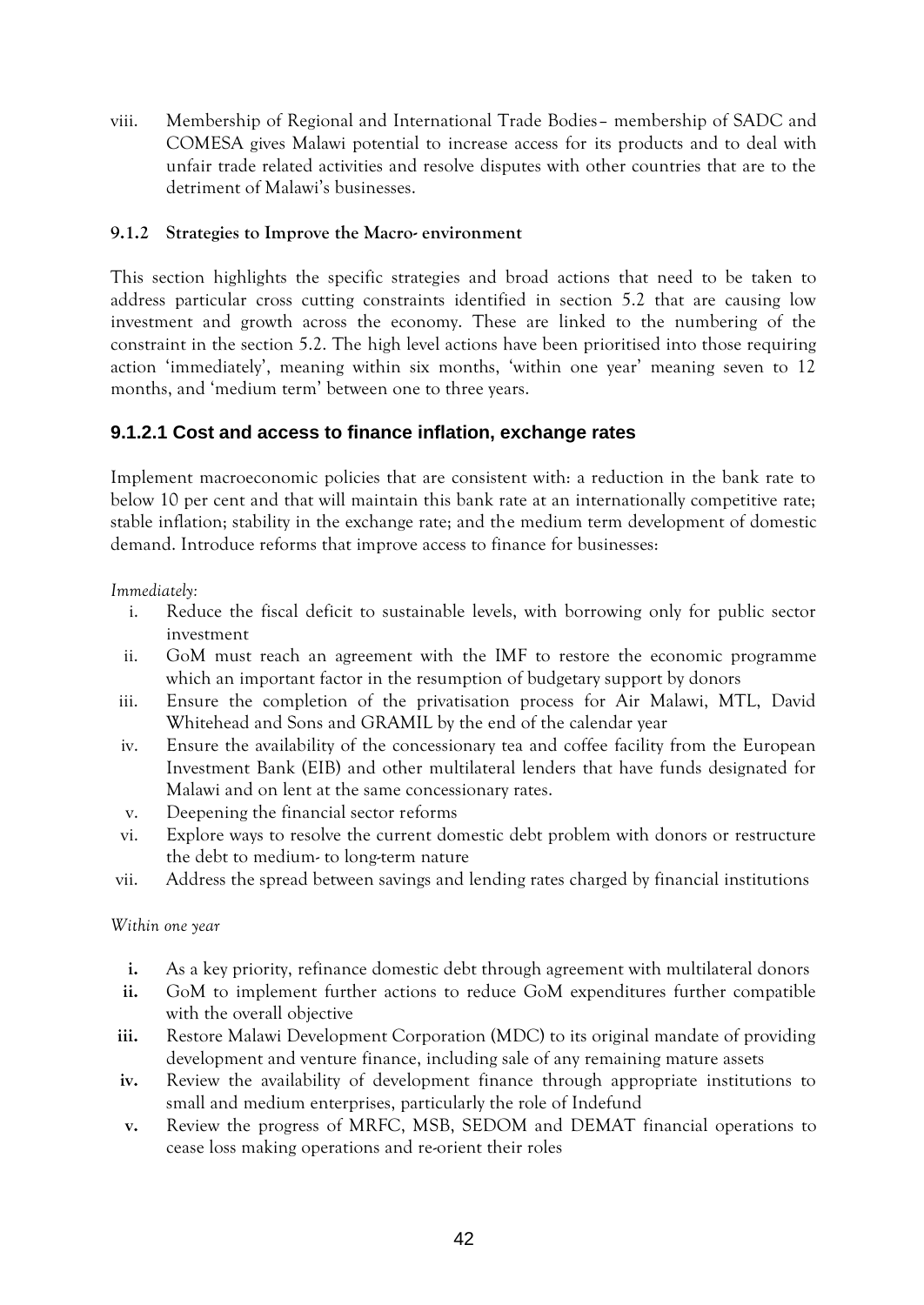- **vi.** Identify measures that will enable more larger businesses to provide access to credit for smallholders and other small business suppliers
- **vii.** Identify further loss making parastatals and be privatised
- **viii.** Review the operation of financial capital markets and stimulate a wide range of more competitive mechanisms for private sector funding
	- **ix.** Develop an Economic Empowerment Programme

*Over the medium term:*

- i. Set GoM expenditures at the level of realised revenues with an agreed plan for reducing the level of domestic debt
- ii. Complete the privatisation process for all remaining Public Enterprises that do not have primarily clearly defined social functions

#### <span id="page-43-0"></span>**9.1.3 Strategies for reducing the burden of business taxation and the burden of compliance, and improving the Implementation of surtax**

Reduce the burden of taxation on businesses to be competitive with the best regimes in the region and to encourage compliance, whilst enforcing compliance by evading businesses. Reduce the scope and improve the implementation of surtax to reduce the incentives for evasion and the benefits of complying.

#### *Immediate*

- i. In consultation with businesses, business representatives and the accounting profession agree on measures within two months and implement measures in the next budget
- ii. Index personal tax threshold rates and review the starting rate for the lowest paid employees
- iii. Rationalise PAYE, corporation tax and fringe benefit tax rates
- iv. Review the operation of pre-shipment inspection with businesses to ensure that they are not adding unnecessary costs to those that are complying.
- v. Review the operation of provisional tax, in particular, the timing of instalments and the proportion to be paid at each point
- vi. Review minimum turnover tax particularly the way it penalises start-up businesses and new investments which tend to be loss making in the early years
- vii. Review withholding tax rules to clarify and simplify
- viii. The surtax rate is too high and should be reduced to a rate that substantially encourages compliance based on a full assessment of the yielding point
- ix. Extend the period for full compliance with surtax by smaller businesses before penalties are applied, with more education by Malawi Revenue Authority (MRA) and more tolerance of genuine mistakes/misunderstandings
- x. Reduce the scope of surtax from basic food items and reduce the number of nonallowable inputs
- xi. Re-introduction of surtax exemption to supplies to EPZ companies and introduction of block exemptions for those industries that are predominantly export oriented.
- xii. The time-scales on payments and repayments for surtax need to be more symmetrical or offset provisions against other taxes.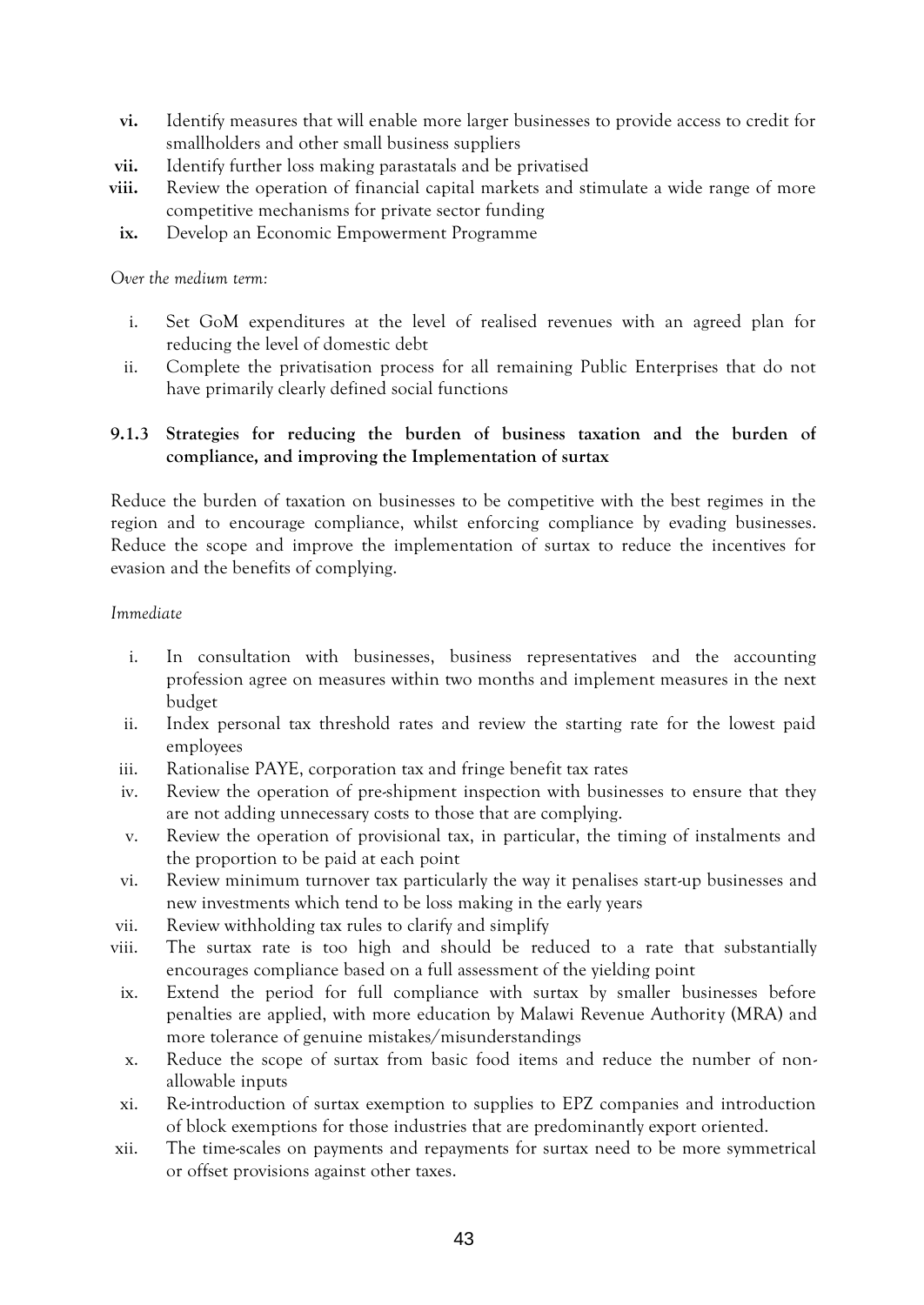- xiii. Level and scope of surtax penalties needs to be reviewed especially the disproportionate effects on smaller businesses and applied more selectively
- xiv. MRA should grade businesses according to their track record of compliance with a lighter touch for those that are complying in all material aspects, support for those that are seeking to comply but facing difficulties in complying and greatest attention to those that are consistently not complying or evading tax on a significant scale.
- xv. MRA should target and vigorously pursue businesses that are evading tax and behave in a manner consistent with section 84 and 85 of the Customs and Excise Act.
- xvi. MRA should specify the controls that are needed to prevent corruption by MRA officials and to enforce them strictly.
- xvii. In consultation with businesses and the accounting profession, review penalties for all non-compliance to be more reasonable and agree a code on how they are applied.
- xviii. Bring greater equity in sharing the cash flow burden with symmetric periods for payment by businesses and repayment by MRA
- xix. Allow businesses to offset different taxes against repayments due.

#### *Within one year:*

- i. Review, simplify and codify the business tax system and its implementation through a new Taxation Act
- ii. Review the whole implementation of surtax to improve its operation in a way that generates revenue but encourages compliance without placing an undue cash flow, administrative and cost burden on business that are seeking to comply
- iii. A Tax Ombudsman and supporting office should be created for easier dispute resolution between businesses and the MRA

#### <span id="page-44-0"></span>**9.1.4 Strategies for improving the legal and regulatory environment:**

GoM needs to considerably improve the climate for doing business in Malawi if it is to stimulate growth. At present domestic businesses and international investors regard Malawi as an extremely unattractive, high cost, bureaucratic place to do business with little potential for making profits. This needs to be reversed with Malawi having a more attractive overall legal and regulatory environment than its competitors. The following is the implementation activities:

### **a) Reform costly regulatory and administrative procedures and improve public services for businesses**

Simplify and improve the administrative procedures and regulations at national and local authority level to support private sector activity. Make significant improvements to the operation of GoM services by Ministries and agencies through a general reform of the Civil Service:

*Immediately:*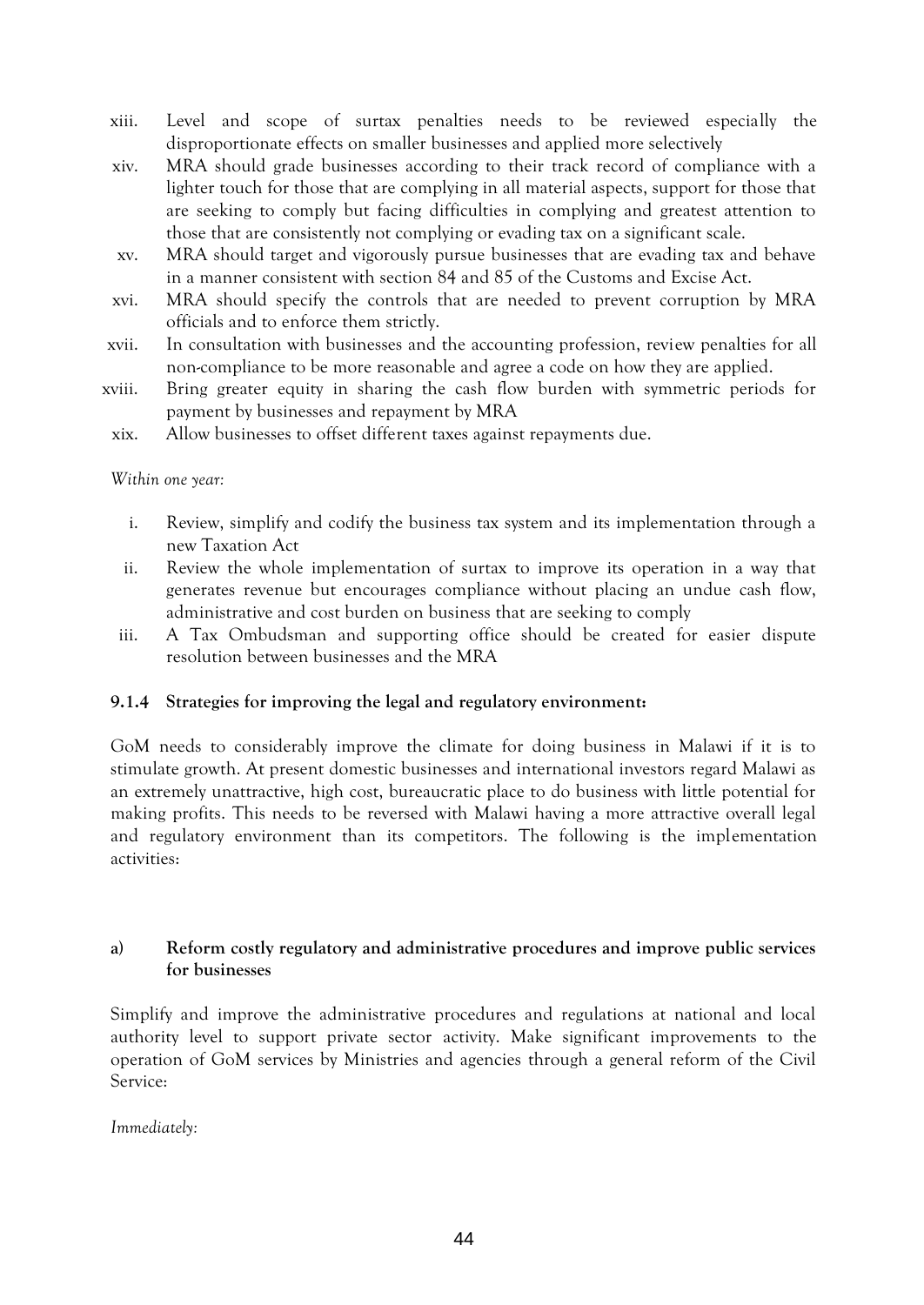- i. Review of procedures that impact on businesses to identify those that can be simplified easily and immediately to reduce business and GoM costs.
- ii. Review which public services are not working well and that can be improved quickly and at limited cost
- iii. Review what further changes can be made to remove unnecessary procedures
- iv. Review which services do not have to be delivered by the public sector these services should be run by private businesses on a competitive basis.
- v. Commence a Public Sector Review to determine how a stronger performance related culture can be brought about including a review of the public sector pay structure
- vi. Cases of fraud and corruption need to be vigorously pursued within the public sector and results obtained to send a clear signal
- vii. Ministries need to take measures to stay on-line to enable communications with businesses and other stakeholders
- viii. Introduce tax credits given for firms that provide 'public' services to employees and communities where GoM is not providing them
- ix. Complete the current review of the importation process by RBM within two months and implemented within six months
- x. Enforcement of the rule allowing export earners to convert one hard currency to another without first converting to Kwacha.
- xi. Review the operation of Pre-Shipment Inspection (PSI) with businesses to improve its operation and reduce costs on those businesses shown to have been complying in most cases
- xii. Establish a grading system for application of rules and procedures allowing a lighter touch with businesses that are complying
- xiii. Allocate dedicated staff for large importers and exporters to assist in the processing of documentation and reducing compliance costs
- xiv. Categorise all importers, not just road transporters, so as to exempt those that have a good track record in tax compliance from paying transit bonds
- xv. Undertake a business and customs education programme on PSI compliance

*Within one year/medium term:*

- i. Progressively reduce the requirement to convert 40 per cent of forex earnings for legitimate major exporters into Kwacha on receipt to allow better synchronisation of receipts with business costs as they arise
- ii. Move to Valuation method that complies with WTO rules on duty calculations

#### b) **Strengthen incentives for investment, improve the process for investing and guaranteeing of incentives**

Improve the incentives for business investment to be at least equal to those of the best regional competing countries. General investment incentives need to be substantively more attractive to encourage inward and domestic (re)-investment, particularly for manufacturing.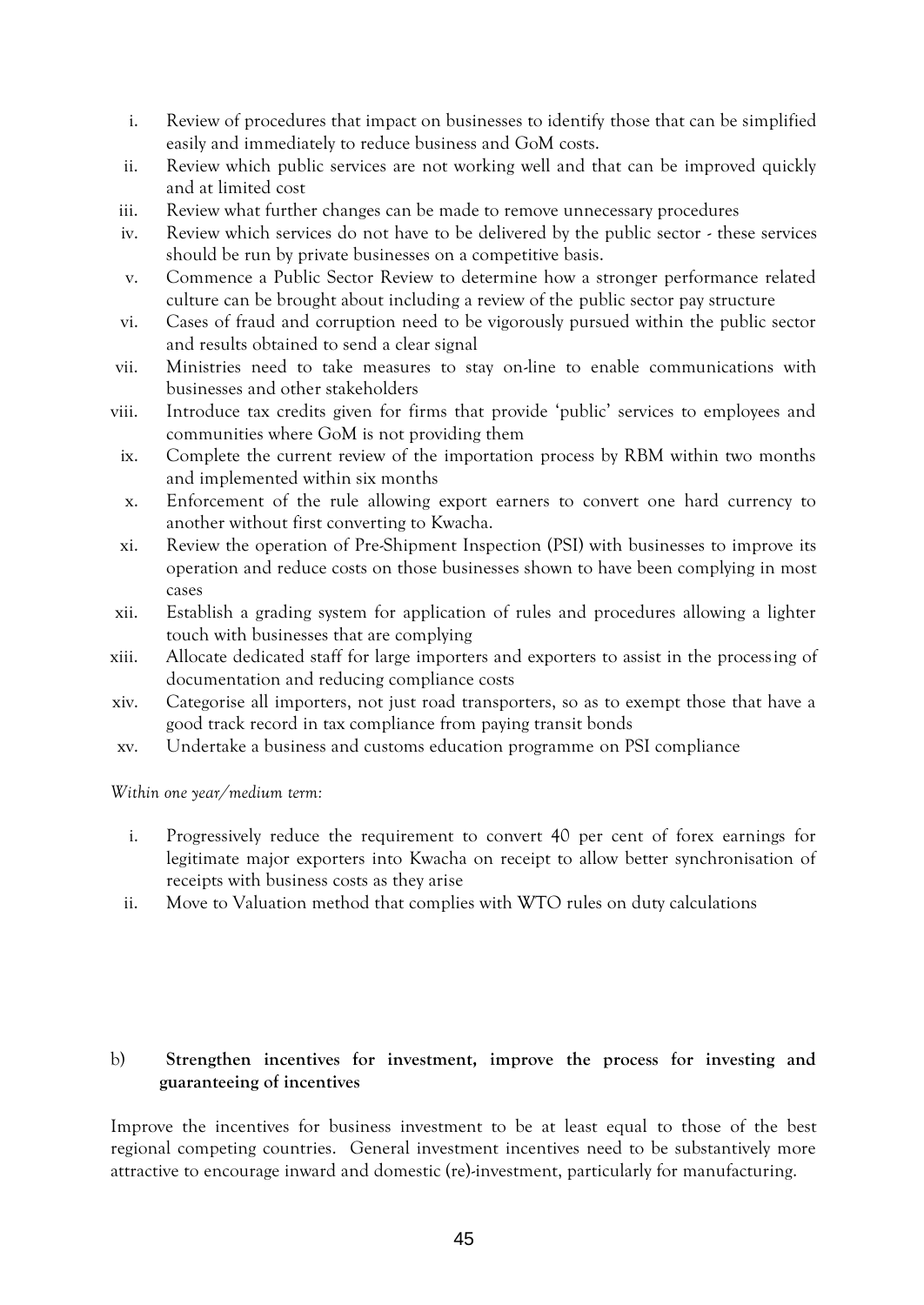#### *Immediately*

- i. Undertake a tripartite review of the current general incentives with appropriate international comparisons within two months linked to current UNIDO/ECAMA activity.
- ii. Develop related policies for the speedy allocation of non-sensitive land to investors
- iii. Review improvements to the granting of business residence permits and temporary employment permits
- iv. Review the EPZ rules to make them more attractive to investors e.g. disposal of reject materials, designation of buildings within a site, surtax exemption re-instituted, wider scope of items covered by exemptions etc.
- v. Implementation of agreed incentives for the priority sub-sectors and the improved investment incentives for all sectors within six months
- vi. Introduce a mechanism for guaranteeing acceptance of granted incentives throughout GoM, possibly through an investor certificate that is recognised by all GoM agencies and Departments
- vii. Let the suspension of duty waivers for investors lapse at the end of the six-month period and commit to no further reversal.
- viii. Review the investor package to make it more comprehensive and competitive to include all the elements that a potential investor wants to know at the outset
	- ix. Progress with the MIPA/MEPC merger and make necessary resources available for effective implementation
	- x. Formation of a National Investment Steering Committee with high level GoM representation to guide the process of increasing private sector investment
	- xi. Stimulate investment by businesses through improved investment allowances, initial capital and improved depreciation rules (see Section 7 for details).

#### *Within one year:*

- i. An Investment Act to provide institutional clarity and an Incentives Act to provide mechanisms for introducing and guaranteeing incentives are enacted
- ii. Operation of a fully resourced and empowered Investment Approvals Committee.

#### **c) Strengthen Pro-business Policies by GoM and ensure implementation**

Adopt and consistently follow pro-business policies, undertake a programme to change attitudes of GoM staff towards the private sector and fully implement all policies: *Immediately:*

- i. Endorsement by GoM of this Growth Strategy and commitment of resources to implement agreed changes quickly
- ii. Review which policies could be further improved and which are not being implemented in full
- iii. Ensure full implementation of existing policies
- iv. Design an information programme to explain the role of business to the economy through the education programme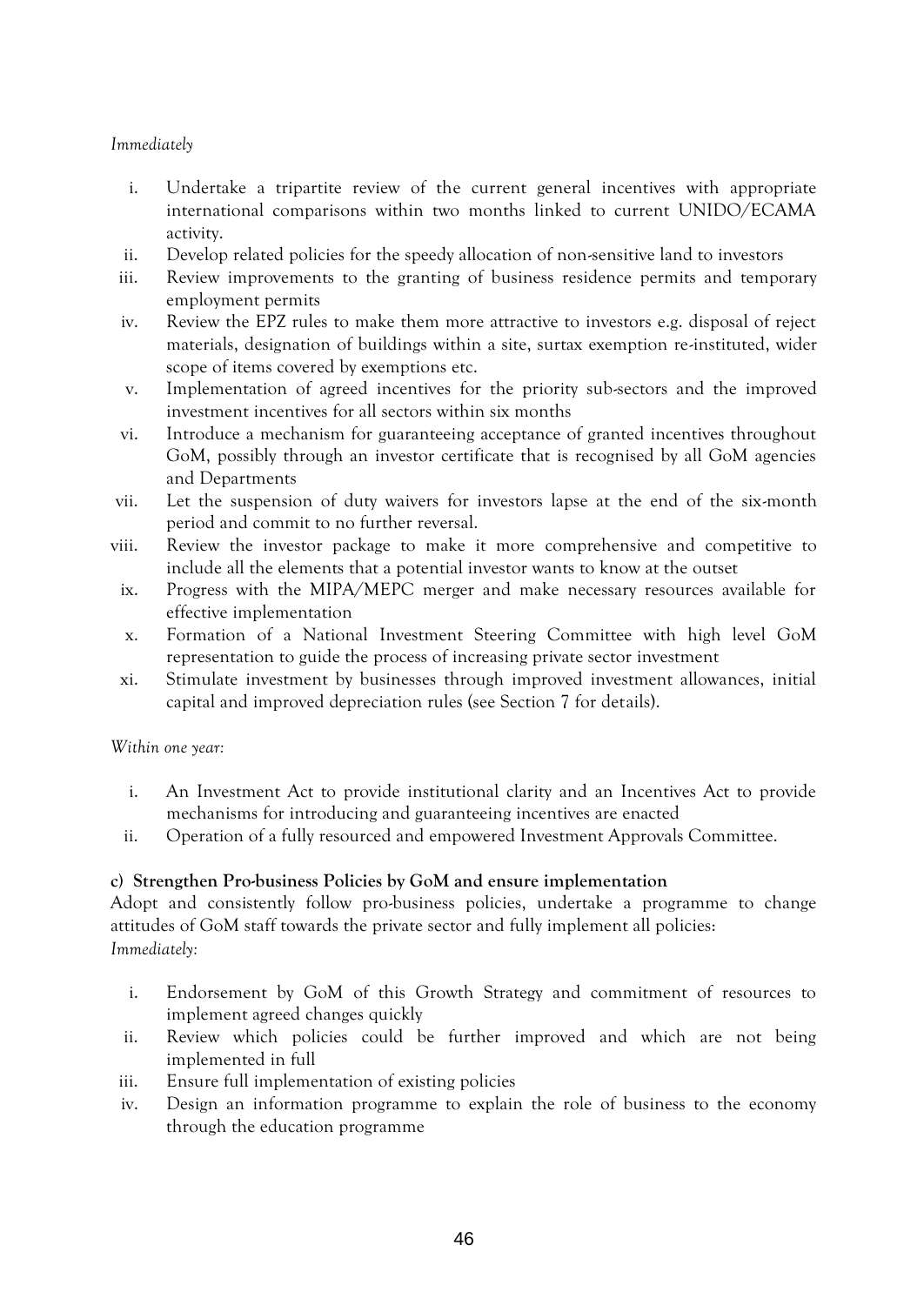- v. Continued support by all stakeholders for the high-level dialogue through NAG and/or any future representative consultative forum and confidence building decisions and actions that address private sector concerns
- vi. Appoint designated individuals or teams in the Ministries of Commerce and Agriculture who have a thorough understanding of the key sub-sectors and who can champion their sub-sectors in GoM and ensure policies are relevant and supportive of growth.

#### **d) Improve the Commercial Legal Systems**

Liberalise and strengthen the commercial legal system:

#### *Immediate:*

- i. Cases of theft, corruption and fraud by employees to be pursued more vigorously by businesses, police and supported by GoM
- ii. Review labour legislation to be fully supportive of disciplinary processes for theft, corruption and fraud
- iii. Enforcement of the rule of law to protect commercial property rights with unequivocal support for the rule of law in all cases

#### *Within one year:*

- i. Deregulate legal fees for commercial related work
- ii. Establish a commercial court system and small claims court with more appropriate procedures and dedicated judges/magistrates.

#### **e) Improve GoM Trade Negotiating Capacity** (see also Trade Strategy)

Prioritise and strengthen trade-negotiating capacity with full consultation and involvement of affected businesses before decisions are taken and agreements/protocols signed.

#### *Immediately*:

- i. GoM must make a commitment to always involve relevant businesses directly in trade negotiations
- ii. Implement the MEPC/MIPA merger with full resourcing for the merged organisation

#### *Within one year:*

- i. Build MCI's trade negotiation capacity to a much higher and more specialised level
- ii. GoM must review its trade policies, develop a clear trade strategy and develop negotiating stances on key issues
- iii. GoM should allocate additional resources to trade missions and export promotion
- **f) Improve the functioning and competitiveness of domestic markets** (see also Trade Strategy)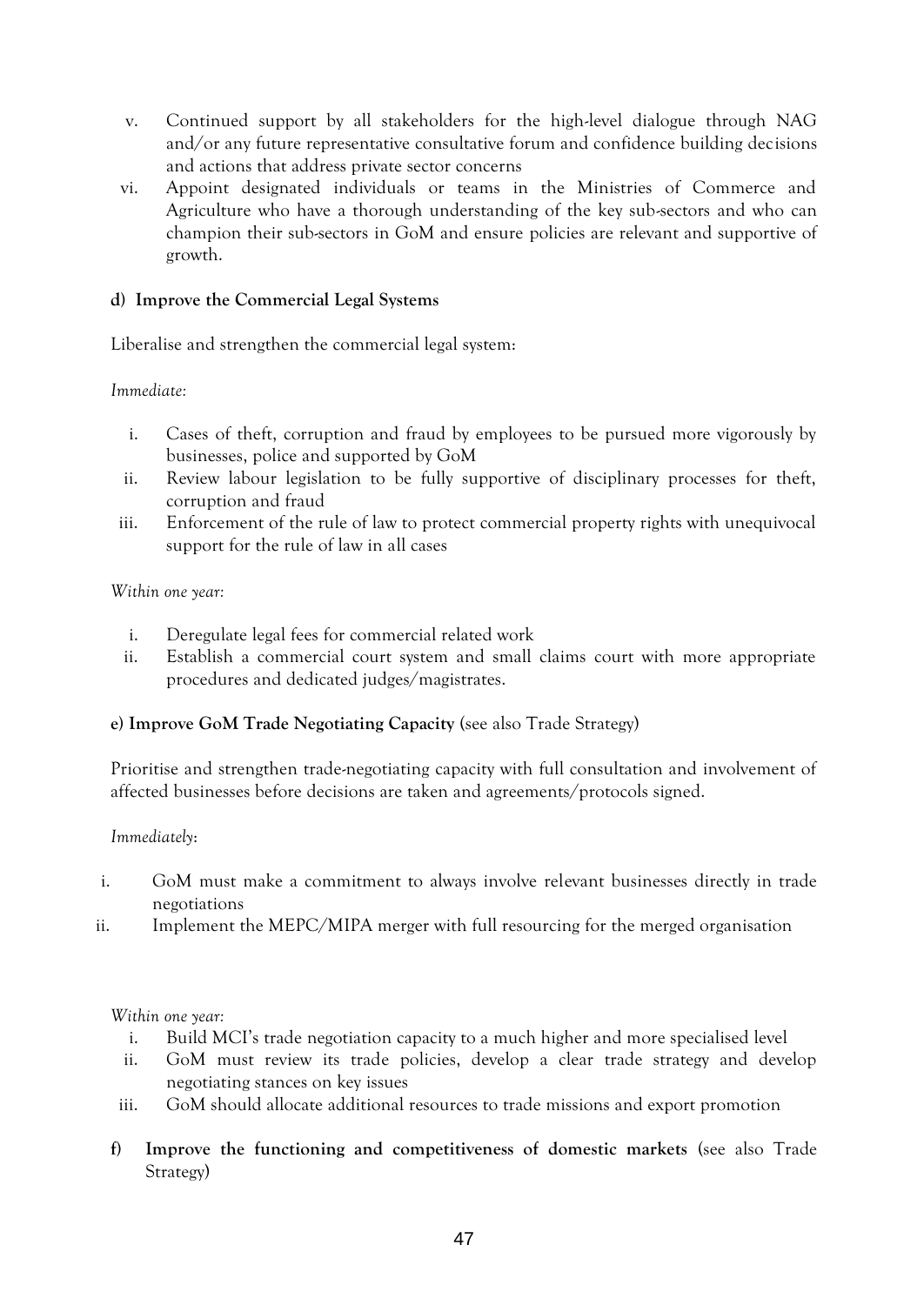Improve the competitiveness and functioning of domestic markets

### *Immediately*:

i. Review why domestic markets for certain goods and services are not competitive

### *Within one year:*

- i. Increasing the attractiveness of Malawi to domestic and international investors through a more attractive package for investors
- ii. Review and implement an effective Competition Policy with supporting institutions

### **g) Improve the functioning of Public Enterprises**

The privatisation and commercialisation process needs to be speeded up and extended to divest businesses and assets that do not have to be in the public sector and to commercialise those that are to remain under public ownership:

#### *Immediately:*

- i. Complete the privatisation process for all public enterprises slated for privatisation
- ii. Limit subventions to remaining parastatals to the agreed limits enforcing stricter budget discipline
- iii. Commercialisation process to be agreed for ADMARC to dispose of non-core businesses/assets and clear separation of its 'social/strategic' functions
- iv. Remaining loss making enterprises within GoM to be identified with an action plan for preserving GoM revenues

#### *Within one year*

- i. MDC needs to be refocused as a development finance institution as per its original remit with a programme identified for disposal of its mature assets
- ii. Ministries to review under-utilised assets and prepare action plans e.g. many research stations are not functioning properly through lack of funding to run them, yet have staff, buildings, equipment, vehicles and land that are deteriorating but could be utilised in conjunction with the private sector or disposed of.
- *iii.* Begin process of disposal of under-utilised assets and remaining public enterprises

#### **(h) Reduce insecurity affecting property and people**

The police should prioritise resources to protecting property and people and the vigorous pursuit of criminals

#### *Immediately:*

- i. A direction from GoM on prioritisation of protection of people and property leading to an action plan from the police as to how they will reallocate resources
- ii. Action is required on current land encroachment wherever it happens to reassure investors that their legitimate property rights will be enforced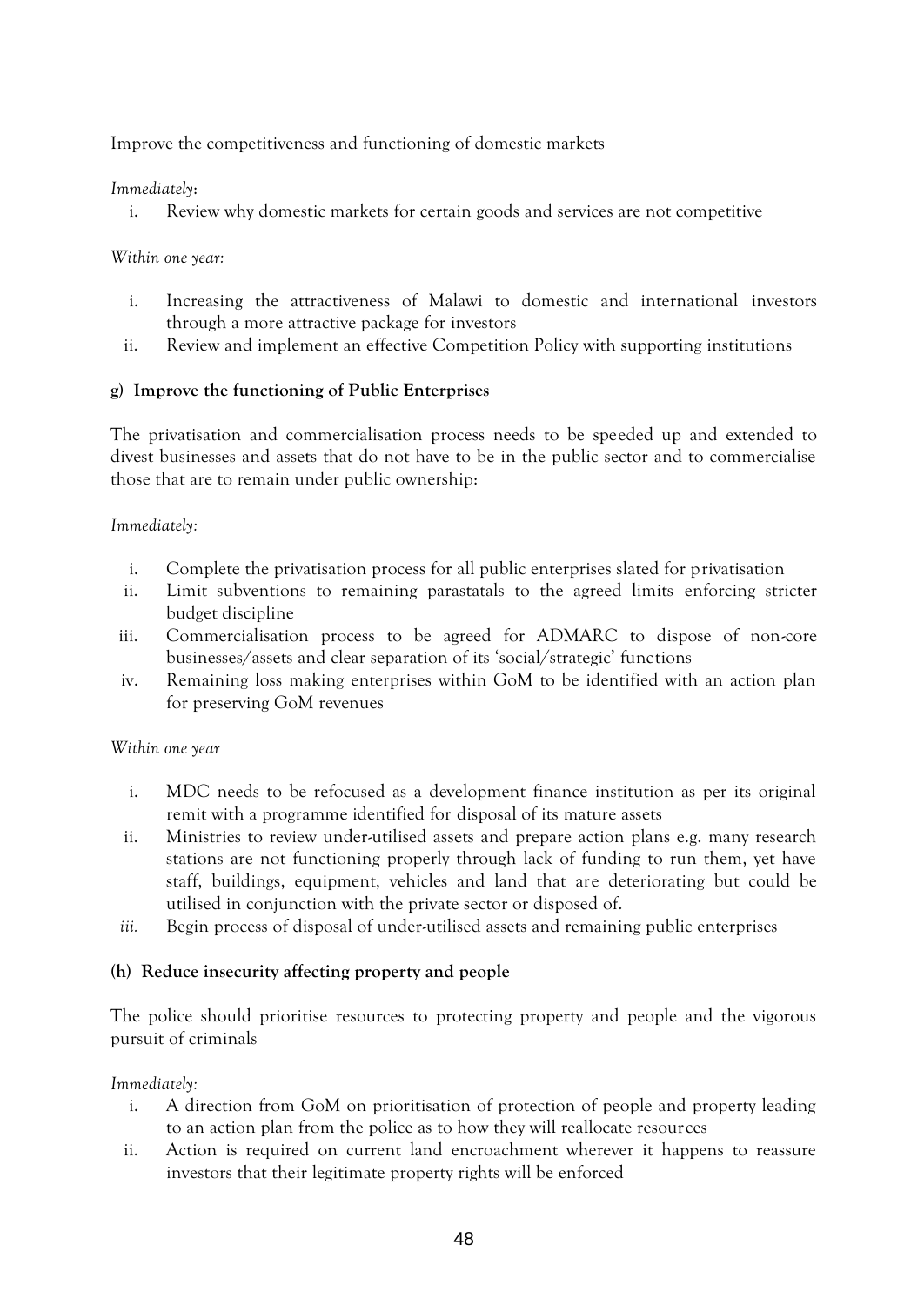#### <span id="page-49-0"></span>**9.1.5 Strategy to improve the infrastructure that supports the economy**

There needs to be a fundamental improvement in the infrastructure that enables businesses to trade, particularly transport infrastructure and utilities/communications:

#### **(a) Improve Transport Infrastructure and reduce the cost of Transportation**

Improve the transport infrastructure through targeted public sector investment and donor support. Identify the main factors that cause high transport costs and bring them down:

*Immediately:*

- i. A major review of how to increase competitiveness and functioning of domestic and international transport infrastructure is urgently required within six months
- ii. Complete the privatisation of Air Malawi and slate the remaining transport providers for privatisation (MITCO, Shire Buslines and MANICA)
- iii. Set a date for full implementation of the Yamoussoukro Decision to open up access to Malawi for all carriers
- iv. Negotiate funding for strengthening both the Nacala and Beira Corridors transport infrastructure
- v. Negotiate funding for improving port and airport infrastructure
- vi. Mechanism established for urgent responses to ensure key rail and road routes are kept open at all times
- vii. Develop a mechanism for identifying transhipment issues with neighbours particularly on harassment of transporters passing through neighbouring countries and for resolving issues with these countries
- viii. A thorough review of the competitiveness of the transport sector and the contributors to the high costs is urgently needed
	- ix. Review of the fuel levy and licensing rules, including the third party rule

#### *Within one year*

- i. Develop an integrated infrastructure investment plan to put to the donor community
- ii. Improve the infrastructure to reduce transportation costs and to provide more competitive alternatives
- iii. Develop the Nacala Corridor as a reliable route to access a sea port

#### **(b) Improve the reliable of Utilities and reduce their costs to businesses**

Improve the reliability of utilities through a mixture of privatisation, investment and increased competition:

*Immediately:*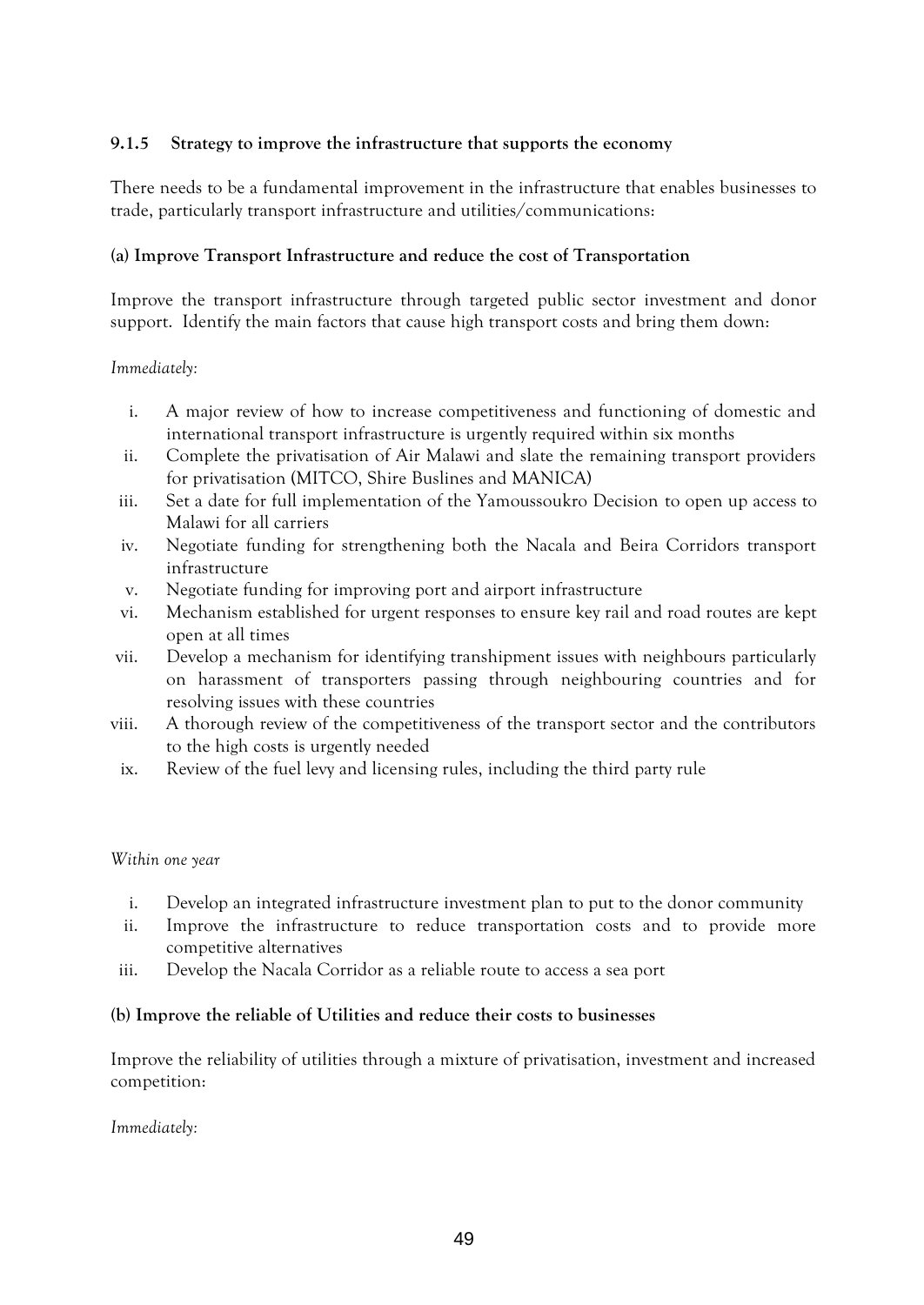- i. Develop an agreed power strategy with ESCOM, GoM, donors and key users for reducing vulnerability to blackouts, with prioritisation of interconnection for regional imports and exports
- ii. Commence work on the Inter-connector South to Cabora Bassa and on Kapachira Phase 2
- iii. Revise the maximum demand tariff in consultation with businesses
- iv. Remove the charges/generation fees for those that install back up generation capacity
- v. Complete the privatisation of MTL within the agreed schedule
- vi. Ensure the third mobile licence investor is operational within the set schedule
- vii. Review whether water companies will be privatised and if so then set an action plan
- viii. Review the pricing structures of all utilities and service standards with recommendations on how to reduce prices and improve services
- ix. Review the regulatory process for all utilities to establish a regime that balances customer demands and providers' need for profitability

Within one year/*Medium Term*

i. Extend the extra high voltage line to Lilongwe with an inter-connector to Zambia

#### **(C) Improve information technology and communication infrastructure**

Strengthen Malawi's connectivity and increase the number of ICT graduates

*Immediately:*

- i. Taskforce created to develop an action plan for greater emphasis on use of ICT in government and the private sector, including education
- ii. Review the speed of investment by MTL in digital exchanges and availability of communication lines, including those capable of handling large amounts of data
- iii. Develop incentives for ICT businesses to increase competition and reduce costs

#### <span id="page-50-0"></span>**9.1.6 Strategies to improve the dialogue between Government, Private Sector and International Development Partners:**

The dialogue between GoM and the private sector needs to be more effective with each side listening and responding to the other. There also needs to be more joint initiatives, for example in relation to developing smallholders.

#### **a) Improve the dialogue between Public and Private Sectors**

There needs to be more regular dialogue at all levels between GoM and the private sector and identified opportunities for co-operation:

- i. Private sector and GoM need to continue the high level dialogue initiated at the National Action Group with the adoption and implementation of Growth Strategy for Malawi as a test of the commitment of all parties
- ii. Policies relating to specific industries need to be discussed in realistic and thorough consultation processes and not imposed on the private sector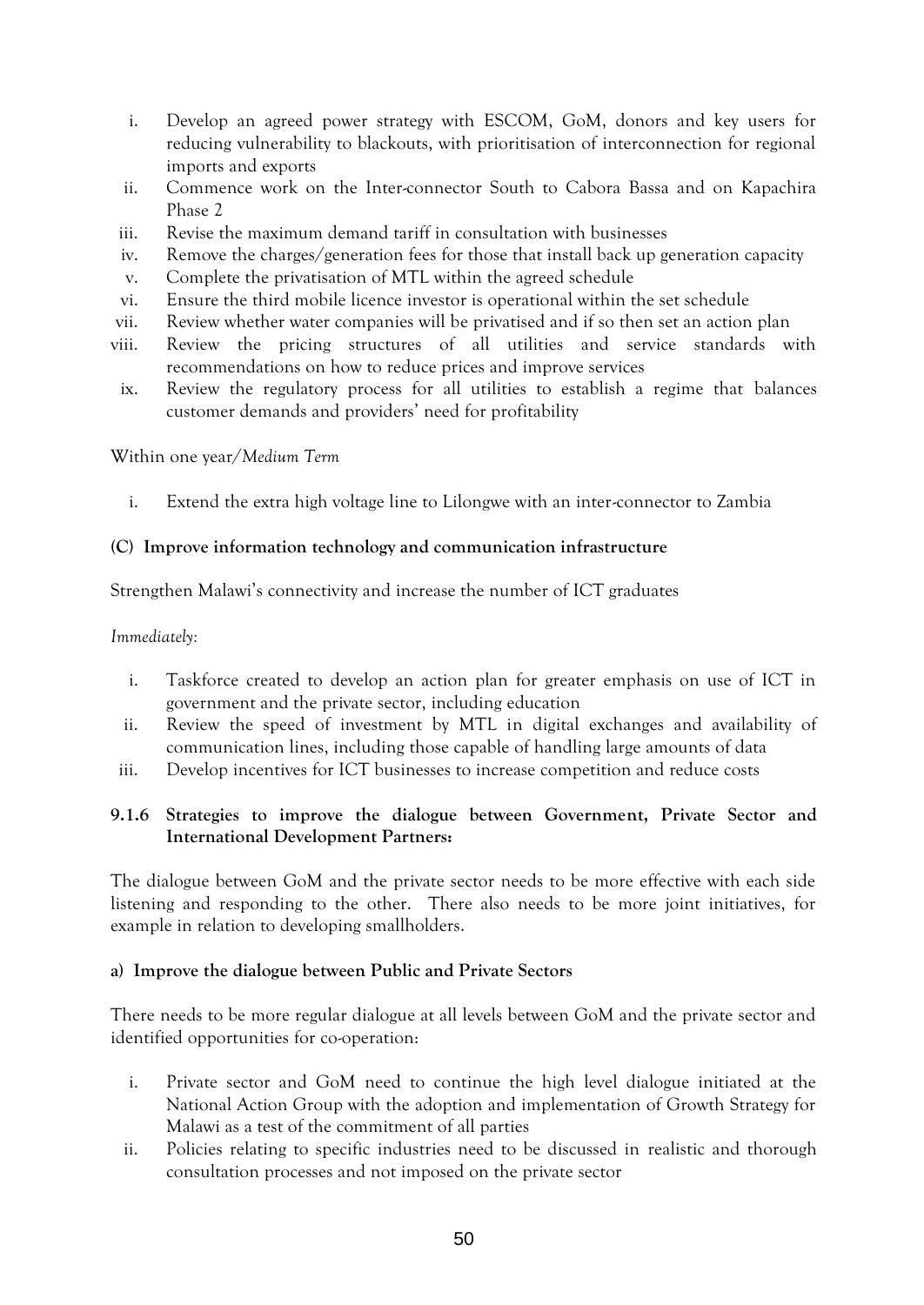- iii. More effective contribution by the private sector to the MPRS at its first review
- iv. Support from the private sector to revitalise an independent Chamber as a focal point for lobbying and dialogue, but based on more direct consultation by MCCCI with member firms.

#### **b) Develop public/private co-operation to improve smallholder productivity/incomes**

Improve and support linkages between smallholders and export oriented firms in collaboration with GoM support services

*Immediately:*

- i. Review lessons from current smallholder models and agree how to provide resources and incentives to enable more smallholder large firm linkages where these can deliver productivity improvements for smallholders
- ii. Stimulate better organisation by smallholders supported, but not controlled, by government through NASFAM and other mechanisms– make available funding to support better organisation of smallholders $^{23}$
- iii. Policy decision to ensure that proposed Councils and Boards are private sector led with the primary purpose of promoting the industry not controlling it, as over regulation and control add cost, deter investment and constrain sub-sector growth

#### **c) Improve dialogue between International Development Partners and the private sector**

Mechanisms need to be created for dialogue between private sector and donors

- i. There needs to be more direct opportunities for private sector businesses, not just business associations, to engage with the IMF and other multilateral donors in discussions that will impact on businesses in Malawi.
- ii. An action plan by MCCCI for better representation by and effectiveness of MCCCI through improved performance and responsiveness and willingness of businesses to become engaged
- iii. Formal commitment by multilateral donors to engage businesses directly whenever they are reviewing or considering policies that affect businesses

#### <span id="page-51-0"></span>**9.1.7 Strategy for improving the human resource base**

The human resource base is key to Malawi's development. Skills development is key, requiring better incentives for training, improvement of TEVETA's performance and other initiatives to improve supply of trainers and quality training. The response to HIV/AIDS by business and the public sector needs to be improved with better collaboration between the two sectors and within each sector. There is a need to strengthen management practices in the private and public sectors.

#### **(a) Improve Skills Development and retention in the private sector**

<sup>-</sup><sup>23</sup> Norway has just announced funding for promotion of smallholders for \$3.6m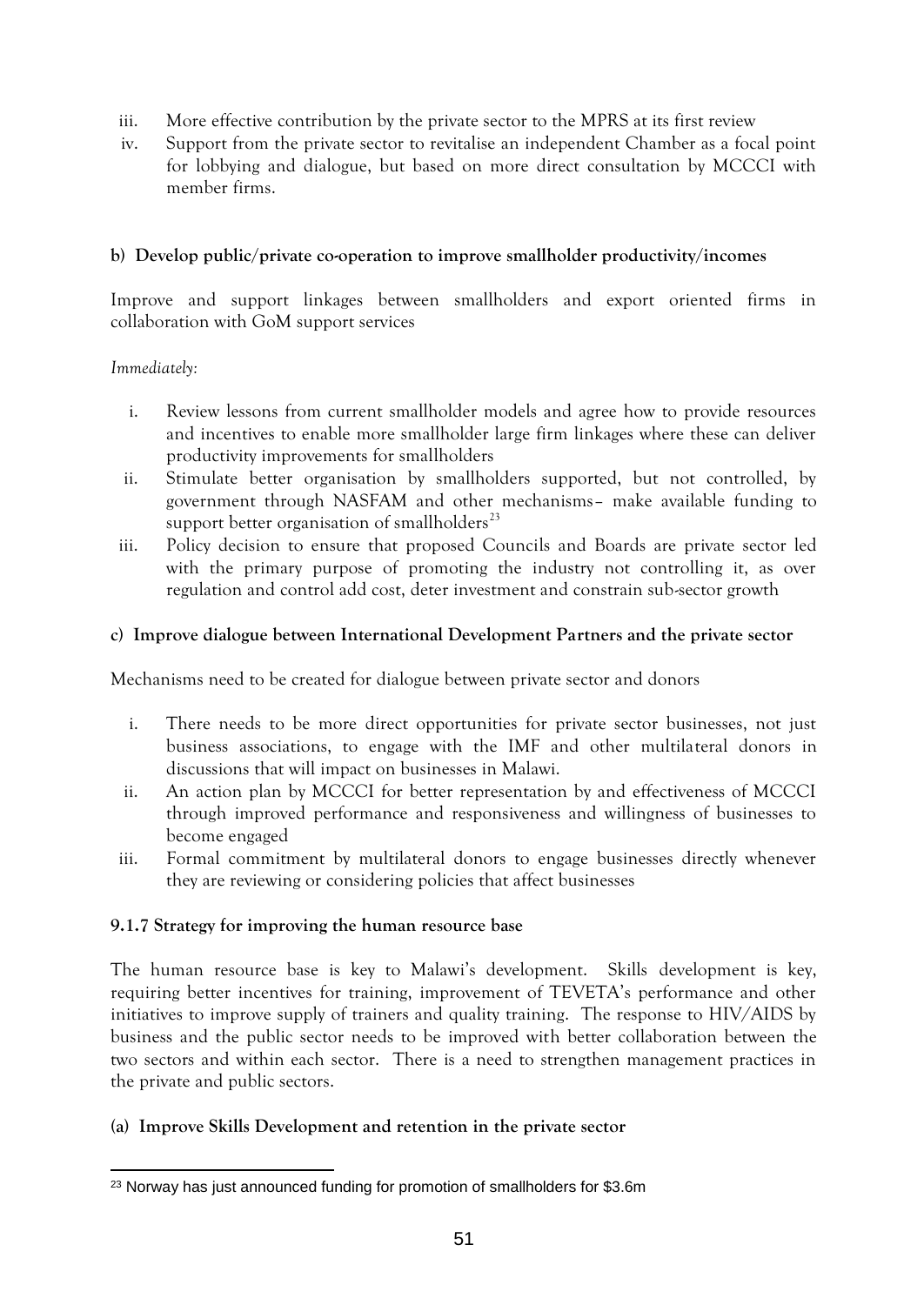There needs to be better development of skills at all levels of the private sector.

### *Immediately:*

- i. Discuss with business, business representatives and accountants the design of attractive incentives through tax credits for training employees, with a wide definition of qualifying training, including accredited internal courses for those with a good track record
- ii. Review effectiveness of TEVETA in improving vocational education with more accountability and transparency for how the levy is being spent
- iii. Donors and NGOs need to review their remuneration policies and packages to be in line with the private sector so that they do not outbid private sector for skilled staff and distort the market
- iv. Strategy/action plan for revamping technical schools

#### *Within one year:*

i. Agree a system of exemptions from the TEVET levy for businesses that can demonstrate they are spending at least the amount of the levy on recognised external training for staff or where there is an industry funded body, such as in Tourism.

#### **(b) Improved response by the Private Sector to HIV/AIDS**

Improve the co-ordination of the response by private and public sectors to HIV/AIDS

#### *Immediate:*

- i. Launch the Malawi Business Coalition Against HIV/AIDS (MBCAH) with high profile business and GoM support
- ii. National Aids Commission and MBCAH to agree how to form a stronger partnership to bring about change in behaviour and attitudes by employees and by Managers towards employees
- iii. NAC/MBCAH to agree how to use available funding for relevant initiatives and learning from the initiatives of other businesses in Malawi and beyond

#### **(c) Better Management in the Private Sector**

Management needs strengthening so that it can find ways to bring about a change in attitudes by employees to performance, productivity and rewards.

#### *Immediate:*

- i. Introduce incentives for investment in research and development, design and quality improvement
- ii. Vigorously pursue cases of corruption in the private sector

#### *Within one year:*